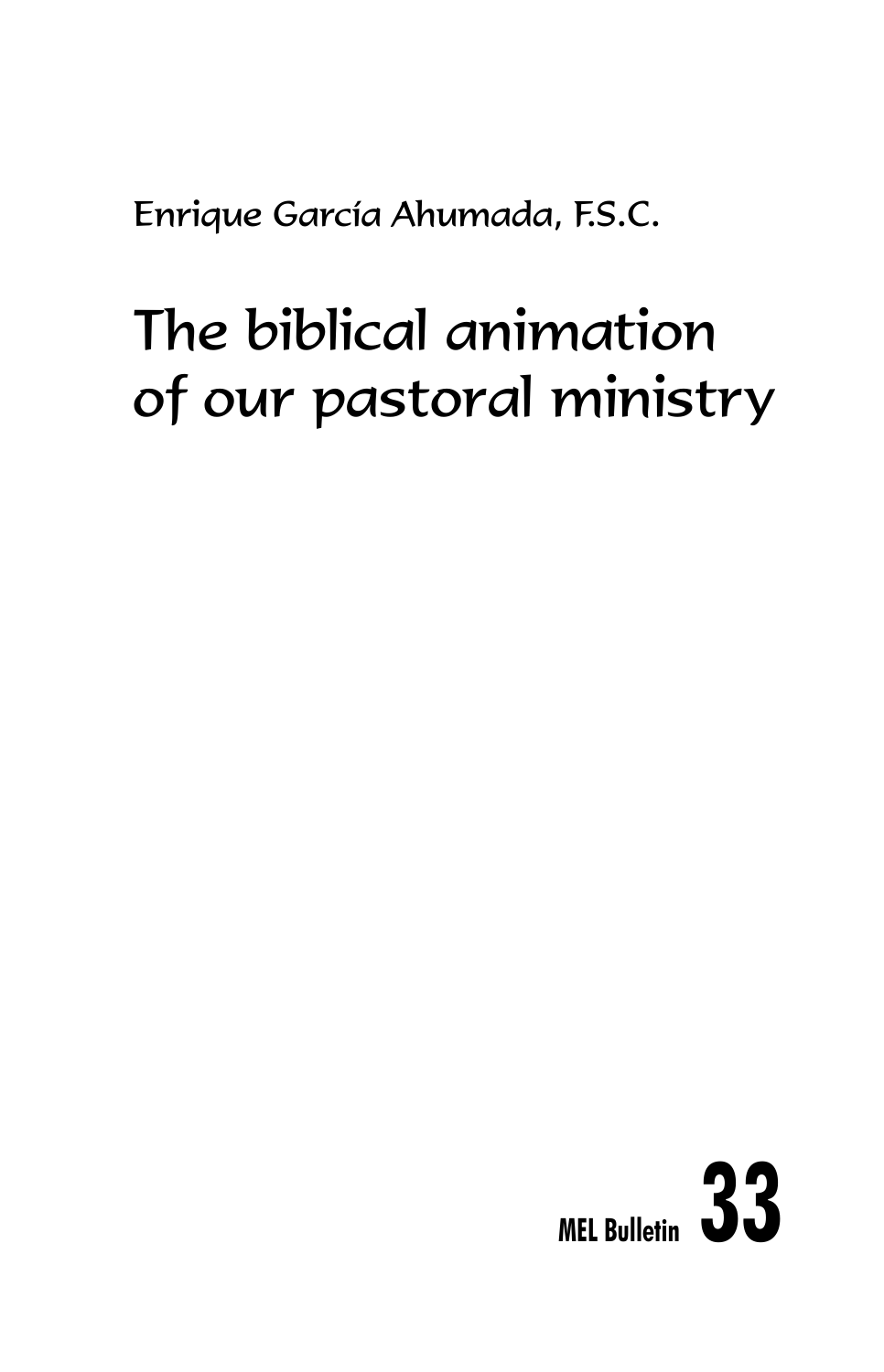Translator: Bro. Martin Spellman

Brothers of the Christian Schools Via Aurelia 476 00165 Rome, Italy

February 2007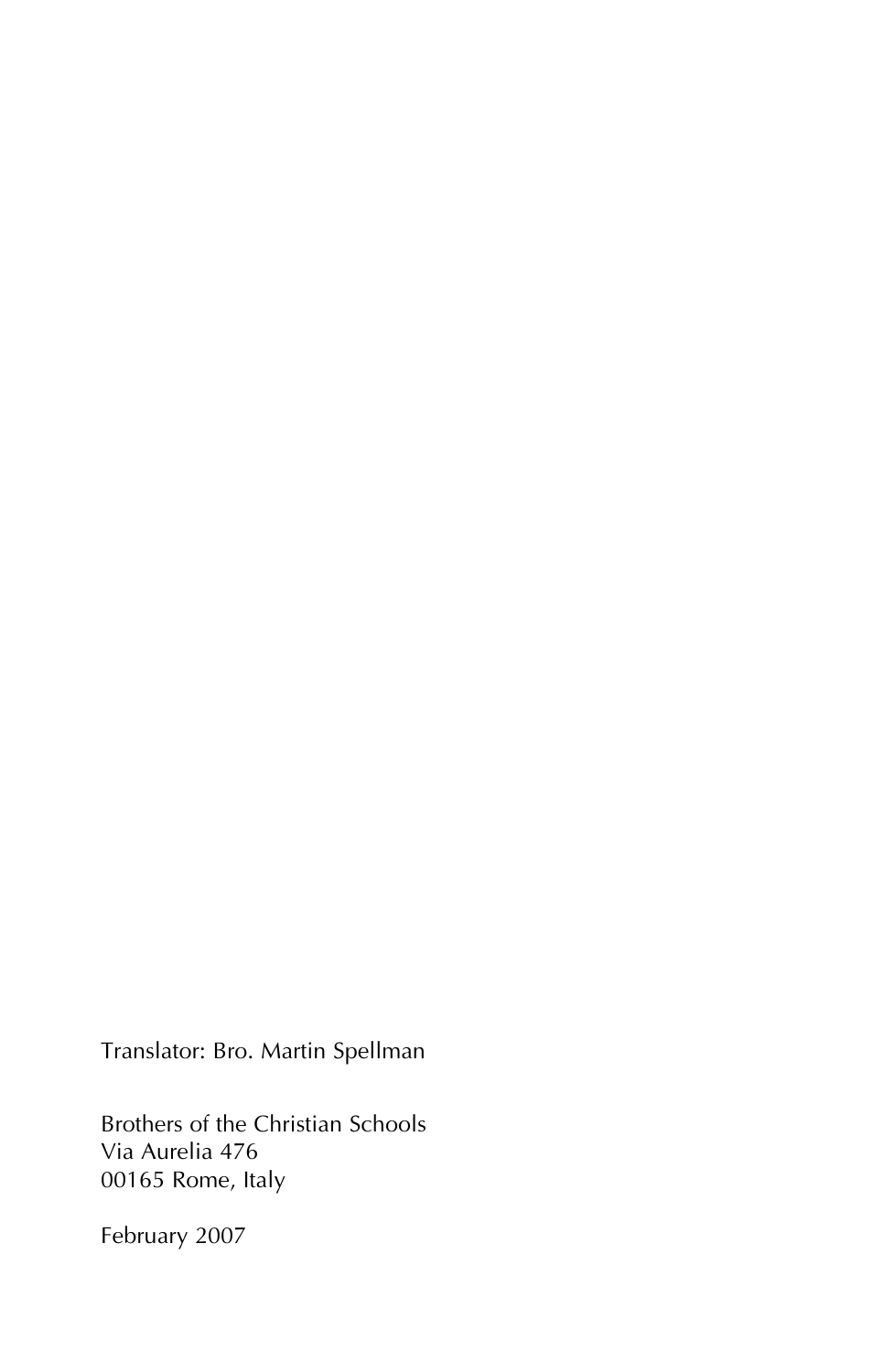The title of the booklet might at first sight scare off potential readers. It would be a great shame for such a thing to take place as though the booklet was just for experts. Nothing could be further from reality. The first paragraph which is precise as is the rest of the work being offered, makes the intention and the envisaged readership very clear: *"This present work attempts to show the reasons why and the manner in which we Brothers of the Christian Schools and our co-workers make use of the Bible in our pastoral ministry"*. Certainly in so brief a declaration of intent there are necessarily omitted aspects which will interest the reader no matter how much he declares himself a non-expert in the subject.

The present study is a model of precision, exactitude, documentation, synthesis and zeal. Only someone who loves the Lasallian mission and with a passion for Scripture can lead us adroitly in such a simple manner without the least resistance.

With topics such as the place of the Bible in the tradition of the Church and of the Institute, Lasallian spirituality, contributions with respect to Vatican Council II, etc. it has been necessary on numerous occasions to have recourse to the past in order to illuminate our present. He smoothes the way for us to arrive at an explanation of the present outlook while leaving aside contrivance, heavy rhetoric, a hidden agenda of confusing, any pretension of showing off, or dubious rigour. He offers an explanation which while not necessarily brief avoids laborious documentation.

To declare that Lasallian spirituality was from its origins strongly rooted in the Bible comes as no surprise to us since it seems that it could not be any other way. An attentive reading will surely make us think that it does not cease being something very important or at least admirable, since we had to wait until the last decades of the 20<sup>th</sup> century to give back to the Bible its central position in the Church, a position that had been replaced by catechism and the sacraments for centuries. In this sense our inheritance does not cease being exceptional. From the hand of the author we learn the keys of this ingeniousness in historically combining Bible, Liturgy, Tradition and Magisterium.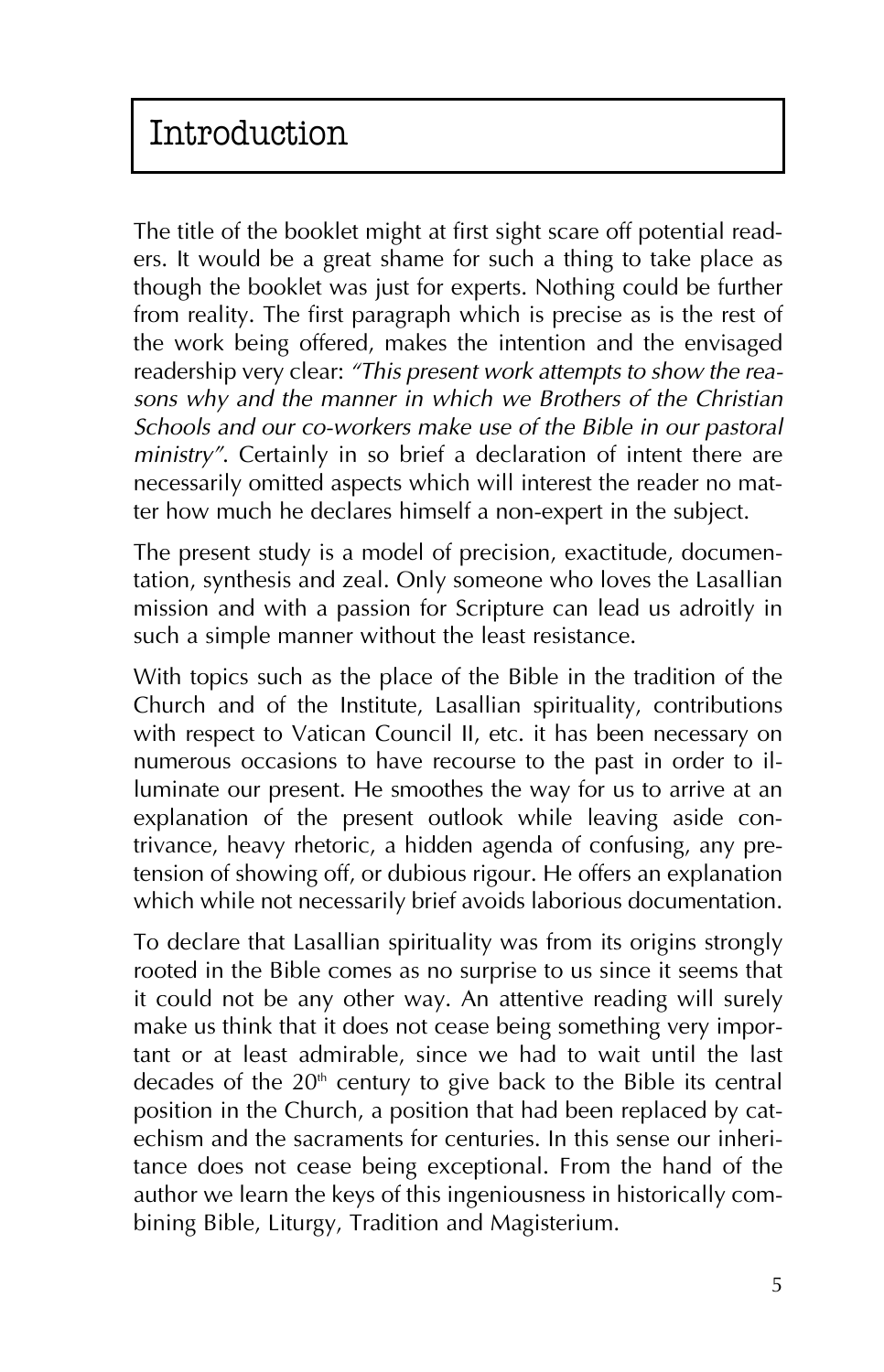Prayer also merits a chapter by itself as was to be expected. In addition to presenting the basic assumptions and exploring the various ways of discovering the Presence of God, he offers us an easily understood and practical presentation of John Baptist de La Salle's Method of Mental Prayer.

The Lasallian involved in the work of teaching in whatever domain (technical, scientific, philosophical, artistic, historical, sporting and so on) will feel incited and urged to seek to explore possibilities *"to create learning experiences in which science and faith, art and faith, technology and faith come together, not in an apparent, artificial or forced way, but rather in depth"*, because a life which does not integrate these elements will always remain truncated and liable to schizophrenic unbalance. The Lasallian school should not confuse culture with knowledge.

Bro. Alfonso Novillo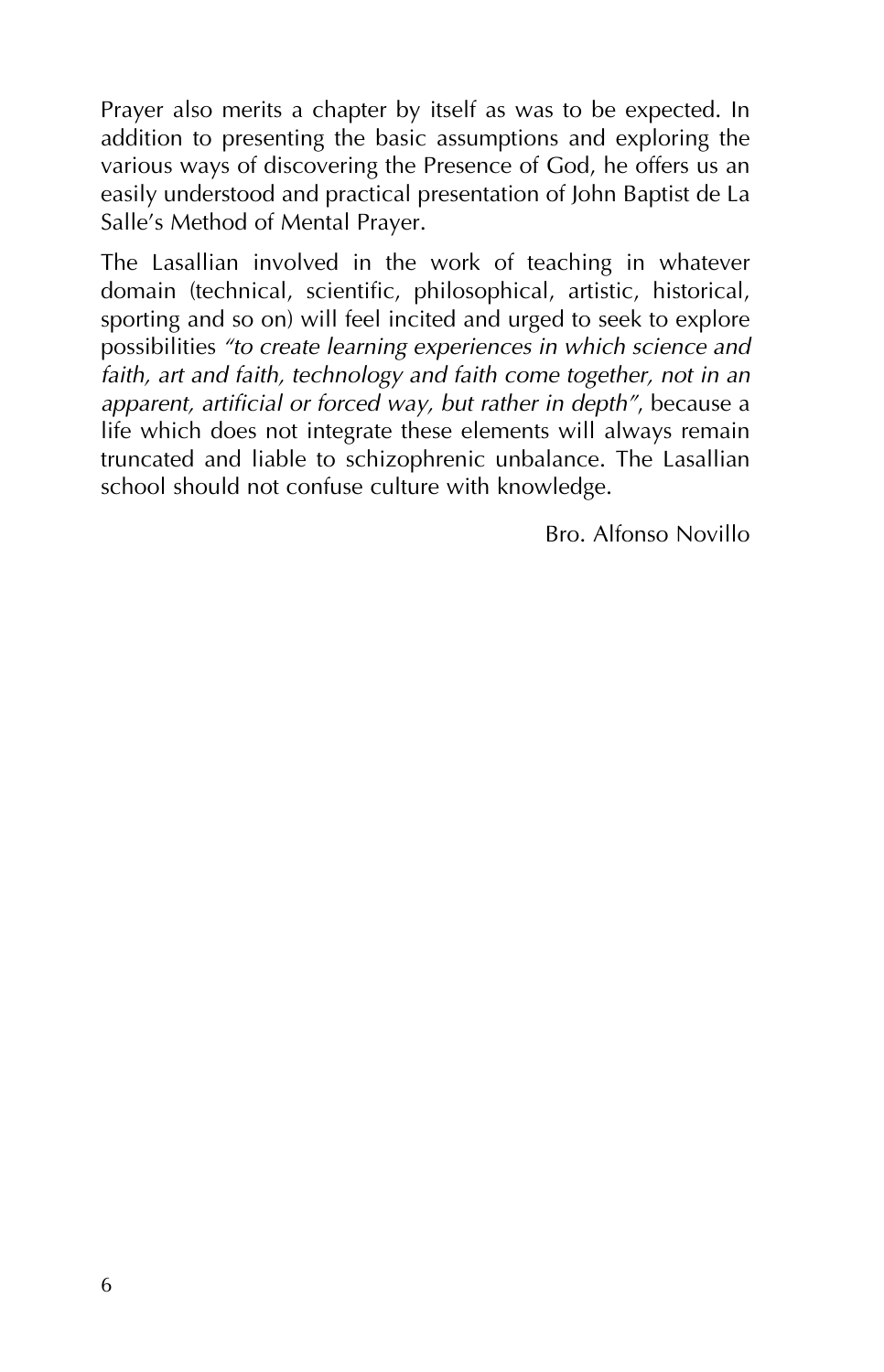## The biblical animation of pastoral ministry

The pastoral ministry, or apostolate of the Church, is an action that we Brothers of the Christian Schools share with many other organizations within the Church. The use of the Bible as the bedrock of all ecclesial activity, a key renewal principle established by Vatican Council II, was already a foundational charism of our Institute. This present work attempts to show the reasons why and the manner in which we Brothers of the Christian Schools and our co-workers make use of the Bible in our pastoral ministry.

#### 1. What is new in the use of the Bible in pastoral ministry.

The Provincial Council of Tarragona of 1233, in response to the Albigensian heresy, forbade the possession of Sacred Scripture in the vernacular, in the supposition that its use by ordinary folk would lead to heresy. Following this criterion, the Franciscan, Alfonso Castro, theologian of Cardinal Pacheco at the Council of Trent (1545-1563), managed to get strong restrictions for the use of the Bible in modern languages. These restrictions were softened by Benedict XIV in 1757 but were maintained in the liturgy. That ecumenical council fixed the general tenor of the Church and its style of acting for more than four centuries while it countered the extreme Protestant doctrine of centering all of Christian life "in Scripture alone." Trent inhibited the use of biblical texts by the ordinary people, all the while emphasizing sacramental life, whose doctrine had come into its full development at the Council of Lyons in 1274 through the influence of St. Thomas Aquinas who had died en route to the council.

Some two centuries prior to Trent the compendium of Christian doctrine was taking stable form through the efforts of diocesan and inter-diocesan synods in Europe. At times this took the shape of short lessons and, with greater frequency, the form of questions and answers to be memorized in parishes and schools. Catechism, in effect, replaced the Scriptures that had nourished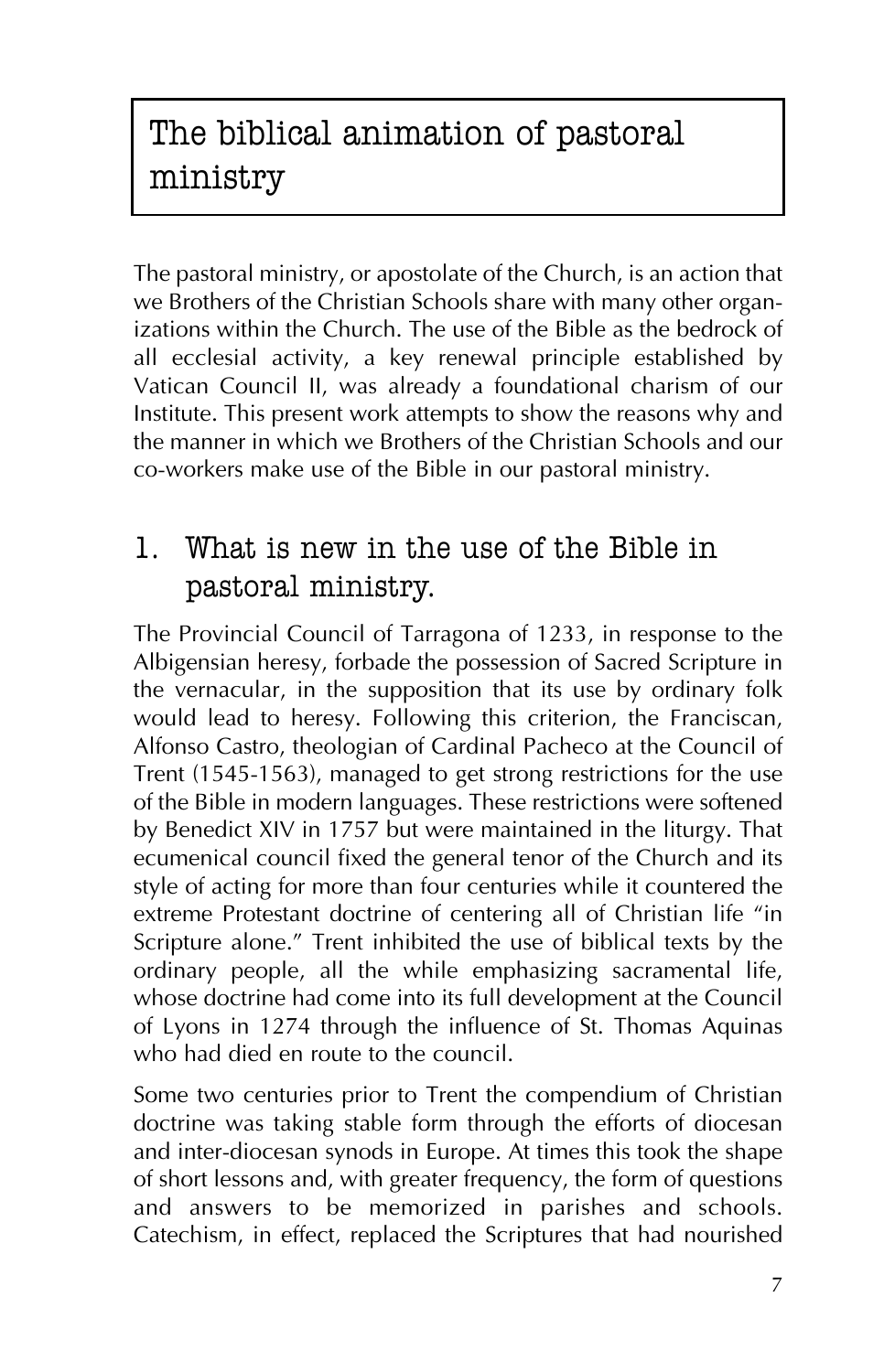the Israelites and the early Christians. The precepts of the Church to which St Antoninus of Florence had ascribed the number ten, were listed as five in Germany, France and Spain in that same  $15<sup>th</sup>$ century. These were added to the summaries of basic doctrine as complement to the Decalogue with the sacramental ethos derived from the New Testament. Catholic life was seen as identical to the observance of Sunday Mass, Communion at Easter time, the penitential attitude expressed by fasting, abstinence and frequent sacramental confession as well as the material support of public worship. All this contributed to the passive dependency of the laity on the clergy.

Vatican Council II, having learned the lessons of two bloody World Wars, upon identifying an even greater challenge in the lack of faith and the injustices working against the salvation of humanity, called upon all the available spiritual forces to overcome the pervading materialism and consequent violence against the poor and the weak. Its intention to renew and to evangelize is clear, among other significant places, in the first paragraph that it approved, i.e., the Constitution on the Liturgy:

"The sacred Council has set out to impart an ever increasing vigor to the Christian life of the faithful; to adapt more closely to the needs of our age those institutions which are subject to change; to foster whatever can promote union among all who believe in Christ; to strengthen whatever can help to call all mankind into the Church's fold."  $(SC_1)$ .

In its practical documents it put forward the path to unity with the other Christian churches (*Unitatis Redintegratio*), interreligious dialogue (*Nostra Aetate*) and the respect for religious liberty (*Dignitatis Humanae*). In its principal documents it proclaimed, in the most basic of them, the central place of the Word of God in the Church (*Dei Verbum*), then, the role of the liturgy as source and summit of Christian life (*Sacrosanctum Concilium*), the entire Church as the prolongation of Jesus Christ, Light of the World (*Lumen Gentium*), an evangelizing vision of it complemented in the documents on the Oriental Catholic communities (*Orientalium Ecclesiarum*), on the bishops (*Christus Dominus*), on priests (*Presbyterorum Ordinis*) and on their formation (*Optatam Totius*), on the life of special consecration (*Prefectae Caritatis*), all with an essential missionary impetus (*Ad Gentes*) and social con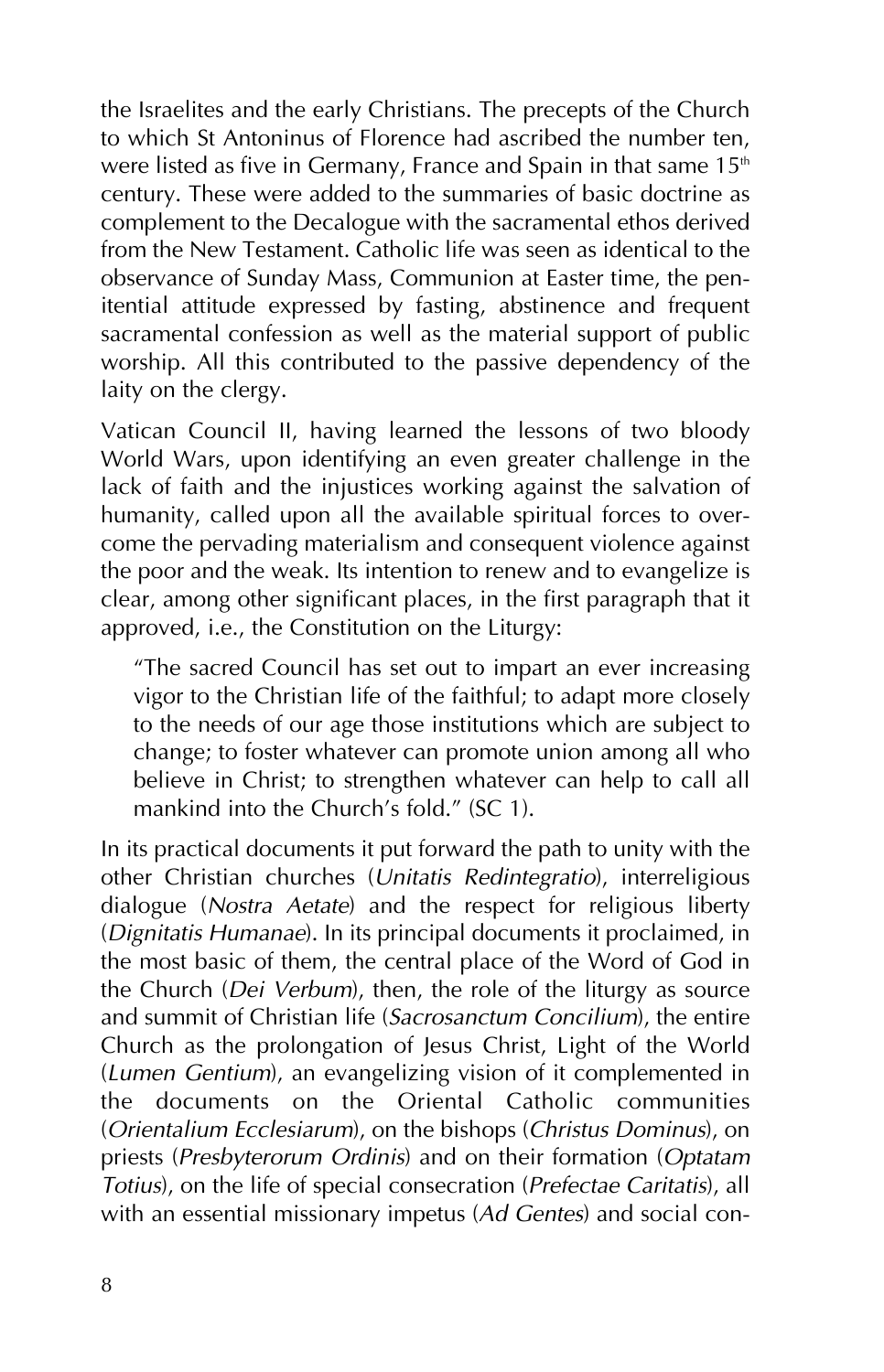cern (*Gaudium et Spes*), affirming that both activities must characterize all Christians, above all the laity (*Apostolicam Actuositatem*), and highlighting the present day importance of two secular professions: social communications (*Inter Mirifica*) and education (*Gravissimum Educationis*).

This theological and pastoral overview of the conciliar documents altogether permits us to glimpse the Copernican revolution involved in permitting easy access to the Sacred Scriptures to the faithful (DV 22). Rather than having the Catholic define himself by "having all the sacraments", while the Evangelicals and the other reformed churches define themselves by having a personal relationship with Jesus Christ and are pleased to call themselves Christians, "the sacred Synod forcefully and specifically exhorts all the Christian faithful, especially those who live the religious life, to learn the surpassing knowledge of Jesus Christ' (Phil 3:8) by frequent reading of the divine Scriptures, for ignorance of Scripture is ignorance of Christ" (DV 25). It is important that "as many as possible of those who are ministers of the divine Word may be able to distribute fruitfully the nourishment of the Scriptures of the People of God. This nourishment enlightens the mind, strengthens the will and fires the hearts of men with the love of God" (DV 23).

Jesus himself urges us to know the Sacred Scripture well (Mt 22:29); he put the so-called Scripture scholars of his day in a bind (Jn 3:10; Mt 22:15-22, 34-40); demonstrated the coherence of the body of the sacred books of Israel (Lk 24:24); called attention to rarely cited biblical texts (Mt 22:34-40); used simple common sense to interpret a certain text (Mt 12:9-13). He had recourse to Sacred Scripture to confound his critics (Mt 12:1-8; 15:1-9; 22:23-33). He challenged to find the meaning of some difficult text (Jn 10:34f). He refused to limit himself to proclaiming the mere letter (Jn 8:3-9). He committed others to act as believers (Jn 8:39), to fulfill the word of God and teach it (Mt 5:19f).

#### 2. The Bible in the spirit of the Brothers and the use they make of it.

We felt honored when St. Pius X in a Brief of July 11, 1907, called us "apostles of the catechism". Two centuries earlier St. John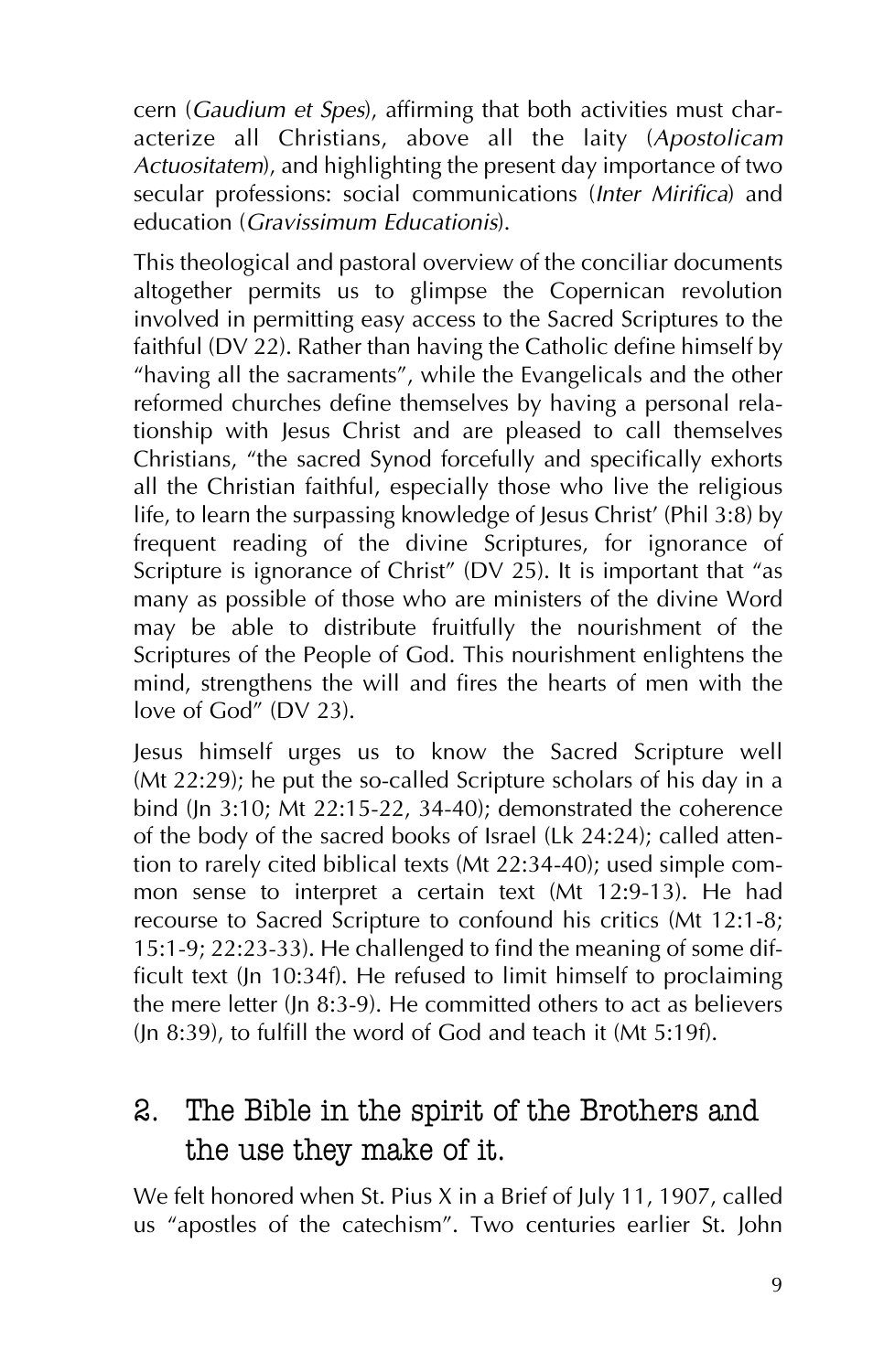Baptist de La Salle in his inspiring meditations, where he sternly cautioned us to be exact in teaching catechism for the entire prescribed time, teaching our students what they should know in accord with their ability and age (M 206.1), asked us rather to deliver the Word of God in what was then called the catechism class (M 207.3). He considered that it is our place to proclaim this word to the children (M 193.1), as persons chosen by God to announce to them the truths of the Gospel (M 198.3). More than catechists, as educators in the spirit of Christianity (M 194.2), he declared us to be ministers called by God to instruct children, to announce the Gospel to them, and to educate them in the spirit of religion (M 201.1). He called us cooperators with God (M 205.1), ministers of the New Testament (M 196.2), ministers of God and dispensers of His mysteries (M 205.1), ministers of God, of Jesus Christ and of the Church (M 201.2), cooperators with Jesus Christ for the salvation of souls (M 196.2), ambassadors and ministers of Jesus Christ (M 195.2), ministers to build up the body of Jesus Christ by means of the children (M 198.3), ministers committed in Jesus Christ for the edification and support of the Church (M 205.3), teachers for those entrusted to our care to lead them to the freedom of the children of God that Jesus Christ had won for us by dying for us (M 203.2).

Even before dealing with what the Brothers did, the holy Founder dedicated himself to the interior life of the Brothers of the Christian Schools, defined specifically in the *Rule* as the spirit of faith, which causes them to see all with the eyes of faith, to do all with a view to God and to attribute all to God, as they discover him in the Sacred Scripture. In order to acquire this spirit and be guided by it, de La Salle proposed the most profound respect for Sacred Scripture, shown by always carrying the New Testament on their person, reading passages from it every day, just considering it as their first and principal Rule. The Brothers of the Christian Schools were to be men of the Bible as the means to be men of God, of his Son Jesus Christ and of his Holy Spirit.

Centuries before 1936 when kerygmatic theology in Austria and Germany would rediscover the centrality of the paschal mystery and would disseminate a kerygmatic catechesis in the Congress of Eichstatt (1960), the Brothers, in their proverbial fidelity to the Church, explained the diocesan catechisms, in fact very similar to each other in language and content, always enriching their cate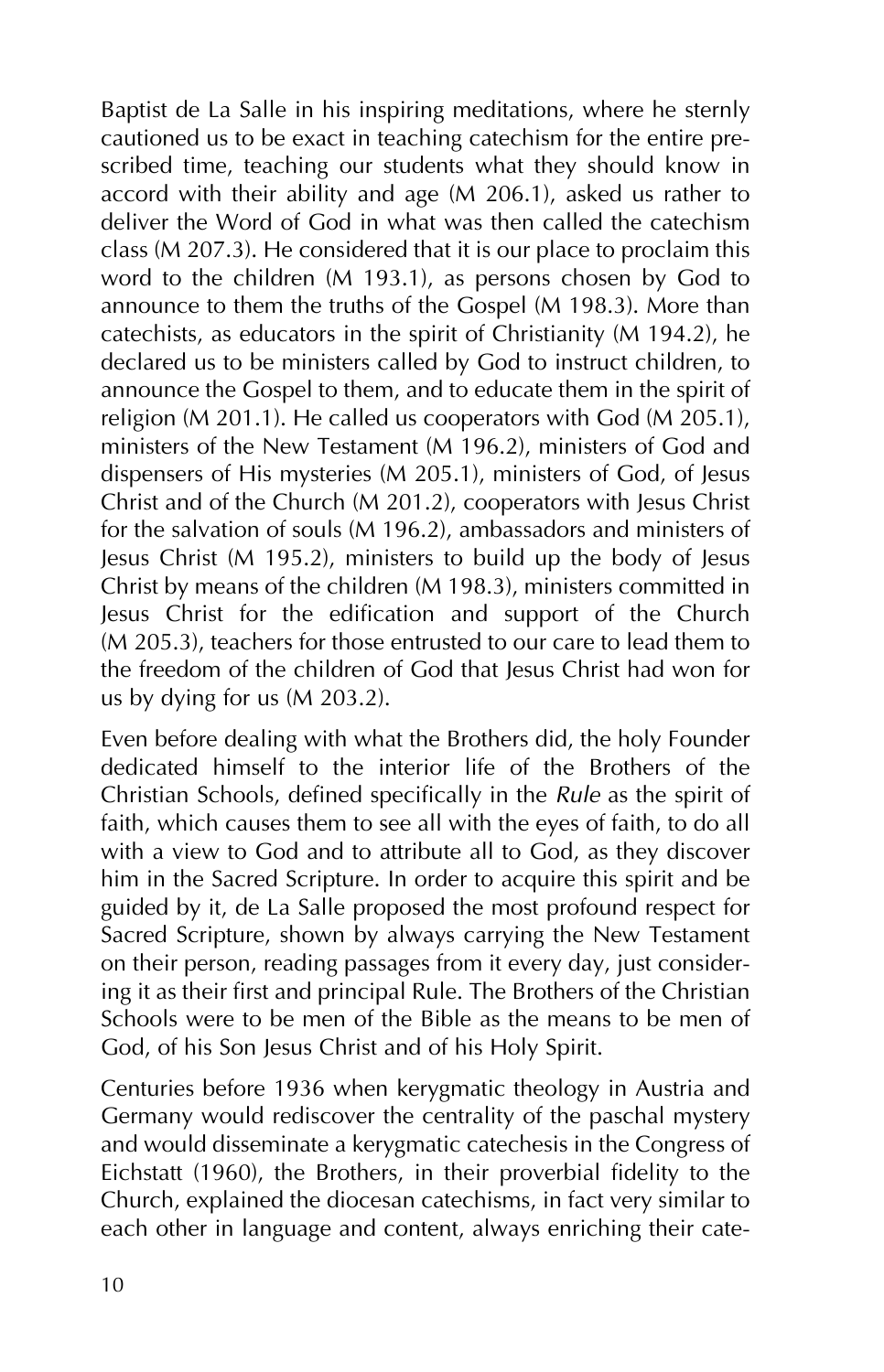chetical expositions with abundant references and commentaries of the New Testament. They carried it in their pocket and they meditated upon it in their "recollections" or moments of reflection before each exercise of devotion several times each day.

The Brothers who did not teach religion because they were engaged in other employments, were always present for the Sunday conferences of Brother Director, based on the liturgical readings of the day and, by means of the *Collection of Short Treatises*, could call to mind a whole raft of Bible passages to inspire all sorts of daily activities. Even though the expression was not in vogue at the time, the spirituality of the Brothers formed in the school of St. John Baptist de La Salle was always Christocentric, biblical and liturgical. It was also lay in character, this last, thanks to the so frequently repeated expression of the holy Founder.

"Do not make any distinction between the matters proper to your state and the concern for your salvation and perfection. You may hold for certain that you will never better work toward your salvation, nor advance both in perfection and in fulfilling the duties of your state, unless you do so with the purpose of obeying God" (*Collection of Short Treatises*, XLVII, 4).

In any conversation with the simplest of pious Brothers, biblical texts were always at the tip of their tongue, and always applied to daily life.

Neither did the Brothers fall into a closed and fundamentalist use of the Bible, for they situated the Bible quotations in the context of Tradition in order to interpret the doctrine according to the universal and enduring meaning of the Fathers of the Church and the universal Magisterium, in contrast to the episcopal magisterium of the bishops of France of the day, influenced by Gallicanism and Jansenism. They adhered to the norms given for times of polemics by the holy Founder, a solid doctor of theology who followed the lead of the holiest men of his day such as Barré, Poullart des Places, Tronson, Baüyn, Bourdoise and others.

#### 3. The Para-biblical Apostolate.

Father Ludger Felkaemper, SVD, Secretary General during two periods of the Catholic Biblical Federation, calls para-biblical the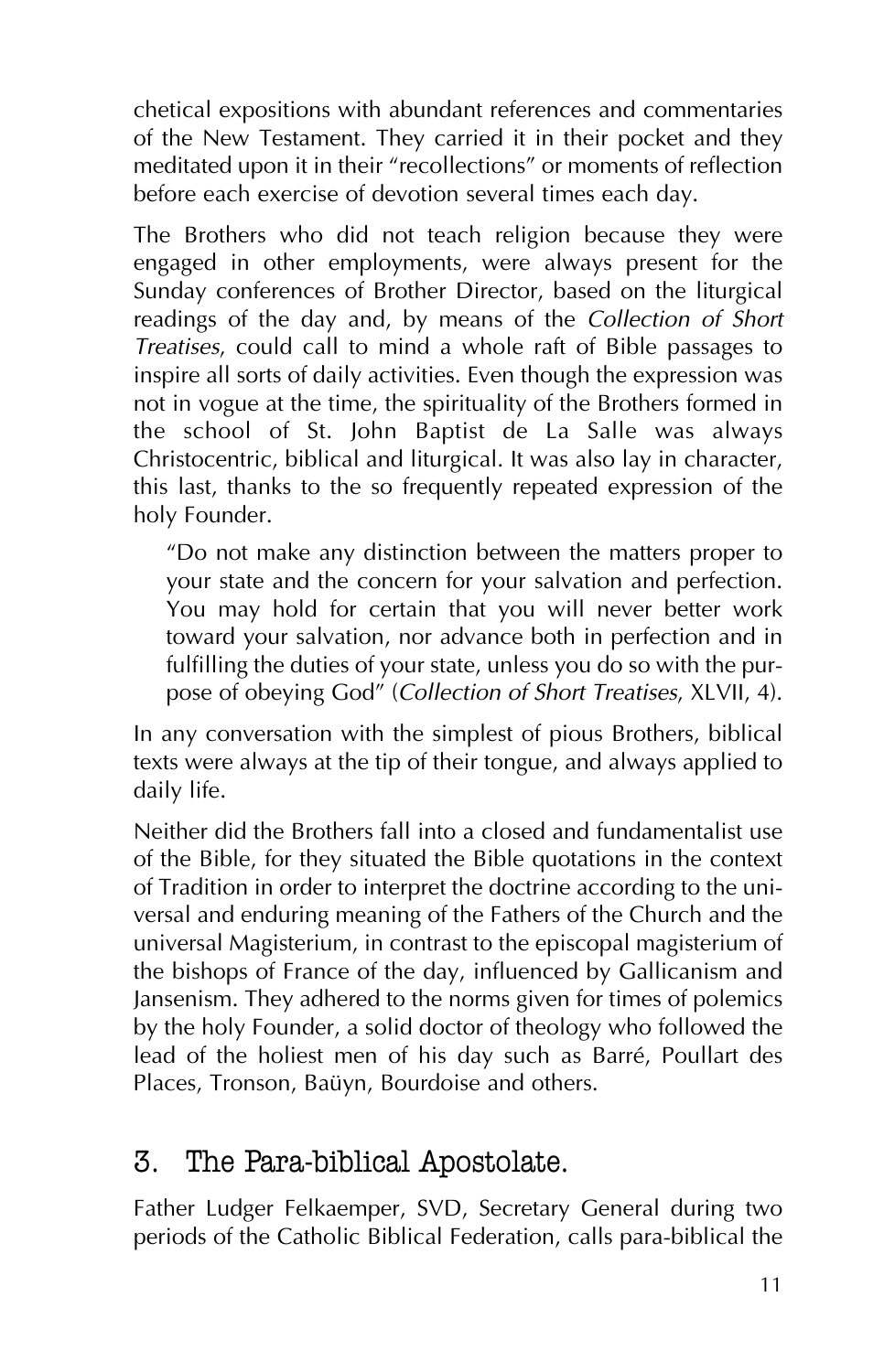apostolate of translating, producing and distributing the Sacred Scriptures. There are Brothers engaged in all these services.

There are Biblicists who are skilled in collaborating with the translation of the books of the Bible. Successive versions attempt to adapt to the evolution of spoken language in the different living tongues. Translation today uses the technique of dynamic equivalency: instead of a slavish, word for word translation, they now strive to bring out the original meaning couched in present day language.

At times, when in the liturgy or in the catechism, a biblical version is used which is a bit antiquated, an expert in the language of the target audience, if he or she is well familiar with the biblical quotation, can make use of the dynamic equivalent. In certain cases, he is obliged to do so, in order not to cause damage or scandalize the audience. The harshness of some Hebraic expressions demands this. Instead of saying: *"If someone comes to me and does not hate his father, his mother, his wife, his children, his brothers and sisters, and even himself, he cannot be my disciple"* (Lk 14:26), it is more correct to say: *"If someone comes to me and does not love me more than his father, his mother…"* The sense of the passage is this second version and not the first, even though that one is more faithful to the verbal canons of the original text. In modern biblical translations these disturbing Hebraic phrases have been disappearing. Every good catechist must be attentive to this delicate question. And even more so should be the teacher of catechists, even though he or she need not be a specialist of the Bible nor of languages. It is sufficient to have a good working knowledge of the language of one's audience and to know a good commentary of the text, sometimes to be found as a footnote in the Bibles approved by the Catholic Church.

Without being biblical scholars, many are cooperating in the spread of an understanding of Scripture, not from the original languages, but from present day languages. They are reconciling the text with the language of today's readers and listeners, especially of newly literate adults or of children and youngsters with limited vocabulary, for whom anthologies of passages suited for their age or social and cultural situations have been elaborated. These include printed material for spiritual reading and catechesis as well as taped versions and offerings on the Internet.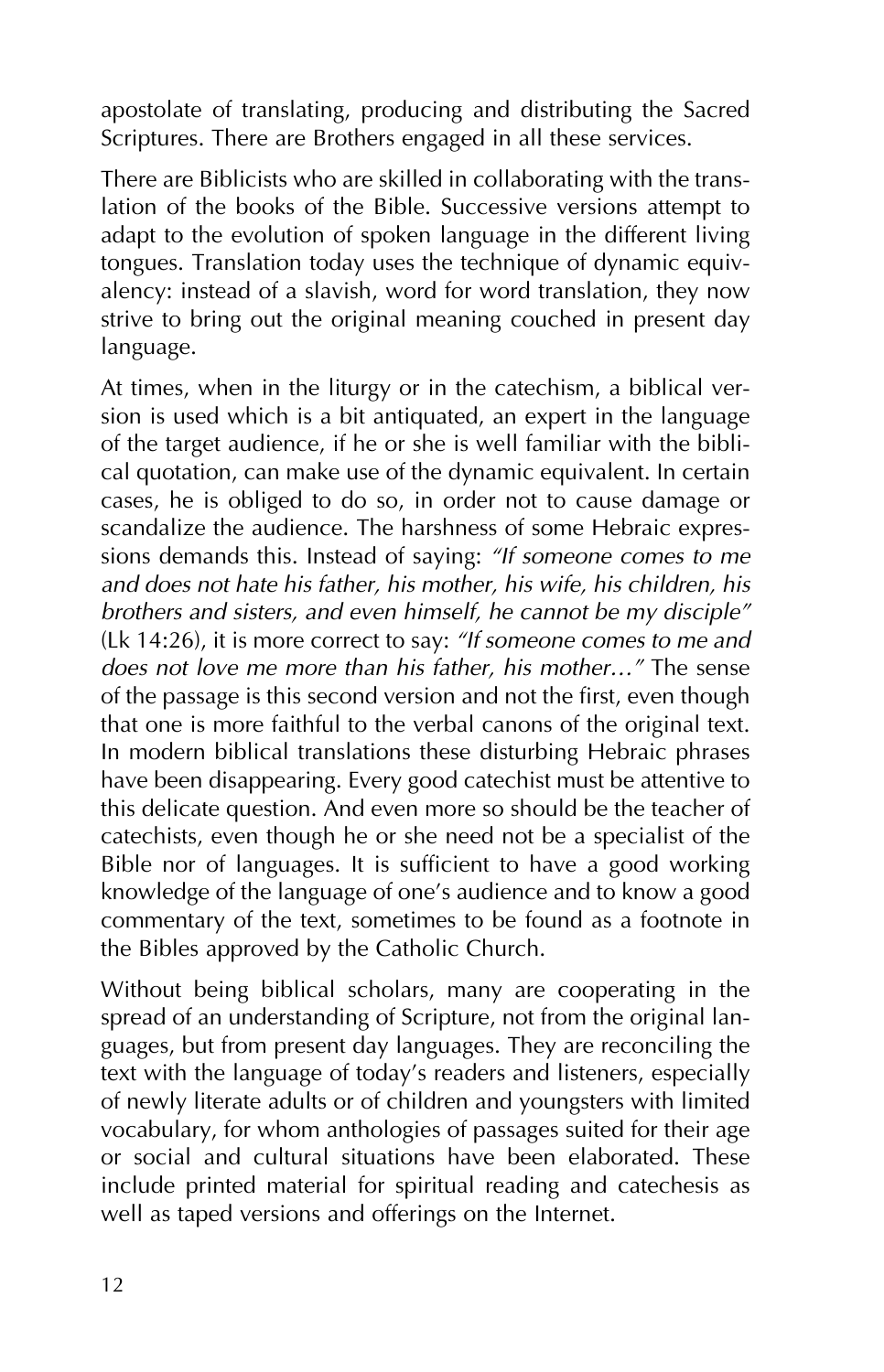Others are placing their editorial expertise at the service of biblical publications with attractive presentation and accessible price.

These examples of the elaboration of the text, of the publication of the sacred books and of their direct diffusion as well as the production of diverse resources with biblical content are indispensable, but still are not enough.

#### 4. The Biblical Apostolate in the Strict Sense.

The biblical apostolate *sensu stricto* consists in giving the faithful translations of the sacred texts which are equipped with necessary and really adequate explanations so that they "can familiarize themselves safely and profitably with the Sacred Scriptures, and become steeped in their spirit" (DV 25).

From the time of the holy Founder we Brothers of the Christian Schools have proclaimed and sought to explain the New Testament above all in our religious instruction because we have always had it close at hand as an essential part of our spirituality. It is a Lasallian tradition that our students would memorize inspiring and compelling maxims from the Bible and that these be understood correctly, thanks to the clarification of the Brothers in the classroom.

Since Vatican Council II, the students themselves make use of the Bible in the school and many also have it at home. They have grown up in regular contact with Sacred Scripture. Their parents are today surprised by the flexibility with which they interpret biblical texts because, for their part, they did not have the same biblical education. Some of the parents have received it during the two years of the family catequesis of Eucharistic initiation'.

In Lasallian schools today most of teachers are lay persons. Even though in the terms of their contract they have agreed to support the Catholic program of education, many lack a systematic Christian formation both in school and in the university. They are discovering the Christian school as a place of evangelization and salvation, and they show openness to receive from the Brothers in

<sup>1</sup> See: GARCÍA AHUMADA,ENRIQUE FSC. *Catechesis of the family for initiation into the Eucharist*" in MEL Bulletin #19, 29-53.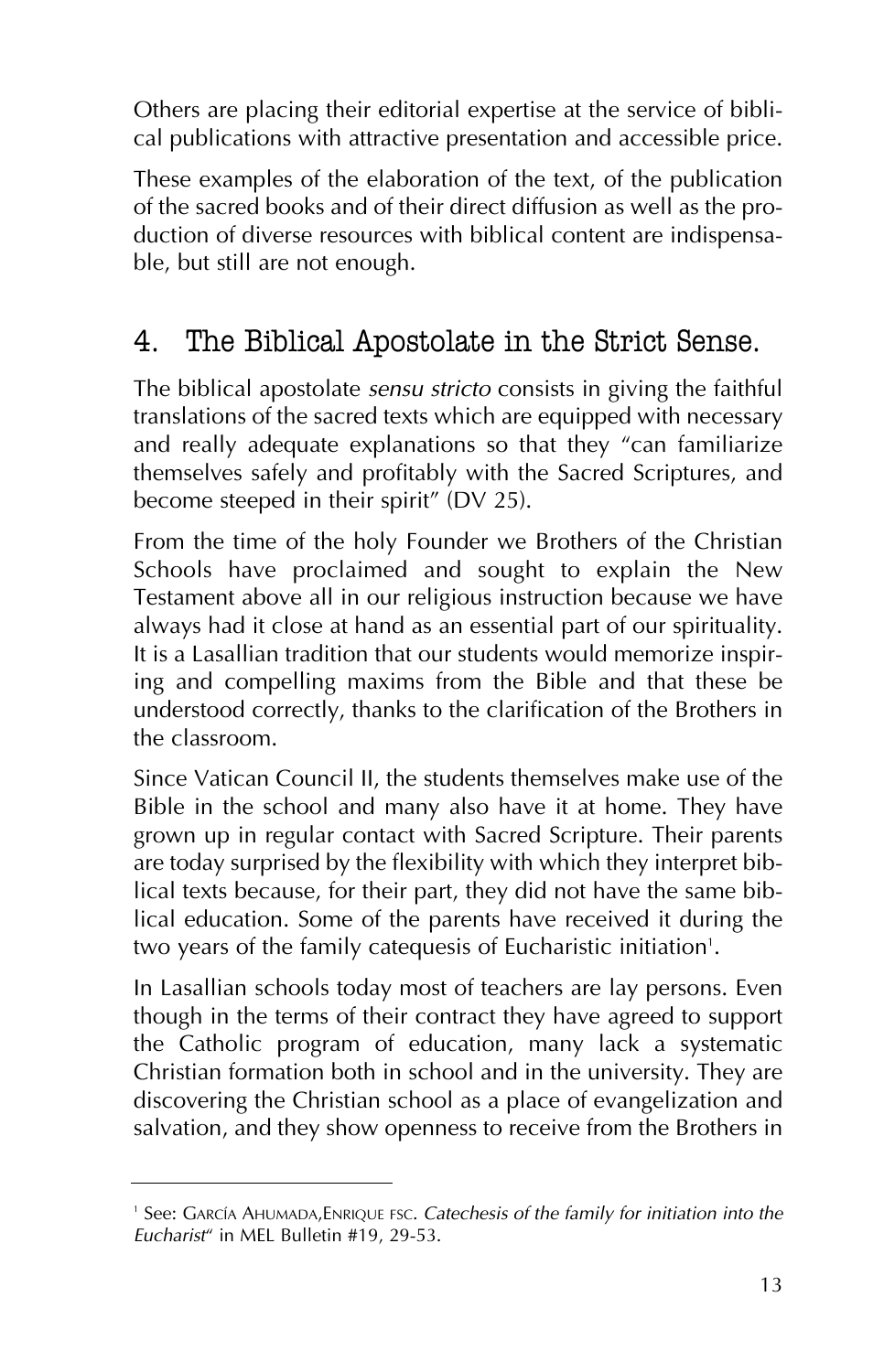particular, but not exclusively, an education in the faith, provided it is presented for adults. We have here an important call to the Lasallian biblical apostolate to which the Brothers and their theologically well prepared lay colleagues can respond.

#### 5. The Catholic Interpretation of the Bible.

To make proper use of the Bible, we Brothers and our lay partners need to keep in mind certain basic questions which it is well to review here, even though we do so rather quickly.

There is no evangelization without the Gospel and without the Bible. In order to evangelize it is necessary to know how the Catholic Church interprets the Bible. Vatican Council II, in the Doctrinal Constitution *Dei Verbum* on divine revelation established the bases for the correct reading of the Bible. Above all, it does not limit the Word of God to the Bible. "This economy of Revelation is realized by deeds and words, which are intrinsically bound up with each other" (DV 2). God has revealed himself principally in the incarnation, life, death and resurrection of His Son, who is the Word of God *par excellence* (see John 1:1). In a beautiful passage with biblical references the Council says:

"Through this revelation, therefore, the invisible God (see Col. 1;15, 1 Tim. 1:17) out of the abundance of His love speaks to men as friends (see Ex. 33:11; John 15:14-15) and lives among them (see Bar. 3:38), so that He may invite and take them into fellowship with Himself." (DV 2).

The works of God were commented on from generation to generation giving origin to Jewish-Christian Tradition, a part of which has been written down.

"Sacred Tradition and sacred Scripture, then, are bound closely together, and communicate one with the other… Thus it comes about that the Church does not draw her certainty about all revealed truths from the Holy Scriptures alone" (DV 9).

The inspired authors wrote down the manifestations of God according to the understanding that had been reached in their epoch. "Then… Israel daily gained a deeper and clearer understanding of His ways" (DV 14). Divine Revelation, properly speaking, is progressive. Especially in the Old Testament there are imperfect expressions that have been corrected throughout the ages.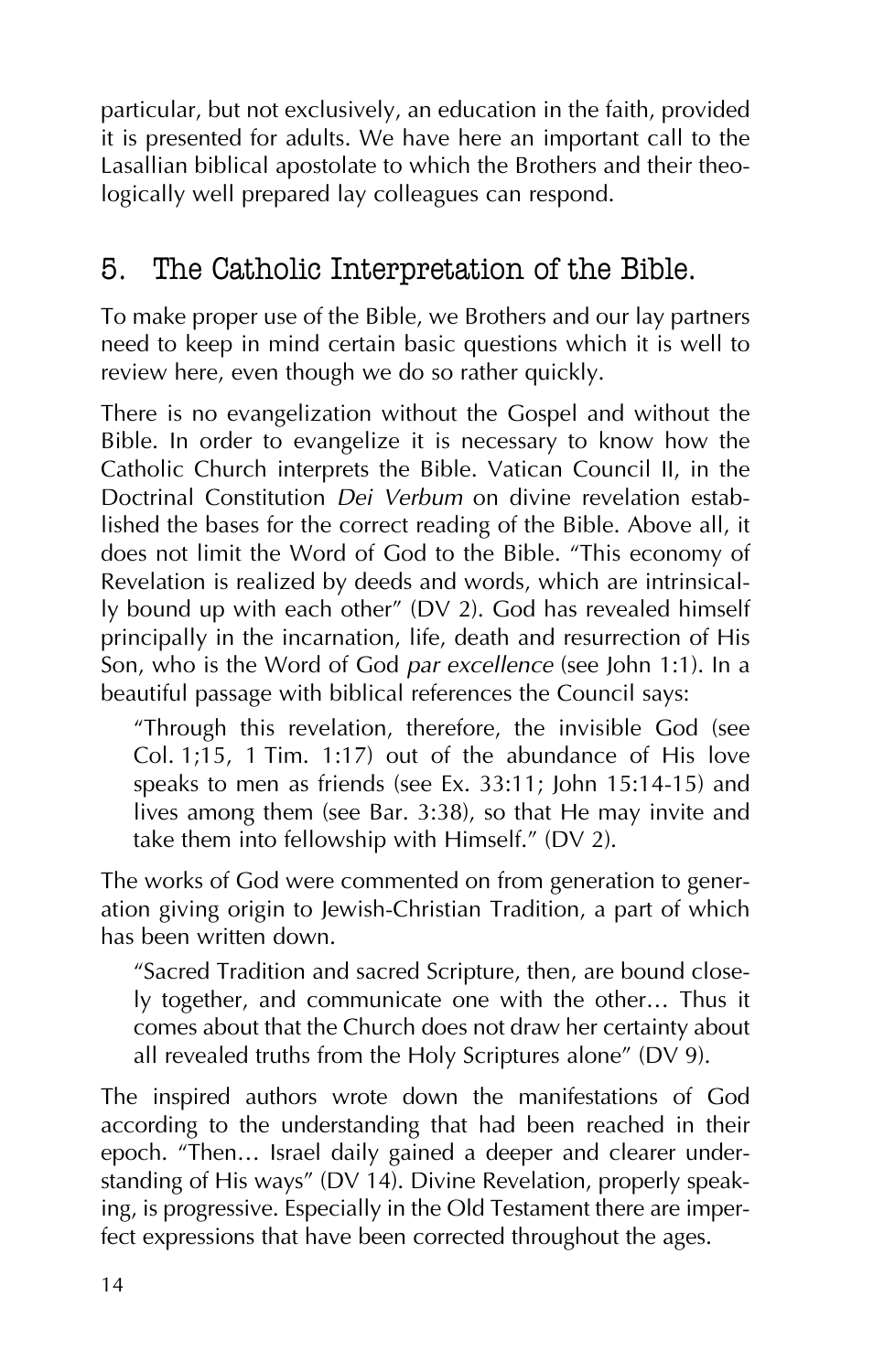"Before the era of salvation established by Christ, the books of the Old Testament provide an understanding of God and man and make clear to all men how a just and merciful God deals with mankind. These books, even though they contain matters imperfect and provisional, nevertheless show us authentic divine teaching" (DV 15).

The forms of communication which brought about the biblical books are diverse and cannot be reduced to dogmatic affirmations. The Council reiterated the importance of distinguishing the literary genres of the different biblical texts (DV 12). The sacred texts ought not to be read as if they all had the same weight of revealed truth. Some of the accounts have an historical character and others are more like novelized narrations whose teachings are indirect, or are broadly epic amplifications of memorable events. There are also poems and hymns, refrains and transitory laws, which it is important to recognize as such.

The Old Testament must be read in the light of the New Testament and be corrected by the same. Jesus himself in the Sermon on the Mount applied one of these corrections to the existing biblical teachings of his time in order to bring out their full meaning (Mt 5:17. 21f. 27f. 31-48).

"But since sacred Scripture must be read and interpreted with its divine authorship in mind, no less attention must be devoted to the content and unity of the whole of Scripture, taking into account the Tradition of the entire Church and the analogy of faith if we are to derive their true meaning from the sacred texts" (DV 12).

Just as the Bible was formed in the People of God who meditated on those great happenings and remembrances, so too we must regard it as a whole and not pull isolated texts from their context and era. That is the meaning of the technical expression "analogy of the faith". The most Blessed Virgin Mary herself only gradually understood the revelation that culminated in her son Jesus the Messiah or the Christ (see Lk 2:8-19. 41-51).

Faced with the complexity of God's revelation transmitted through human beings that today we would consider to be primitive and pre-scientific, we can rely on the Pope and the bishops in communion with him to give us an authentic interpretation of the Bible and the Tradition of the Church.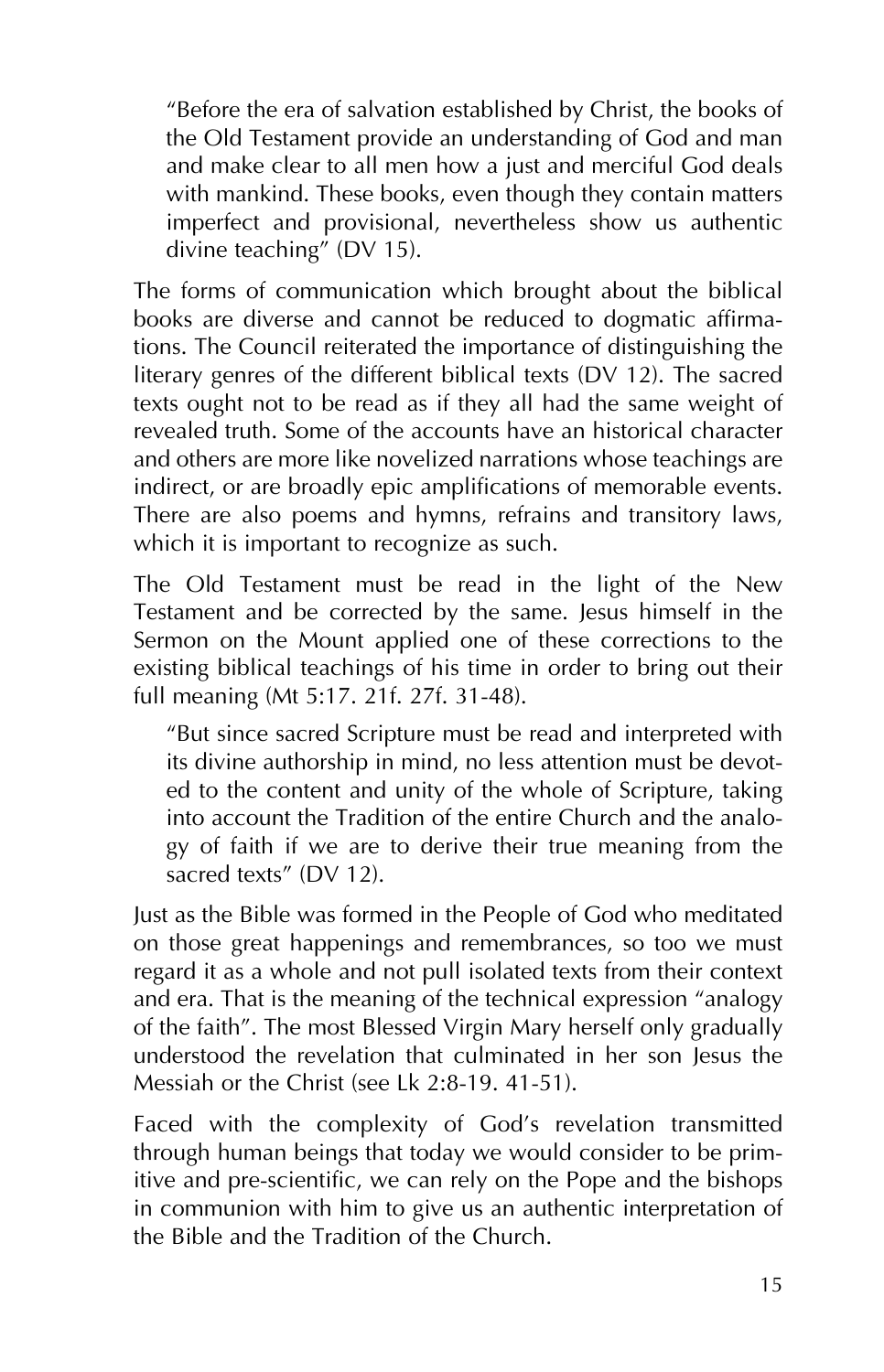"But the task of giving an authentic interpretation of the Word of God, whether in its written form or in the form of Tradition, has been entrusted to the living teaching office of the Church alone. Its authority in this matter is exercised in the name of Jesus Christ. Yet this Magisterium is not superior to the Word of God, but is its servant. It teaches only what has been handed on to it. At the divine command and with the help of the Holy Spirit, it listens to this devotedly, guards it with dedication and expounds it faithfully. All that it proposed for belief as being divinely revealed is drawn from this single deposit of faith" (DV 10).

St. John Baptist de La Salle left us a legacy of great fidelity to the Magisterium of the Church with his example and his witness:

"…I recommend to you, above all, that you always have absolute submission to the Church, especially in these calamitous times, and that, as testimony of this submission, you do not depart in the slightest way from the Roman Church, remembering always that I sent two Brothers to Rome with the intention of asking God for the grace that this Society would always be entirely submissive".

It is not unusual among the Brothers to seal this fidelity with their martyrdom when it has become necessary. The same can occur with our co-workers.

#### 6. The Use of the Bible Required by Vatican Council II.

Vatican Council II adopted what was best of the Protestant Reformation: "It follows that all the preaching of the Church, as indeed the entire Christian religion, should be nourished and ruled by sacred Scripture" (DV 21). So, the four facets of ecclesial action must be animated by the Bible to manifest the Incarnate Word: the service on justice and charity, the missionary and prophetic *proclamation*, the fraternal *communion* and the *prayerful celebration* (diakonia, prophecy, koinonia and liturgy). In this way the Church continues to follow Jesus king-servant, prophet, shepherd and priest.

Without the Bible as motivating force, 1) ecclesial diakonia becomes mere social and philanthropic service, lacking in evan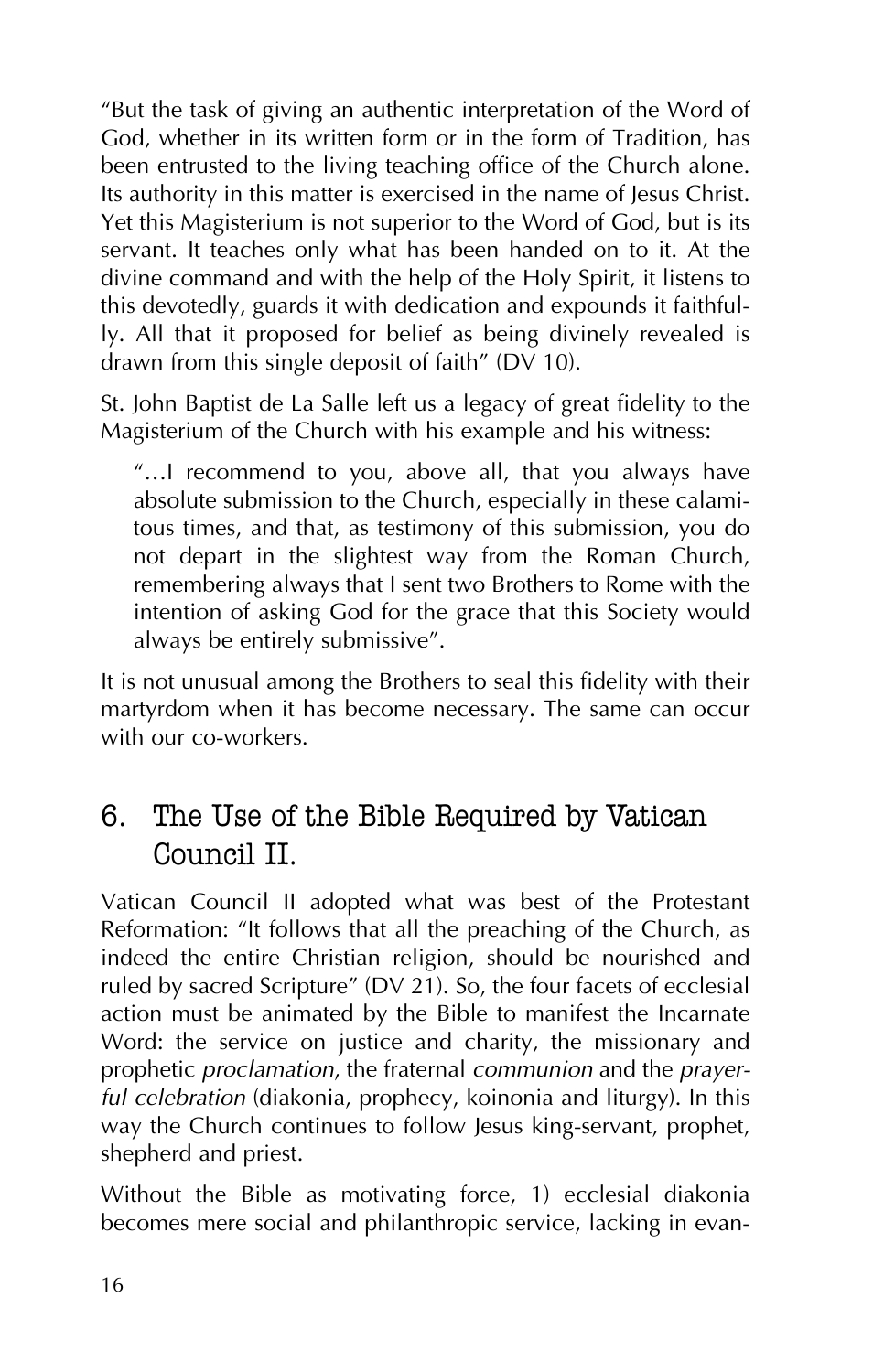gelizing sense; 2) the function of proclamation and education in the faith becomes moralizing and psychologizing verbiage, useless for the journey to eternal life; 3) life in community falls back into human relations motivated by mental hygiene, collective productivity or other superficial stimuli; and 4) the liturgy is reduced to ritual disconnected from the events and words that impart meaning to even the sacramental symbols.

The intent of Vatican Council II cannot be reduced simply to promoting the Bible and a committed listening to it, like one more activity among the several apostolates or pastoral organizations. The Council wishes to give the Word of God in the Bible its central and guiding place in the Church, so that it can truly be the "spouse of the Incarnate Word" (DV 23). This level is the pinnacle of the biblical apostolate.

#### 7. The Bible as the Inspiration of Social Transformation.

Among the four functions of the Church mentioned, the role of the Bible is evident in the ministry of the Word, in the liturgy and in the promotion of the ecclesial community described in *Lumen Gentium*. Christian diakonia ought not be reduced to activities of assistance that in the early Church motivated the Apostles to create the ministry of deacon (Acts 6:1-6).

With the purpose of going beyond mere charity through almsgiving, from the time of Leo XIII in 1891 the Popes and bishops, sometimes alone, sometimes collectively in the Council, in Episcopal conferences, in general continental conferences, or in synods, have elaborated the social doctrine of the Church. Unfortunately, these teachings are common currency among sociologists, cultural anthropologists, economists and well-informed social and political leaders but have not become part of the common faith patrimony of the faithful. That doctrine has been couched in philosophical and theological terms for the instruction and conviction of statesmen, legislators and experts in social sciences, dealing with issues such as the human person and his rights, the promotion of the family and of human life, the place of the State with regard to the common good, the conditions of justice in commerce, the protection and association of workers and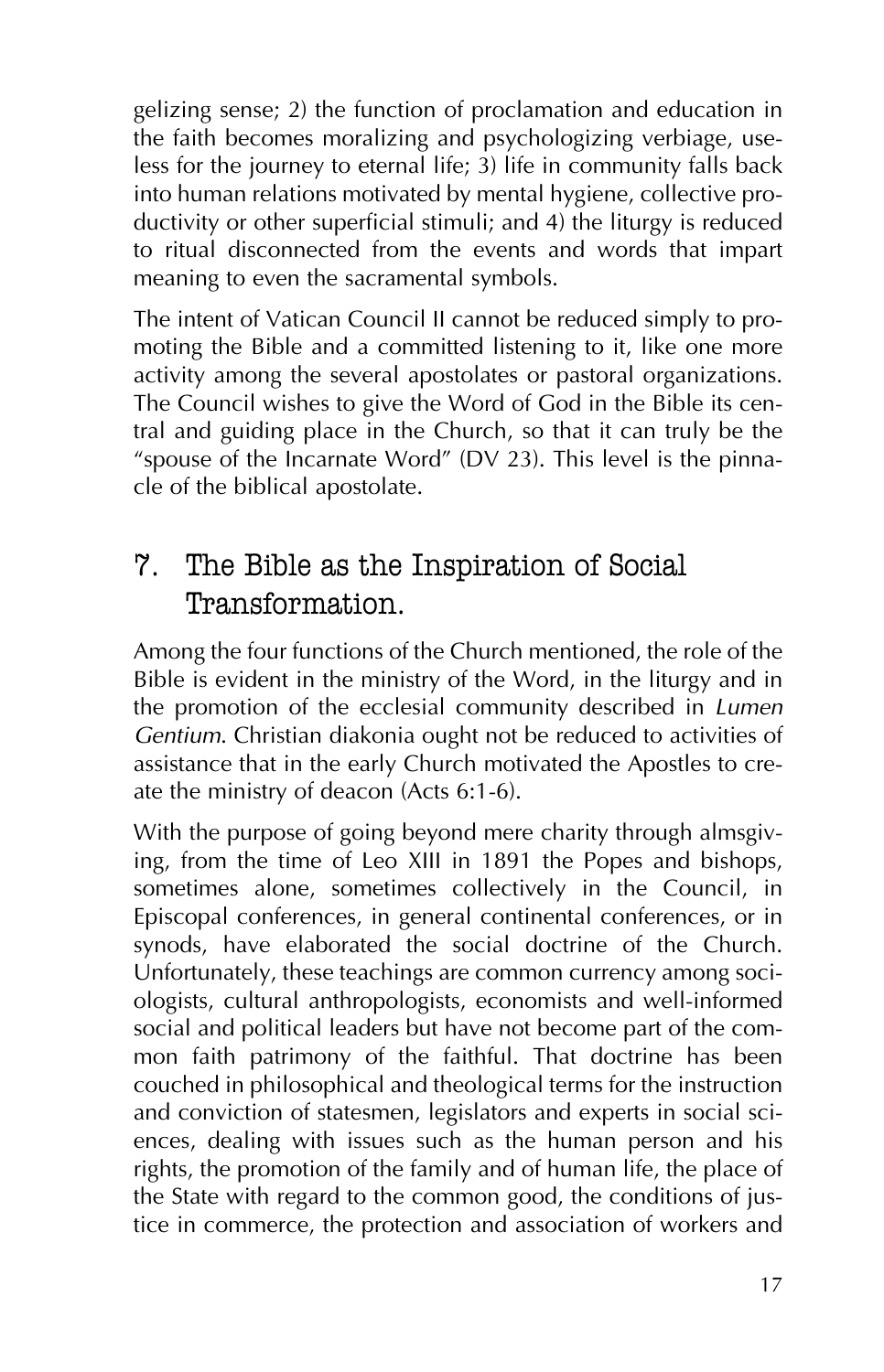international relations. Ordinary Christians among the working class do not always see the pertinence of such themes to their faith in Jesus, in Mary and to their sacraments and devotions.

The key to bridge the gap between the Church's social doctrine and action and the ordinary life of the faithful is in the Christ centered employment of the Bible<sup>2</sup>. Here we can offer some initial leads because the topic is extremely broad, for instance, if one would want to illustrate it with the social, cultural, economic and political teachings of the Old Testament.

For example, we might want to show Jesus as prophet, whose word is hard to accept for those interested in worldly prestige (see Jn 7:1-5). They hate him because he strips the mask from their evil intention (Jn 7:7; 15:18f). Those who cling to power hide the truth behind the majority opinion and that of the powerful (see Jn 7:45- 48); they look for specious arguments to trap him (see Jn 8:3-6); they hide behind legal minutiae rather than accept the truth (Jn 9:13-16; 19:7); they pretend to be the sole bearers of the truth, insulting and abusing with their authority instead of surrendering to evidence (see John 9:24-34); they defend their power disguising it as the common good (see Jn 11:47-50). The rejection of the truth leads to its imprisonment (see Jn 7:32; 18:12) and to murderous violence (see Jn 8:37-40, 44). Greedy self interest is masked by the appearance of goodness (see Jn 12:3-6). The excessive enslavement to social prestige and the fear of the powerful prevent them from publicly recognizing the truth (see Jn 12:42f). The fear of what others will say causes one disciple to deny the truth (see Jn13:36-38; 18:25-27). Attachment to personal power can cause the rejection of legitimate authority (see Jn 9), turning one's back on the truth (see Jn 18:37f), blaming others for one's own acts of injustice (see Jn 19:1-8) and knowingly condemning an innocent person (see Jn 19:5-16). Finally, the rejection of the message of love leads to homicide (see 1 Jn 3:11-15).

Those who are faithful to the word of Jesus attain their freedom (see Jn 8:31f) and eternal life (Jn 5:24). Worldly powers lose importance for those who accept the truth (see Jn 7:45f). The person who lets Jesus touch his spirit is freed of anxiety and can announce

<sup>2</sup> See GARCÍA AHUMADA, F.S.C., E. *Situación y propuestas para una catequesis social liberadora*. "Catecheticum" 5 (Santiago de Chile, 2002) 109-124.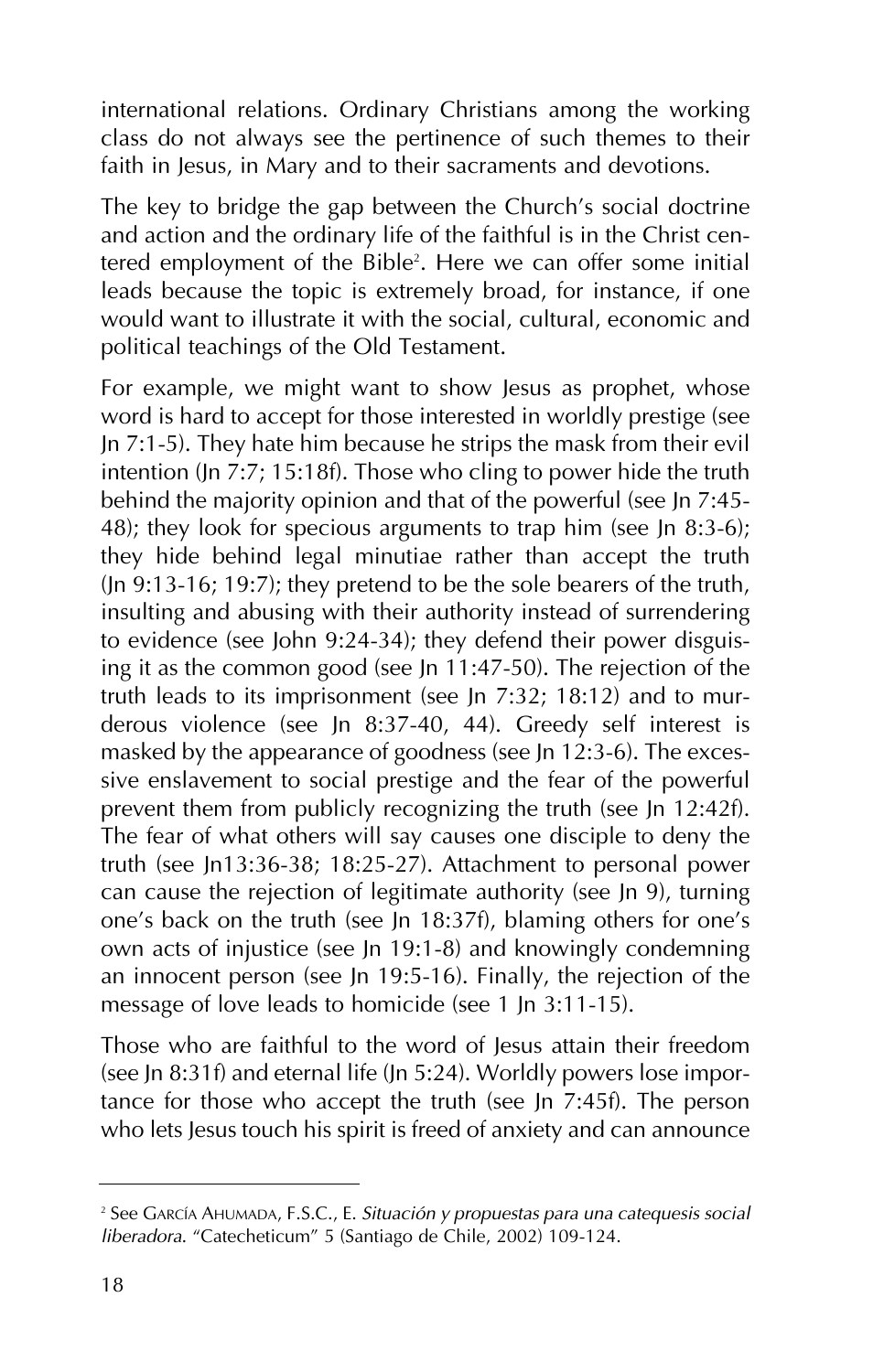him to others as did Magdalene (see Jn 20:11-18), or step out onto the water as did Peter (see Jn 21:7). The person who accepts Jesus as the Word and the Son of God conquers the world (see 1 Jn 5:4f). Jesus Christ, the *"Faithful and True One"* whose name is *"the Word of God"* (Rv 19:11-13) defeats the powers of this world who act as false prophets (see Rv 19:19-21). As we can see, truth is the first challenging topic of the social doctrine of the Gospel.

The transformation that Jesus Christ brought about applies to cultures as well. In the first instance, Jesus incarnated his teachings in the culture of his listeners. He called on them to observe nature: the water from the well (Jn 4:10-14), the re-birth at springtime (Mt 24:32), the healthy trees and the sterile ones (Mt 12:33), the sowings and the harvests (Mt 13:3-8), the nests of the birds  $(Mt 13:32)$ , the light of the sun  $(Mt 13:43)$ , the red glow on the clouds (Mt 16:2f), the changes of the weather (Lk 12:54-56), the feelings of dogs (Lk 16:20f), the behavior of preying animals (Jn 10:12), the functioning of the human body (Mt 15:10-20; 6:22), hunger and thirst (Jn 6:35; 4:13), disabled, one-eyed or lame good persons (Mt 18:8f), sleep and death (Jn 11:11-14), the pangs of birth and the joy of childbirth (Jn 16:21); children's' games in the public square (Mt 11:16-19), communication at home of joyful events (Mk 5:18f), the customs at weddings (Mt 25:1-13), the festive occasions (Lk 15:22), the preparations for a feast (Lk 15:23-25), washing the vessels both on the outside and the inside (Mt 23:25f), where human waste ought to go (Mt 15:17f), the whitening of sepulchers (Mt 23:27), the preference for the neighbors rather than outsiders (Mk 7:27).

In addition, Jesus followed the prescribed religious customs: the pilgrimage to Jerusalem (Lk 2:41f), the celebration of the Pasch  $($ ln 2:13; 6:4; a2, 12f) and other feast days  $($ ln 5:1 $)$  such as that of the Tents (Jn 7:2-10) and the dedication of the Temple (Jn 10:22f). He criticized the bad religious practices: the avid quest for miracles (Mt 12:38-40; 16:1-4), the ostentatious giving of alms (Mt 6:2), the showy prayers (Mt 6:5), the fasts on public display (Mt 6:16), the nitpicking in public worship (Mt 12:9-12), the purely exterior religion (Mt 15:1-20). He praised humility over religious pride (Lk 18:10-14), mercy over strict observance (Mt 9:11- 13), and he changed a cheerless religion for one of joy in God's presence (Mt 9:15). He contrasted popular beliefs with divine revelation (Mt 16:13-17).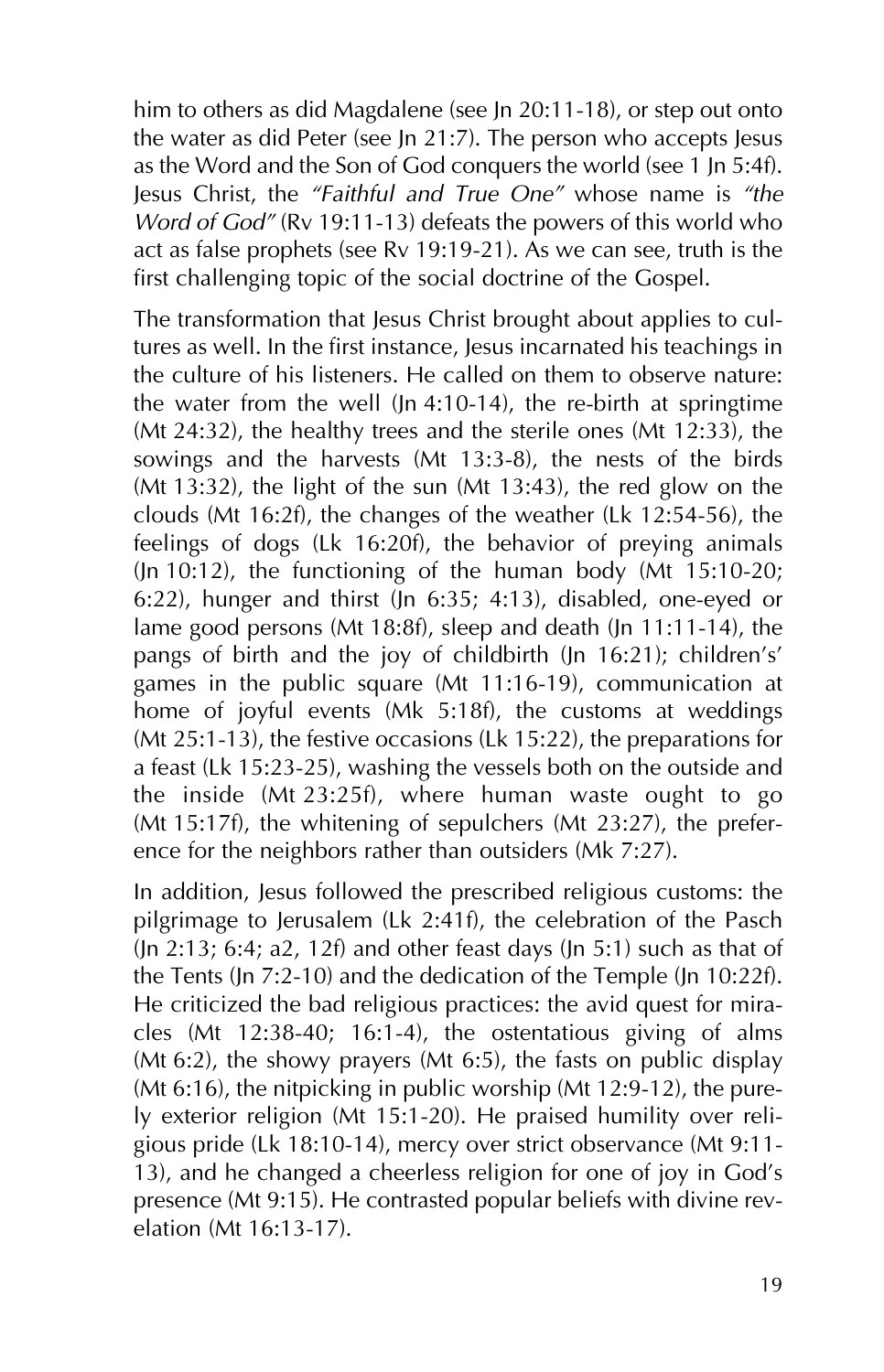However, in cultural matters Jesus both questioned and taught others to question them. He aroused the critical sense and set down criteria for discernment (Mt 7:15-20; 12:33-35). In dialogue, he led his listeners to consider what is most important (Mt 19:17; 22:41-46; Jn 4:7-26). He helped them to discover the difference between appearances and reality (Jn 7:24), what is lasting and what is ephemeral (Mt 24:1f), the earthly and the eternal (Lk 12:16-21, 31-34), what is important and what is secondary even though it be worthy (Mt 23:23), the value of the person over the material world (Mt 16:26; Lk 12:23), the esteem coming from men or from God (Lk 16:15). He warned before the lack of concern and before human praise (Lk 6:24-26), about twisted teachings (Mt 16:5-12). He did criticize but also indicated the remedy (Mt 8:26; 12:28; 22:1-12. 15-21). He laid his finger exactly on errors (Mt 22:23-32. 34-40; 23:13-36). He compared bad public customs with what is pleasing to God (Mt 6:1-8. 16-21; Lk 14:7- 11). For difficult situations he pointed out the suitable procedure, such as excommunication (Mt 18:15-18). He patiently respected religious freedom (Lk 9:51-56) but he left no doubt about the responsibilities of conscience (Lk 10:10-12. 16). He evaluated achievements and failures (Lk 9:18-21; 10:17-24). He prepared his disciples for trials and for sorrow (Jn 15:18-21; 16:2-4. 20-24. 33). He showed them how to accept the sufferings of every day (Lk 9:23). Rather than promise earthly pleasures, he announced to them the sufferings that would come upon those who follow him, but he encouraged them with the hope of eternal life (Mt 5:11f; 16:24-27).

Jesus identified himself with the poor and with the victims of injustice in the world (Phil 2:5-8). He was born poor in a stable (Lk 2:7), suffered persecution and exile (Mt 2:13), lived family joys (Lk 2:10-20; Mt 2:10f) and conflicts (Lk 2:46-50). He grew up in a very undistinguished place (Jn 1:45f). His hometown neighbors were surprised at his wisdom when he began to teach (Jn 7:15), since they had known his family and his work as a carpenter (Mk 6:2f). With only the studies (Jn 7:14f) and the journeys that were normal in his town, he had learned with great interest (Lk 2:45- 47). He spoke with unique authority because he knew where he came from and where he was being sent to (Jn 8:14). He considered authority to be a service (Mt 20:27f; Lk 20:20-28). He is not jealous of his own authority but he respects that of others, like the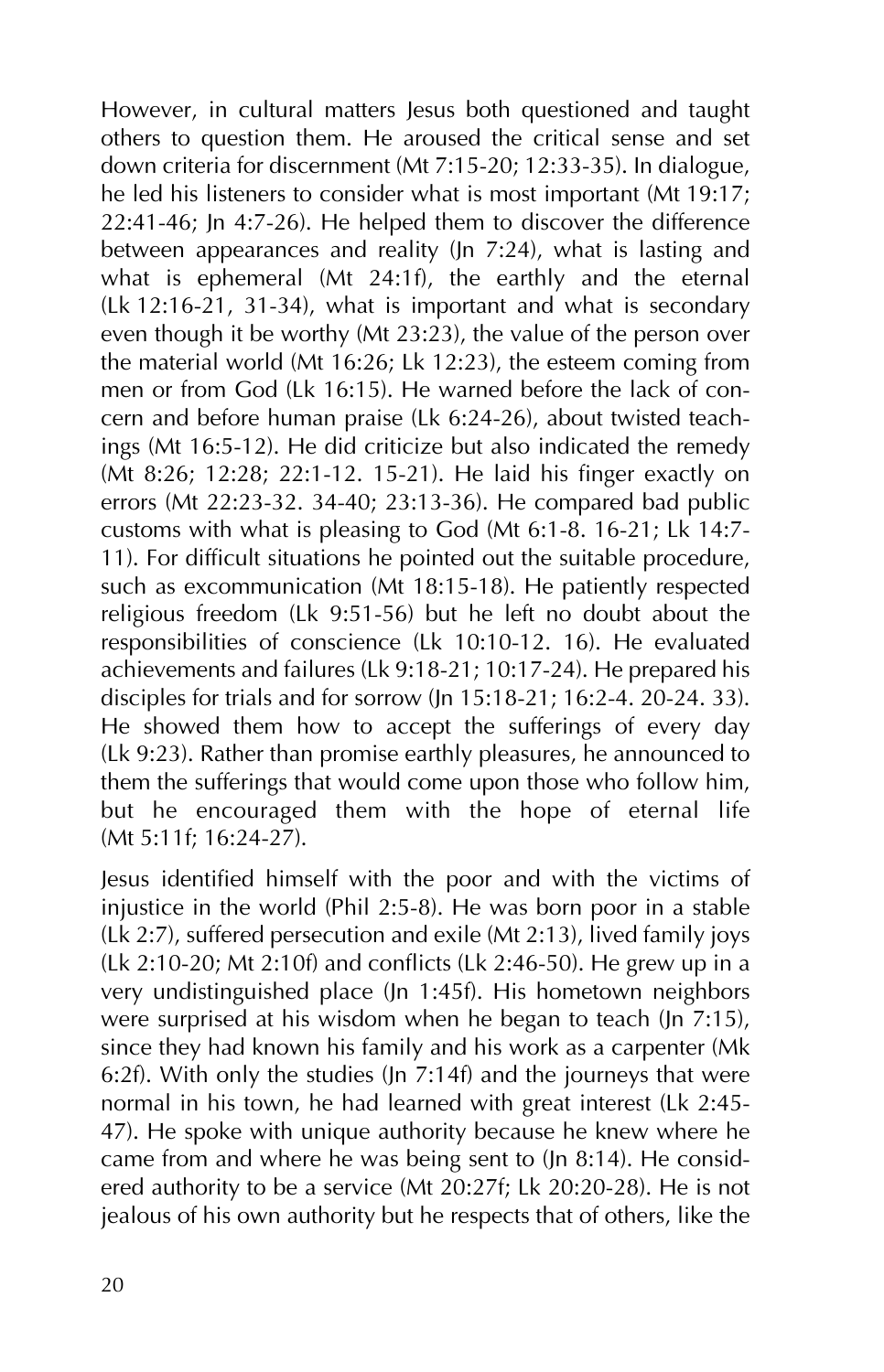priests whose task was to certify the cure of lepers (Mt 8:4), the teachers of the law (Mt 23:1-3), John the Baptist (Mt 11:11), other disciples who did good deeds without belonging to his own entourage (Lk 9:49f). He refused to intervene in what was not his concern (Lk 12:13f). He forbade others to keep children away from him (Lk 18:15f) as well as the needy (Lk 18:35-43). He rejected improper influences, appealing to principles (Mt 20:20- 23; 22:16) and to the primacy of his mission (Lk 8:19-21; 19:36- 40). But he accepted reasonable and just influences (Lk 7:1-6), the intercession of his mother (Jn 2:1-11) and of his friends (Jn 12:20- 30) and even pressure put to bear when the motives were right (Lk 5:17-20).

He leads society to perfection through interpersonal relationships based on the golden rule (Mt 7:12). He attracted people to him through love (Jn 14:15-22). He overcame anger through reconciliation (Mt 4:22-24), mutual understanding (Mt 5:25f) and fraternal correction (Mt 18:15-17). He lightened the weight of duty by the means of his company and example (Mt 11:28-30). He declared the poor, patient and suffering to be blessed, promising them heaven and earth, that is, everything (Mt 5:3-5). He promised happiness to those who seek justice, have compassion, maintain purity of intention and work for peace (Mt 5:6-10). He encouraged with promises (Mt 7:7-11; 18:19f; 19:27-30; 21:22). He congratulated both in public (Mt 8:10-12; 15:28) and in private (Lk 10:17-24; 19:9).

He promotes the family by the means of fidelity (Mt 5:27f), mutual forbearance (Mt 5:31f), unity (Mt 19:4-9) and union (Mt 12:25). He urged respect and assistance for parents (Mt 15:4-6). When dying he provided that his mother would not remain alone (Jn 19:25-27). He gave importance to caresses (Lk 18:15; Mk 10:16), to respect, to harbor, to give good example to children (Mt 18:5f.10) and to lead them to God (Mt 19:13-15). He paid attention to children but he returned them to their parents (Lk 9:38-42). He commissioned the family to be the primary bearer of God's blessings (Mark 5:18-20). He submitted family relationships to union with God (Mt 10:37; 12:47-50) and the observance of God's word (Lk 11:27f).

Jesus took his examples from the ordinary ways of society: the distinct relations with sons and with slaves in the family (Jn 8:35), the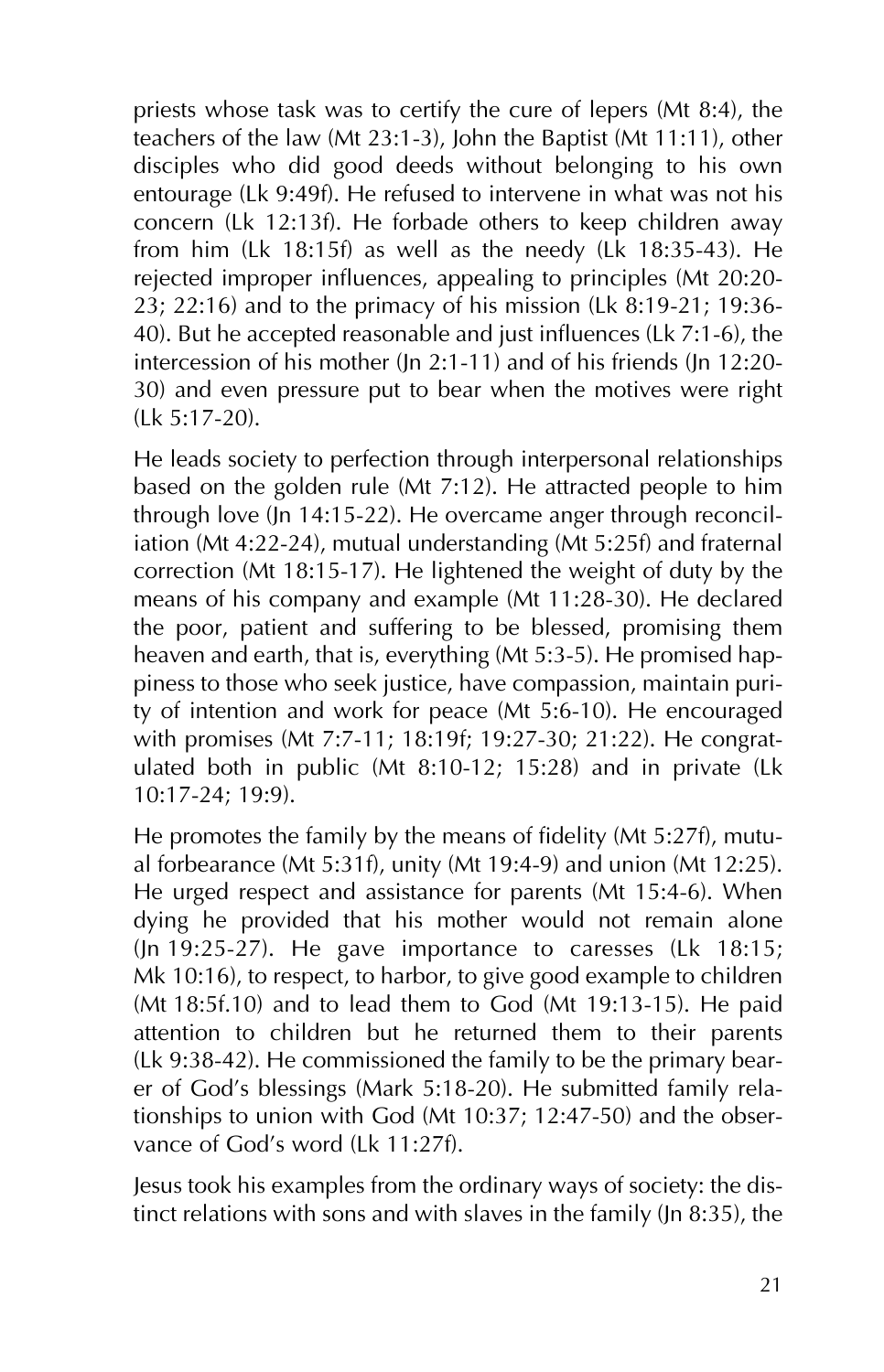freeing of slaves (Jn 8:36), domestic customs (Mt 13:33. 51f), the itching to spread news of joy (Lk 15:4-8. 8f), proper courtesy in banquets (Mt 22:1-14), hospitality for visitors (Lk 7:44-46), the prudence of guests (Lk 14:8-11), the preparedness of ladies-inwaiting (Mt  $25:1-13$ ), the lack of social sensitivity of the wealthy (Lk 16:19-21), the capriciousness of sons (Mt 21:28-31), the rebellious and pleasure seeking youth (Lk 15:11-32), the search for darkness by evildoers (Jn 3:20), the cunning of thieves (Lk 12:39f) and of brigands (Mt 12:29; Lk 10:29-37), the married couples who wish to divorce (Mt 19:3), the repentant prostitutes (Mt 21:32), the loneliness of the sick and the prisoners (Mt 25:36.43).

Jesus formed leaders. He stirred up interest in the increase of workers dedicated to the salvation of others (Mt 9:36f). He declares his listeners to be the light of the world if they do good works (Mt 5:13-16). He chose collaborators (Jn 15:16f). He called them personally (Mt 4:18-22; 19:21). He freely chose some to be his Apostles (Mk 3:13). He accepted some who came of their own initiative (Mt 20:34) but he sent others elsewhere according to their gifts (Mk 5:18-20). He named persons of every condition and mentality as leaders: fishermen (Mt 4:18-22), young John, Matthew the tax collector (Mt 9:9), and Simon the Zealot (Mt 10:4). He devoted special times to give them formation (Mt 11:1; 16:20; 20:17-19). He instilled in them detachment (Lk 9:57- 60), readiness and perseverance (Lk 9:61f), a spirit of service for gratitude (Mt 10:8) and trust in the Holy Spirit (Mt 10:19f). He taught the virtues that they should develop as leaders: self-control (Mt 5:11f.22-28.44; 6:21; 7:12; 8:23-26; 10:22.28.37f), self esteem (Mt 6:26; 10:29-31; 12:11f), the habit of welcoming others (Mt 5:47), the spirit of service (Mt 8:19f), foresight (Mt  $6:33.34$ ; 10:11; 16:1-3), the courage for making decisions (Mt 10:25-27), prudence (Mt 7:24-27; 10:16f; 16:6.11f), flexibility (Mt 5:25), the skill for organizing (Mt 13:44f; 15:32-38), concern for the growth of others (Mt 14:24-32; 16:24f). He made them critically analyze the opinions of other people (Mt 16:13-20). He gradually entrusted them with responsibilities: first of all to tell in their families the blessings of God (Mk 5:18-20); then he had them baptizing the people (Jn 3:22; 4:1f), afterwards he chose twelve to preach and to cure (Lk 9:1-6), and then he sent another seventy in pairs for an experience of preaching (Lk 10:1). He encouraged Peter in a naïve initiative, and he helped him to fulfill it (Mt 14:25-32). He accept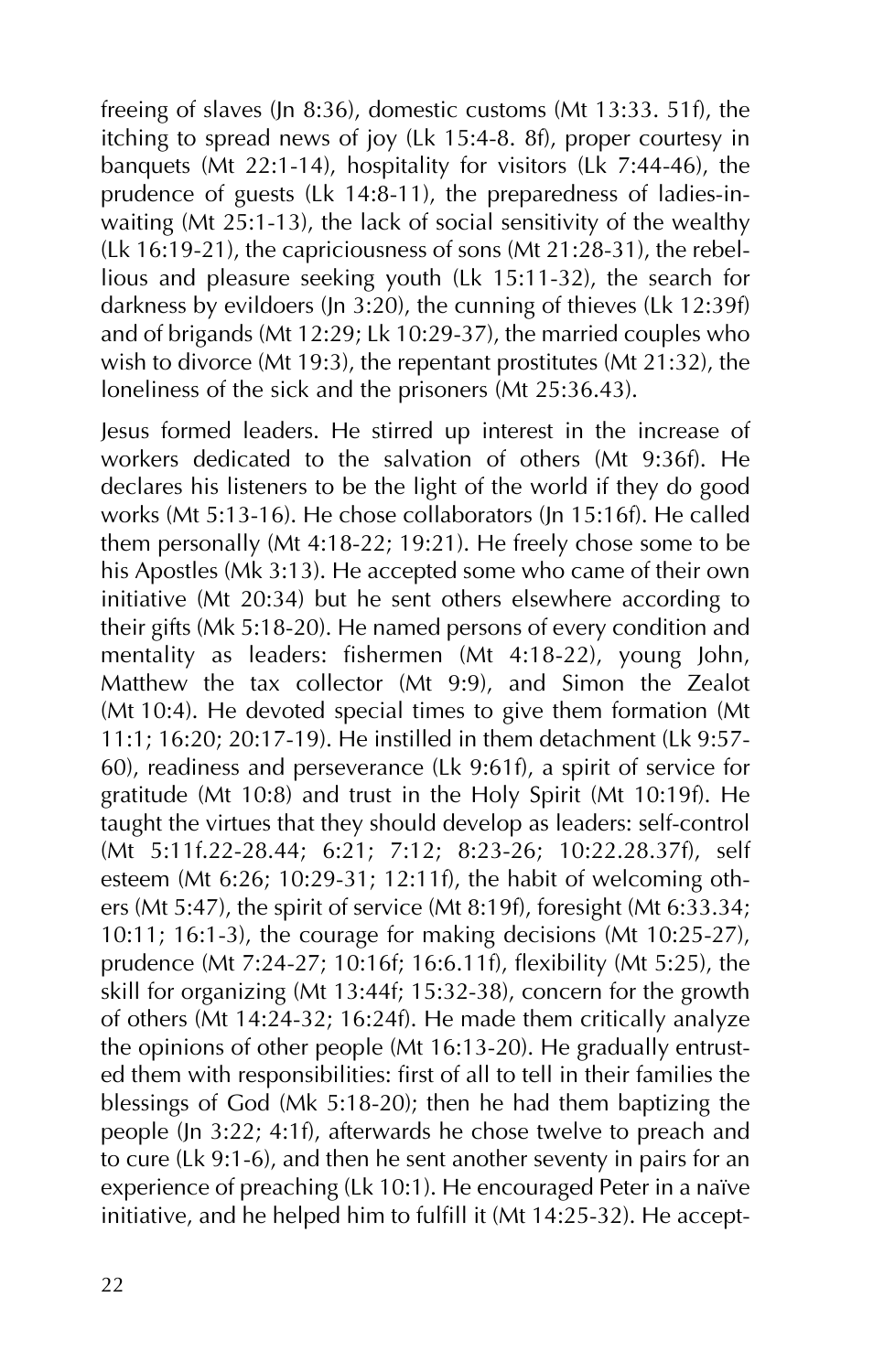ed suggestions of others before taking action (Mt 14:15-20. 36; 15:34-36). When he passed on responsibilities, he gave clear instructions: he explained where to go and where not to go (Mt 10:5f), what to say (Mt 10:7.27), what approach they should have (Mt 10:8.16), what to do (Mt 10:8), what attachments and what distractions to avoid (Lk 10:4), how to react in accord with the reception (Mt 10:11-14; 23; Lk 10:5-12). He prepared them for hardships (Mt 10:18.21f), explained how to deal with their fears (Mt 10:22.26.28.31) and pledged his personal support (Mt 10:19f.32.40). Finally, he departs having left full responsibility to others, even though he would remain with them spiritually (Mt 16:18f; 28:18-20).

Jesus raised awareness to economic realities, particularly the needs of the poor (Mt 25:31-46; Lk 16:19-31). He spoke of sweeping the house to look for just one coin (Lk 15:8), of baking bread (Mt 13:33), of sewing patches on clothes (Mt 9:16), of ageing wine (Lk 5:37-39), of fertilizing fruit trees (Lk 13:6-8), of pruning to increase the yield (Jn 15:2), of the difference between harvesting and gleaning (Mt 12:1-3), of storing crops (Lk 12:16-21), of the renting of fields (Mt 21:33-41), of the foul tricks that farmers might play on one another (Mt 13:24-28); of the care of sheep (Mt 18:12-14; Jn 10:1-16); of comparing the fodder of animals to the food workers are given (Lk 15:15f), of fishing with nets (Mt 13:47), of selecting merchandise (Mt 13:48); of the foundations for building (Lk 6:47-49), of unemployment and hiring workers (Mt 20:1-16), of engaging day-laborers (Jn 4:36), of serving two masters (Lk 16:13), of the difference between working for the family and working for wages (Jn 10:11f), of contracts for leasing (Mt 21:33-45), of the management of the household (Mt 21:28- 32; 24:45-51), of old and new things in the storeroom (Mt 13:52); of the good and bad performance of servants (Mt 24:46-51); of financial administration (Mt 21:28-32), of the promotion of faithful servants (Mt 24:46f), of punishment for slackers (Lk 12:47f), of good lenders (Lk 7:41-43) and good employers (Mt 20:13-15), of fraudulent administration (Lk 16:1-11), of calculating accounts (Lk 14:28-30), of the comparative advantages of investments (Mt 13:44-46), of business practices (Mt 25:16-18); of unproductive capital sums (Mt 25:24-26), of bank deposits (Mt 25:27), of debtor's imprisonment (Mt 18:25; 20:27) and of exploitation by the powerful (Mt 20:25).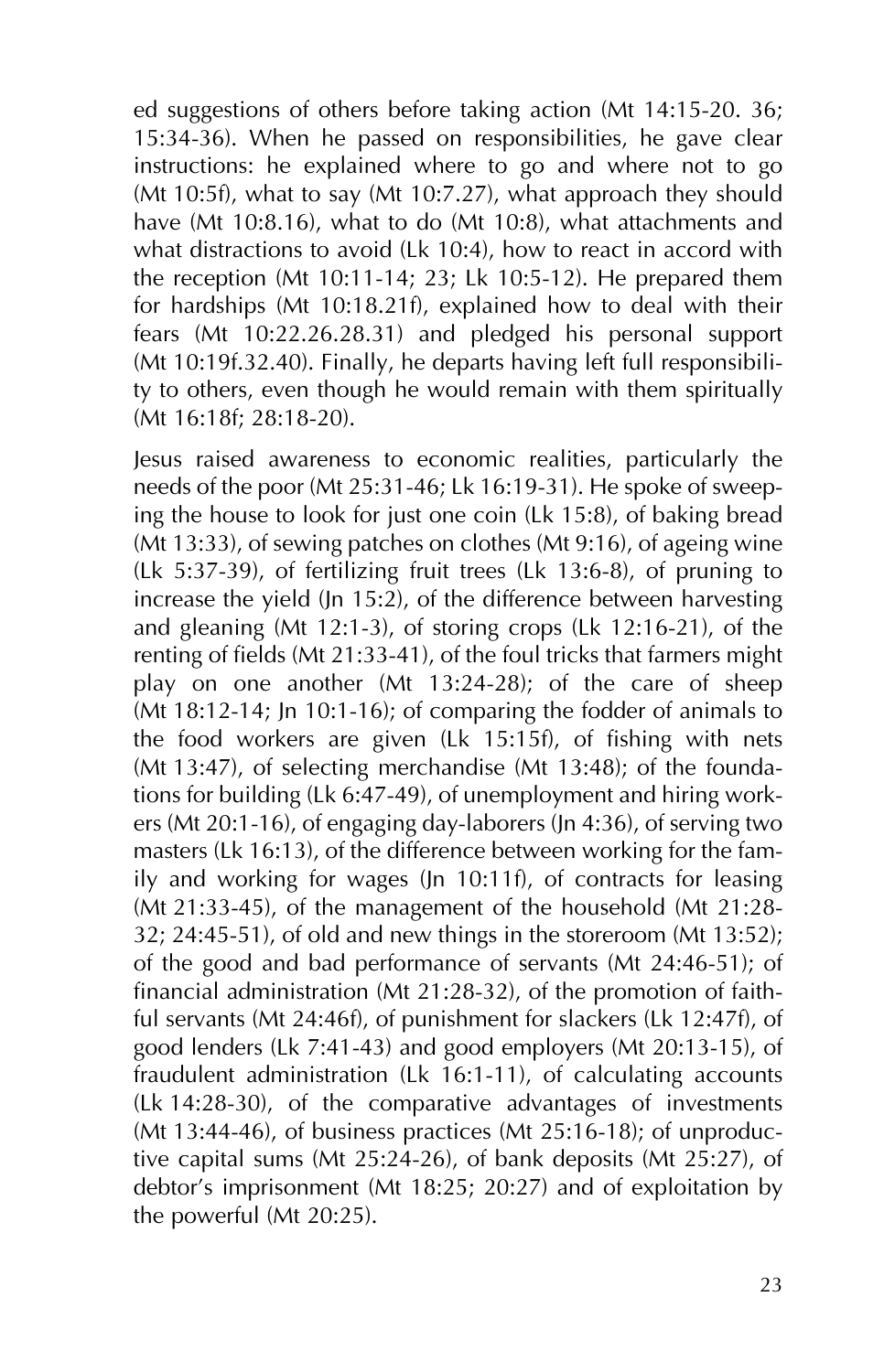Jesus called attention to the responsibilities of government (Jn 19:11), opposition to the ruler (Lk 19:15.27), abusive taxation (Mt 17:24-26), tyranny (Mt 20:25), punishment for evildoers (Mt 22:7), abuses of judges (Lk 18:2-8), the correct procedure for a judicial investigation (Jn 18:19-21), the delaying of procedures (Lk 18:2-5), civil wars (Mt 12:25), diplomacy (Lk 14:31f). He knew how to withhold respect toward an unworthy authority (Lk 13:31f; 23:8-11) and to uphold his rights (Jn 18:22f). He exacted responsibility from the unjust ruler (Jn 18:33-36; 19:1-11). He disqualified the group solidarity which is not according to the will of God (Mt 15:12f). He blamed functionaries who did not do their work (Lk 10:30-323; 18:2-8). He openly criticized the false teachings of those who presumed to be teachers and models (Mt 16:5-12). He warned the rich to mend their ways (Mt 19:23-26). He fulfilled the laws of Israel but he perfected them, carrying them to their ultimate consequences (Mt 5:17-19).

A careful examination of the social awareness of the most Blessed Virgin in the New Testament helps to correct an image of a passive and silent woman, outside of public affairs, where she has been relegated by the mental bias of those who hold to an unfair masculine dominance in the world. Mary is a slave only to God but she proclaims Him to be liberator of the oppressed (Lk 1:51- 54). She dared to remain standing at the foot of the Cross when almost all the disciples had fled (Jn 19:25). A legitimate interpretation of chapter 12 of Revelation envisions in the woman radiant with grace, crowned with twelve stars who gives birth to the Messiah, not only the twelve tribes of Israel, nor even the Church of the twelve Apostles, but also Mary shielded by God with the wings of the eagle, whose descendants, *"those who keep God's commandments and bear witness to Jesus"* (Rv 12:17) jointly with her, are an image of the militant and vigorous Church, making war against the evil dragon for the salvation of humankind.

It is well now to explain the ways that the biblical animation of ministry is related to the work of the Institute of the Brothers of the Christian Schools.

#### 08. The Evangelization of Academic Culture.

In our educational communities it is already normal practice to begin every sort of daily and formal meeting with a prayer and a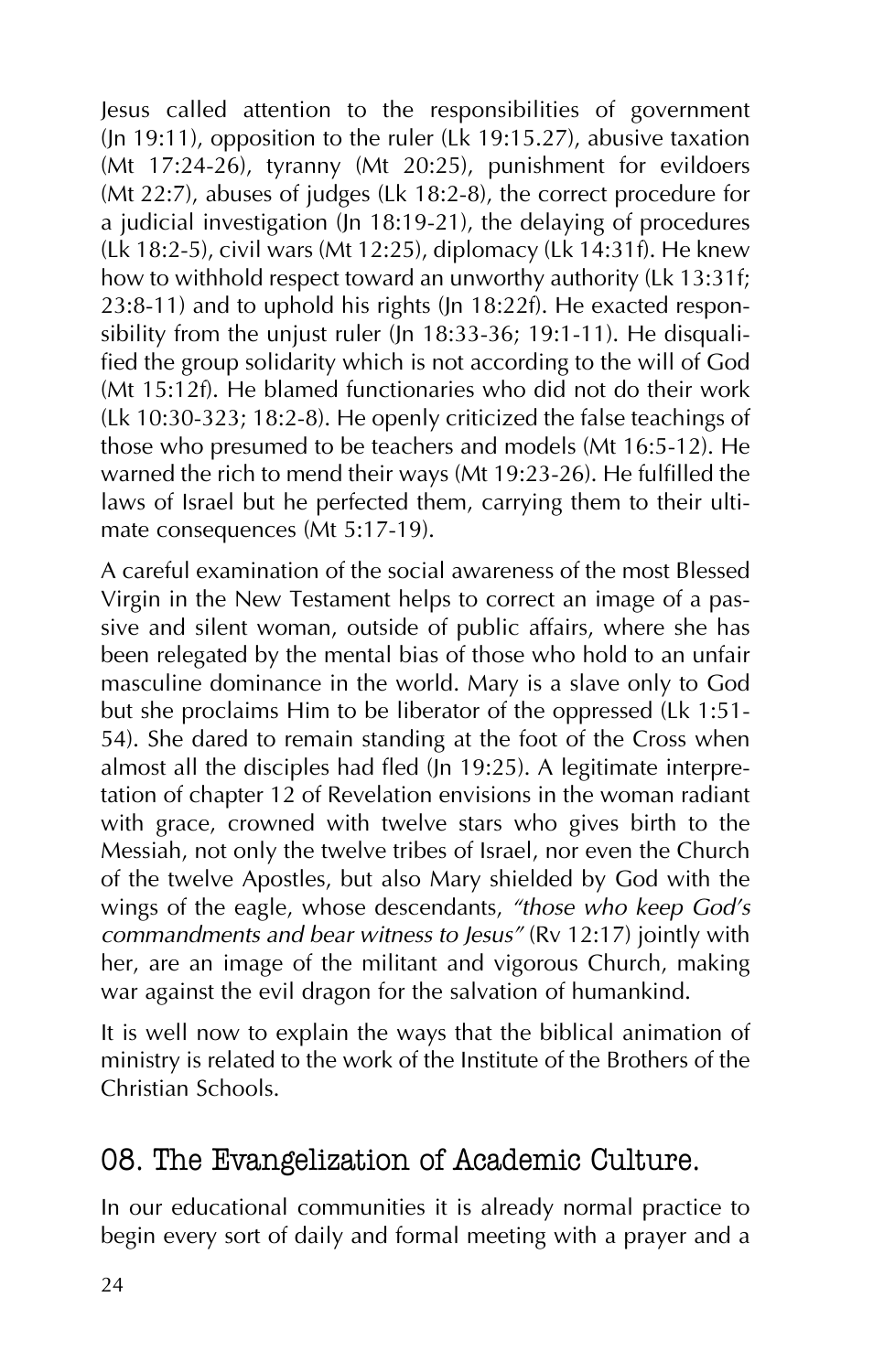biblical celebration; units of formation are culminated with some celebration of the Word, if not with the Eucharist; and, similar to the manner in which the raising of the flag of the country with the national anthem forms part of scholastic ritual, so too in the postconciliar age the proclamation of the biblical word, followed by a moment of prayer, has become the ritual sign of the identity of the Catholic school in cultural, social and sports events. In order not to lose the opportunity to touch hearts, it is important in the choice of the texts to be *"as shrewd as serpents and as simple as doves"* (Mt 10:16). What is important is that the word of God guides the life of each community and, as much as possible, each individual. This extends as well to the school as an ecclesial place.

If the total program of Lasallian education is meant to form Christian persons, joining faith with culture and with the life of youngsters in school, it is important to create learning experiences in which science and faith, art and faith, technology and faith come together, not in an apparent, artificial or forced way, but rather in depth. To accomplish this, it is indispensable to offer the teachers sufficient biblical and theological formation besides their apostolic formation. This biblical formation will not just be for illustrative purposes but also contemplative (Ps 147:4f). This is a duty that the congregation of Brothers has today and for which we are accountable to God.

The basis of evangelization of academic culture is not only biblical but it is also tributary of an ever growing tradition of Lasallian education, conceived as a Christian apostolate and not as a servile transmission of the scientific and technical culture.

The first requirement for the evangelization of the scientific culture is to avoid false confrontations of faith and science by means of an adequate understanding of the salvific revelation contained in the Bible. This is the religious revelation *that* the world depends on God Creator, and does not pretend to explain *how* the matter came about, was organized and has evolved, which are issues available for free research of the scientific community. There cannot be a contradiction between revealed truth which refers to salvation and what is discovered by reason in reference to other topics, because both proceed from God. One speaks of the why and the other of *how* the world came to be as it is now. For this, a suf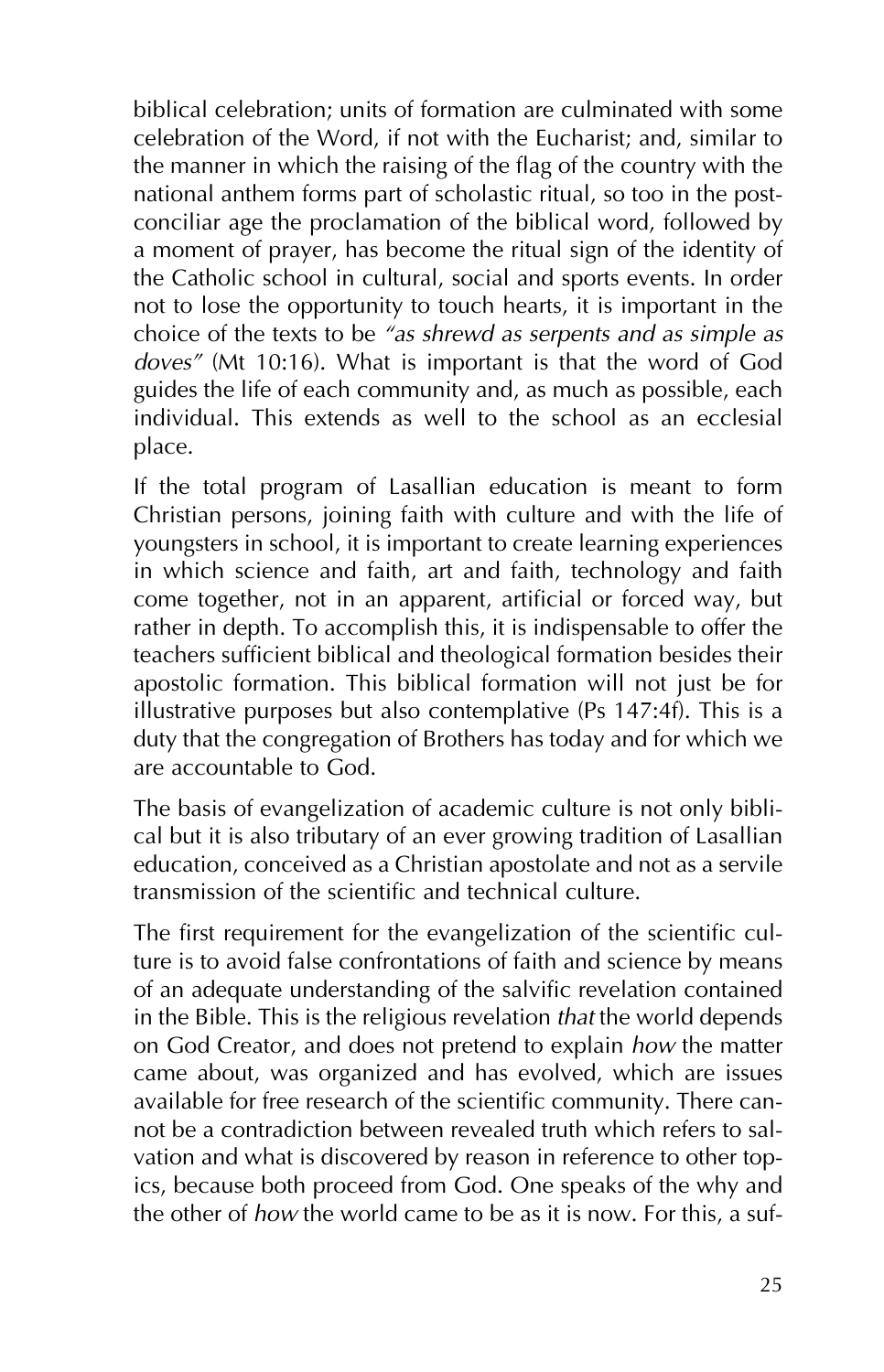ficient knowledge of the Catholic interpretation of the Bible, spoken about above, is indispensable.

The science teacher has four tasks to accomplish if he wishes to form Christians. The first one is the example of his own behavior as a Christian educator: his efforts to raise the self esteem of the students who think they are less capable than they actually are (see Mt 6:26; 25:14f); his creative methods to succeed in teaching even the slowest of students (see Sir 6:32; 14:20-22); his practice of the virtues of the good teacher, added in his Meditations to the original "twelve" by the holy Founder, starting with charity and justice.

The second indispensable task for the Christian educator in teaching sciences with the spirit of faith is to transmit certain philosophical and theological convictions having to do with the work of science: to go beyond the materialism which leads to an excessive appreciation for scientific experimentation (see Sir 1:1), to point out the limits of all sciences, which focus on some specific object rather than on a global insight; to cause the students to recognize that the explanations of scientific models are approximations, as well as the limits of validity of scientific laws, the provisional character of theories, the inadequacy of experimentation to resolve philosophical questions such as the validity of the scientific method itself, the existence of God, the spirituality of the human soul and others; to recognize the existence of order in the cosmos rather than chaos (Jer 51:15; Wis 11:17.20b) which is why it can be studied methodically; the correlative capacity of human intelligence to progressively know the natural world from the most immediate data to the most indirect (see Sir 38:6); to distinguish the degrees and types of human knowledge: sensory information, experiential knowledge which combines deductions, inductions and assessments in a non-systematical way so that even unschooled persons can reach great wisdom in life; experimental scientific knowledge; mathematical knowledge; logical knowledge; empathetic or psychological intuition; esthetic intuition, ethical intuition, natural religious intuition; ontological and philosophical knowledge; religious faith; theology; infused mystical contemplation; and the beatific vision of the saints in eternal life<sup>3</sup>.

<sup>3</sup> See GARCÍA AHUMADA, F.S.C., E. *Teología de la Educación*. Santiago, Tiberíades, 2003, 168-298. A translation into English is being prepared. Contact at *www.tiberiades.cl*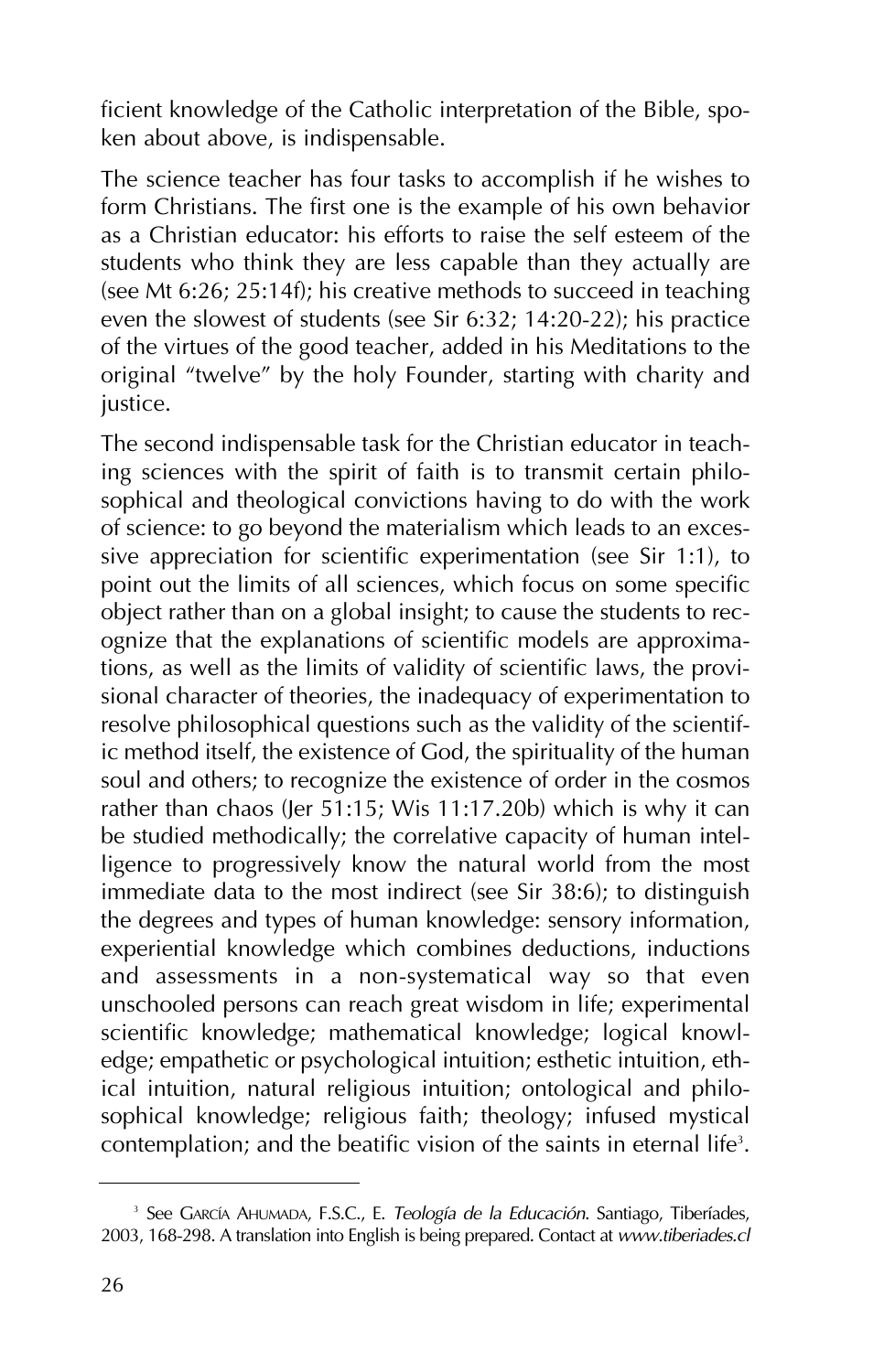The third task of the teacher of science imbued with a passion for evangelical justice and charity is the communication of the scientific ethic: love of honest quest for truth (see Prv 2:3f; 25:27; Sir 3:25; Jn 7:24), social responsibility of the researcher (Sir 37:22f), the use of science for the good of humankind, respect for human life from conception, the humanistic and not idolatrous service to ecology, the awareness of the danger of using science with an individualistic (see Is 47:10), economistic, aggressive, depredatory, hedonistic or inhumane mentality.

The fourth and crowning task of the science teacher animated by the spirit of Christian faith is to cause God's presence and action be discovered in all things: to show the compatibility between divine creation, the expansion of the universe and the evolution of the living species; to awaken wonder at divine providence in the design of living beings and their adaptation to the conditions of their surroundings, and many other reflections that will arise through their experience of faith upon studying and investigating.

It is also an objective of the Christian school to evangelize artistic culture. The basis of the literary arts is learning to express oneself with decency (see Eph 4:29.31; Col 3:8) and with good taste (Col 4:6). Saint Brother Miguel lost no opportunity to use as grammatical examples religious and educational thoughts. The beautiful *Letter to Artists* of John Paul II in 1999 is helpful for educators of the various arts. The educator of the literary, plastic and musical arts ought to make use not only of esthetic criteria but also of ethical and religious criteria to educate the whole person (see Phil 4:8). With seductive language destructive messages can just as easily be transmitted. In the history of arts there is an enormous wealth of plastic, literary, musical and cinematographic works of art inspired in the Bible which deserves a relevant and meaningful place in Christian education.

The teacher of history, if he or she is a Christian, sees and causes others to see human history in harmonious or conflictive relationship with the history of salvation which began in the events told in the Bible, continues in those of today for which we are responsible and will continue until the Parousia in the Plan of God. The Bible gives us numerous examples for judging human history with God's criteria (2 Chr 35:26; 36:8.9.11f; Mt 20:25-28; Lk 1:50-55; Prv 6:1-17; 8:1, etc.). Anti-Catholic teachers cleverly manipulate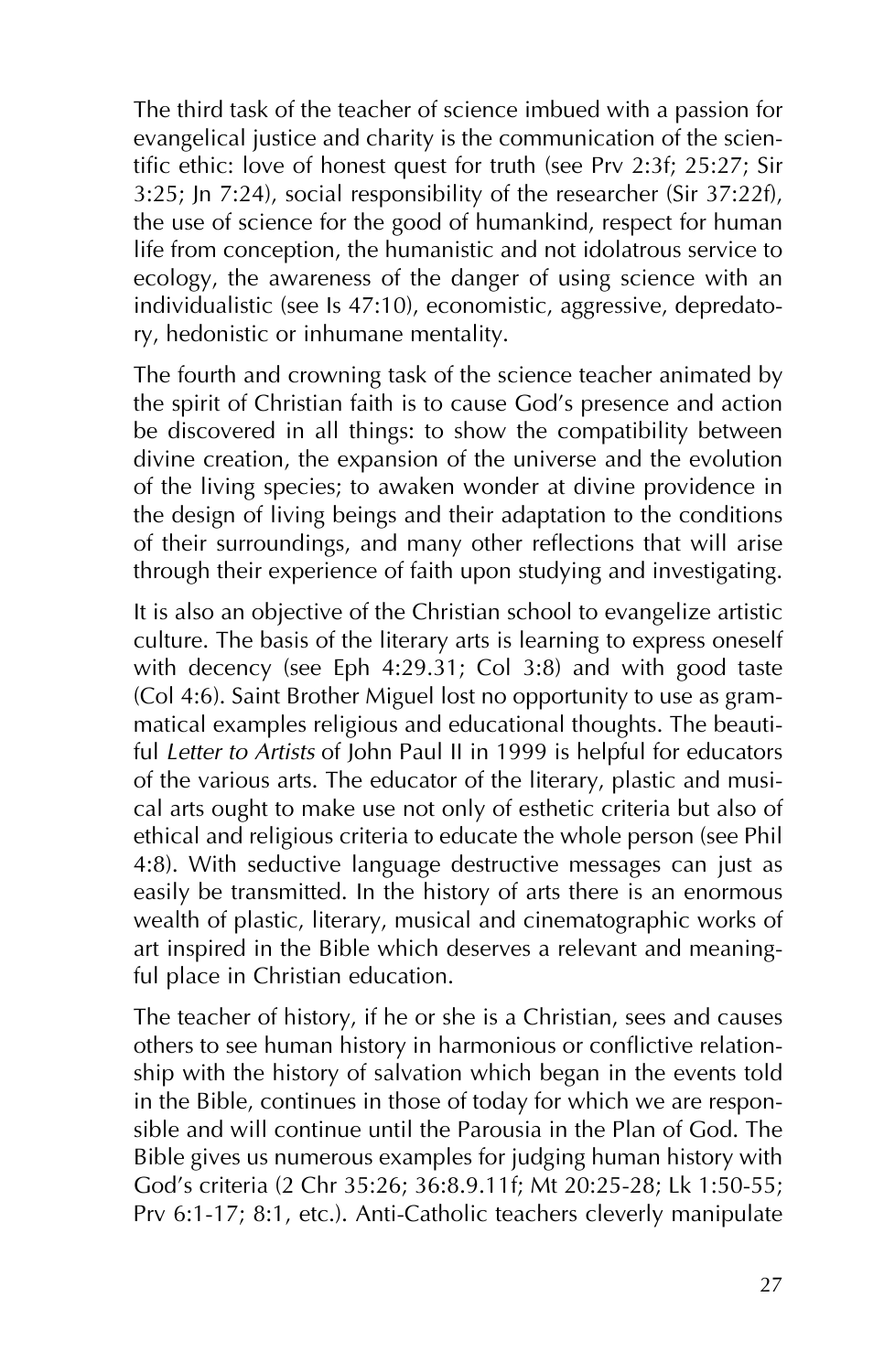history to attack the Church; but it has not always been taught in the Catholic school in such a way that you *"always be ready to give an explanation to anyone who asks you for a reason for your hope"* (1 Pt 3:15) well informed of both the merits and the sins of the Church throughout history.

Physical culture is evangelized when we look upon our own body and those of others as temples of God (1 Cor 3:16f; 6:12-20), tabernacles called to the resurrection (Jn 6:53-58) without the idolatry of physical beauty (Prv 31:30), nor one's own human shape (Prv 11:22), nor making a god of the stomach (Phil 3:19). Faith educates sexuality as a function of fidelity in love (Prv 5:15-20; 6:26), toward the one spouse in the first instance, or toward God when one is consecrated to Him (see 1 Cor 7:32-34). Faith can motivate to train the body for the strength it will need to sustain times of scarcity (Prv 18:14), to defend oneself without unnecessary violence (Prv 3:30; 17:19), to have it at the service of the mind (Prv 4:20-23) and of others (Prv 14:30). We are to take good care of the body through recreation (Prv 15:13; 17:22), rest (Prv 19:15), cleanliness (Prv 30:12), proper nutrition (Prv 20:1; 21:17; 23:20f; 25:16 ), without drinking in excess (Sir 18:33; 19:2), nor use of harmful drugs, in the pursuit of the harmonious personal development (Prv 23:29-33).

In technical education, where the students are not so accustomed to humanistic reflection, a special creativity and effort are necessary to instill Christian attitudes toward technical skills, toward their instruments and toward the industrial culture. The students ought to be especially aware of fulfilling the command of the Creator: *"Fill the earth and subdue it"* (Gn 1:28). They can better understand the present day meaning of the parabolic expression: *"The Lord God then took the man and settled him in the garden of Eden, to cultivate and care for it"* (Gn 2:15) and each day offer up their work for the glory of God (Ps 104). They can also discover the importance of the social doctrine of the Church flowing from the sanctity of work exemplified by Jesus the carpenter (Mk 6:3; Jn 5:16-21), appreciate his affirmation that *"the laborer deserves his payment"* (Lk 10:7) which should neither be delayed (Lv 19:13) nor lowered (Dt 24:14-18), because one's wages have to sustain a family (Mt 20:1-16). The students can see the value of union organization and of ability for representative action in Scripture texts which are more narrative than theoretical (Ex 5:10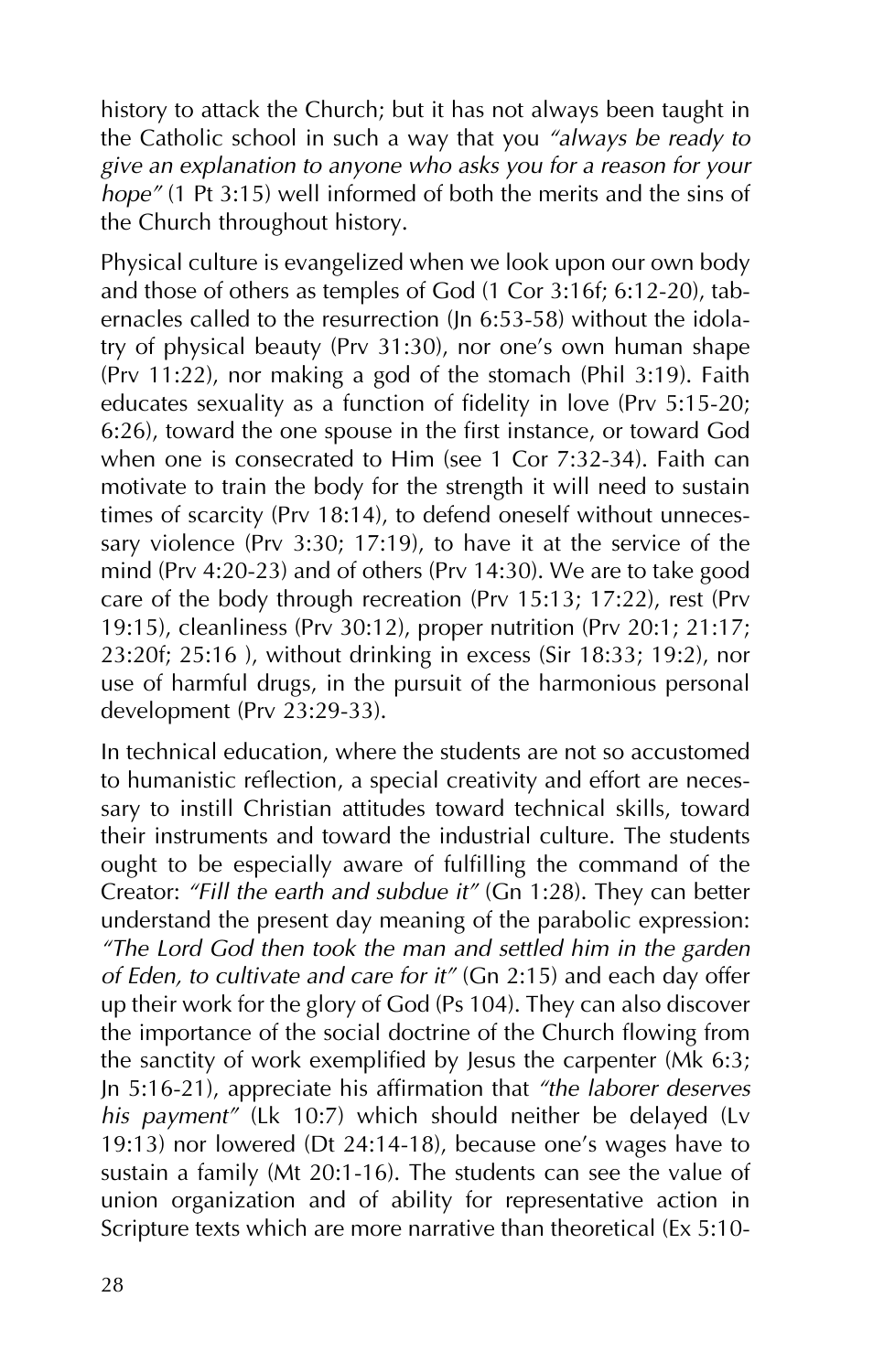16). They will discover God as their protector in simple and clear biblical texts (Mal 3:5; Jas 5:1-6). It is suitable that students in the religious instruction in technical establishments learn what is explained above about the use of Scripture for the transformation of society.

#### 09. Biblical Animation in Prayer.

The Catholic Biblical Federation favors a form of biblical prayer known as "lectio divina", borrowed from the tradition of medieval monks who found spiritual nourishment in Sacred Scripture. One of the most widespread versions consists in answering four questions after personal reading or a community proclamation of a biblical passage.

First: *What does the text say?* This step of the method requires that we pay attention to the literal sense of the passage, giving importance to what it says and avoiding hasty or capricious interpretations. There are persons who bring some preconceived idea when they read a text and say that they have found the answer when they have not properly read the text. They draw subjective conclusions, running the risk of attributing to the Word of God what God has not said, or the contrary of what He says. The Catholic versions of the Bible carry footnotes which aid in understanding the text itself and its literary context. The Protestant versions, even though they may be very good professional translations, do not have historical or literary explanations for they presuppose that the Holy Spirit will illuminate each reader. They do not succeed in preventing the continuous subdividing of their churches due largely to the variety of interpretations. This does not deny the existence of excellent Protestant exegetes. Here we are dealing with the good use of the Bible in praying with it.

The second question is: *What is God telling me in the text?* Once the meaning of the particular words and their context are made clear, and not before, the religious moment begins. A message for one's personal life is sought in the passage that has been read.

The third question is: *How I respond to what the Lord tells me?* The Word of God initiates a dialogue. It is not simply a discourse to acquire culture. It is a call to sincerity, to friendship and to intimacy. It is a moment to express the sentiments that it awakens.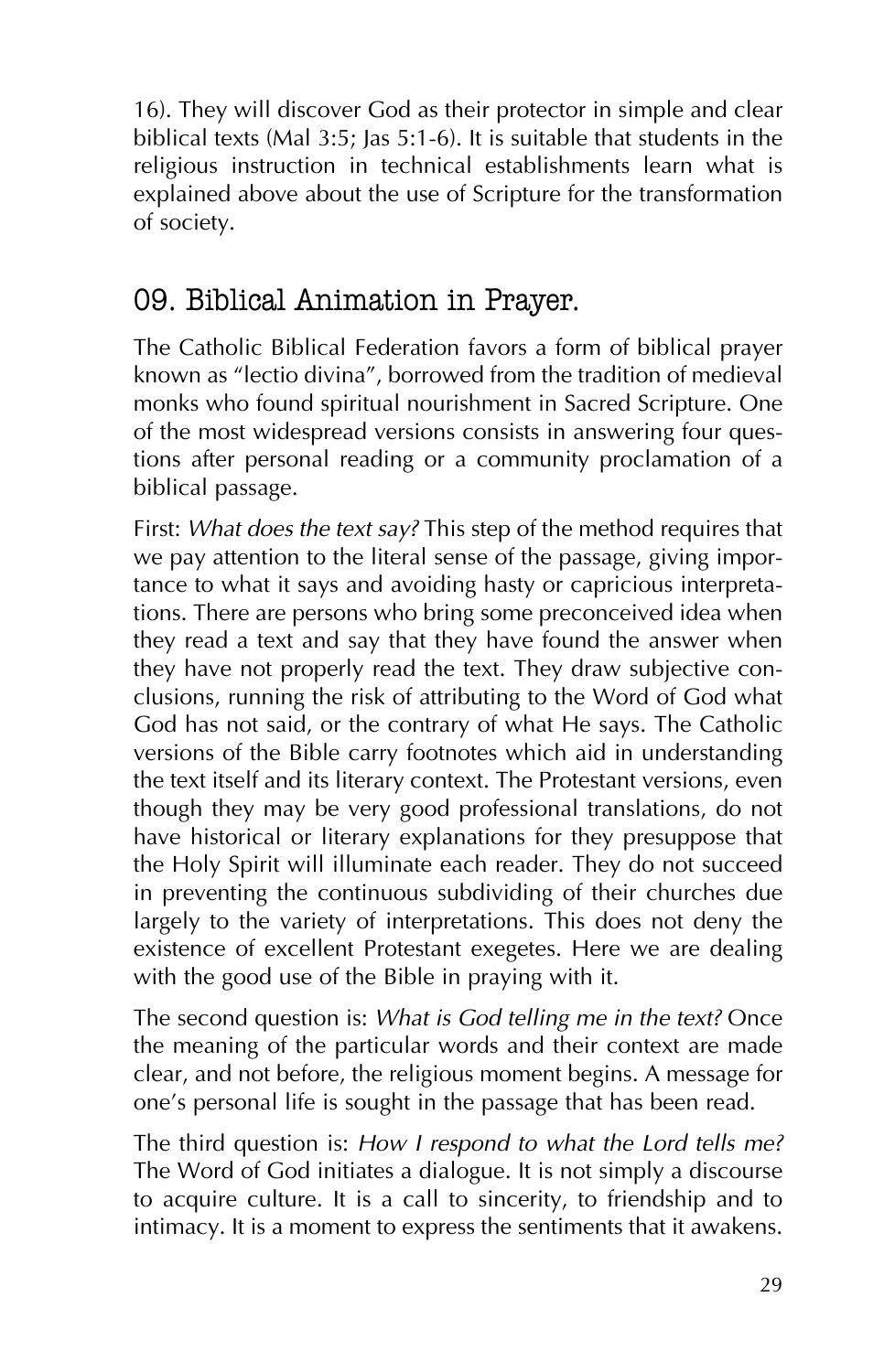The Bible is the great book of prayer of the People of God. In it God makes Himself known, revealing His plan for the world and for each person and asks for a reply. In it we come to know what God has done throughout history and we find what we are responsible for in that history. The proper response to God's love shown in so many ways, is love. Thus the reading gives rise to prayer.

The final question is: *What will I do now?* The answer we make to the Lord ought not to remain in words and feelings. Something must change in me. Today I must show love with deeds.

In fact, Lasallian prayer is essentially biblical. It consists in living in the presence of God, with the help of texts from Sacred Scripture which reveal the many modes of that presence. Jesus Christ lived in the presence of God the Father, animated by the Holy Spirit. St. De La Salle did not pretend to exhaust the number of ways in which God is present nor make an exhaustive list of the biblical texts that refer to them. If we also have recourse to texts from the Church, we can broaden the manner in which we find God present in order to live in a spirit of faith.

- 1. God is present in the place where we are because He is everywhere. *"Can a man hide in secret without my seeing him? says the Lord. Do I not fill both heaven and earth? says the Lord"* (Jer 23:24). *"Where can I hide from your spirit? From your presence, where can I flee? If I ascend to the heaven, you are there; if I lie down in Sheol, you are there too."* (Ps 137:7f).
- 2. God is present in nature giving it both existence and life. *"The Lord is my shepherd; there is nothing I lack. In green pastures you let me graze; to safe waters you lead me"* (Ps 23:1). *"Even when I walk through a dark valley, I fear no harm for you are at my side"* (Ps 23:4). *"Praise the Lord from the heavens…Praise him, highest heavens! Praise him, sun and moon, give praise all shining stars!"* (Ps 148:1-3). *"Praise the Lord from the earth, you sea monsters and all deep waters… You animals wild and tame, you creatures that crawl and fly!...Young men and women too, old and young alike!"* (Ps 148:7. 10. 12). *"Praise the Lord from the earth… you lightning and hail, snow and clouds, storm winds that fulfill his command! You mountains and all hills, fruit trees and all cedars!"* (Ps 148:7-9). *"Let everything that has breath give praise to the Lord!"* (Ps 150:6).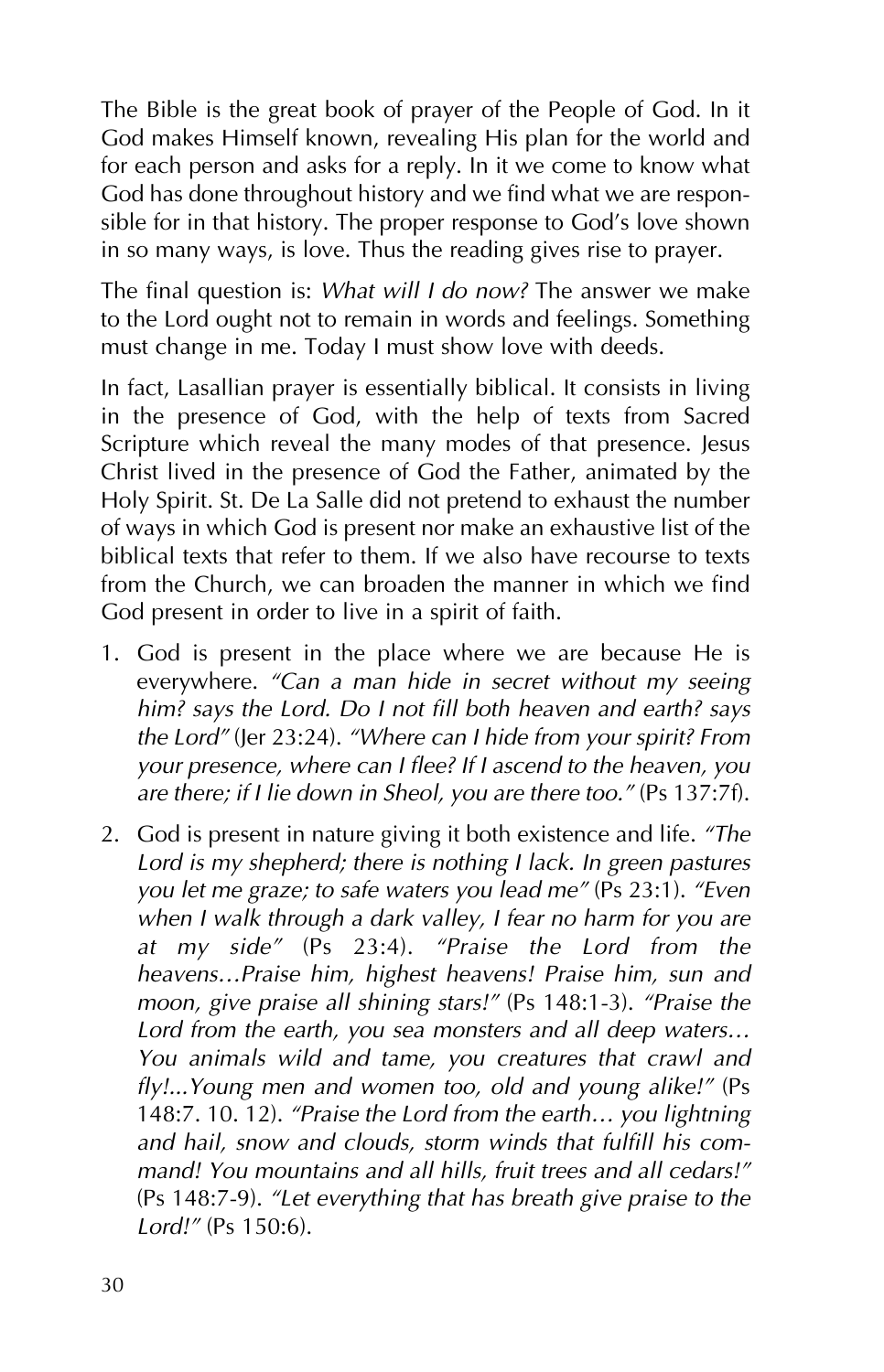- 3. God is in us giving us our natural life. *"Rather it is he who gives to everyone life and breath and everything"* (Acts 17:25). *"In him we live and move and have our being"* (Acts 17:28). *"Therefore we are the offspring of God"* (Acts 17:28). *"Do not drive me from your presence, nor take from me your holy spirit"* (Ps 51:13). *"Your eyes foresaw my actions; in your book all are written down; my days were shaped before one came to be"* (Ps 139:16).
- 4. God is present in the temple because it is a house of prayer. *"How awesome is this shrine! This is nothing else but an abode of God, and that is the gateway to heaven!"* (Gn 28:17). *"Only goodness and love will pursue me all the days of my life; I will dwell in the house of the Lord for years to come"* (Ps 23:6). *"For my house shall be called a house of prayer for all peoples"* (Is 58:7).
- 5. God is present in our body as in His temple. *"Do you not know that you are the temple of God and that the spirit of God dwells in you?"* (1 Cor 3:16). *"The temple of God, which you are, is holy"* (1 Cor 3:17). *"Do you not know that your body is a temple of the Holy Spirit within you, whom you have from God, and that you are not your own?"* (1 Cor 6:19). *"For you have been purchased at a price. Therefore glorify God in your body."* (1 Cor 6:20). *"For we are the temple of the living God"* (2 Cor 6:16)
- 6. God, the Blessed Trinity, is in us through His grace. *"If you love me, you will keep my commandments, and I will ask the Father, and he will give you another Advocate to be with you always"* (Jn 14:15-16). *"Whoever has my commandments and observes them is the one who loves me. And whoever loves me will be loved by my Father, and I will love him and reveal myself to him"* (Jn 14:21). *"In a little while the world will no longer see me, but you will see me, because I live and you will live"* (Jn 14:19). *"Remain in me, as I remain in you. Just as a branch cannot bear fruit on its own unless it remains on the vine, so neither can you unless you remain in me"* (Jn 15:4). *"Whoever loves me will keep my word, and my Father will love him and we will come to him and make our dwelling with him"* (Jn 14:23). *"On that day you will realize that I am in my Father and you are in me and I in you"* (Jn 14:20).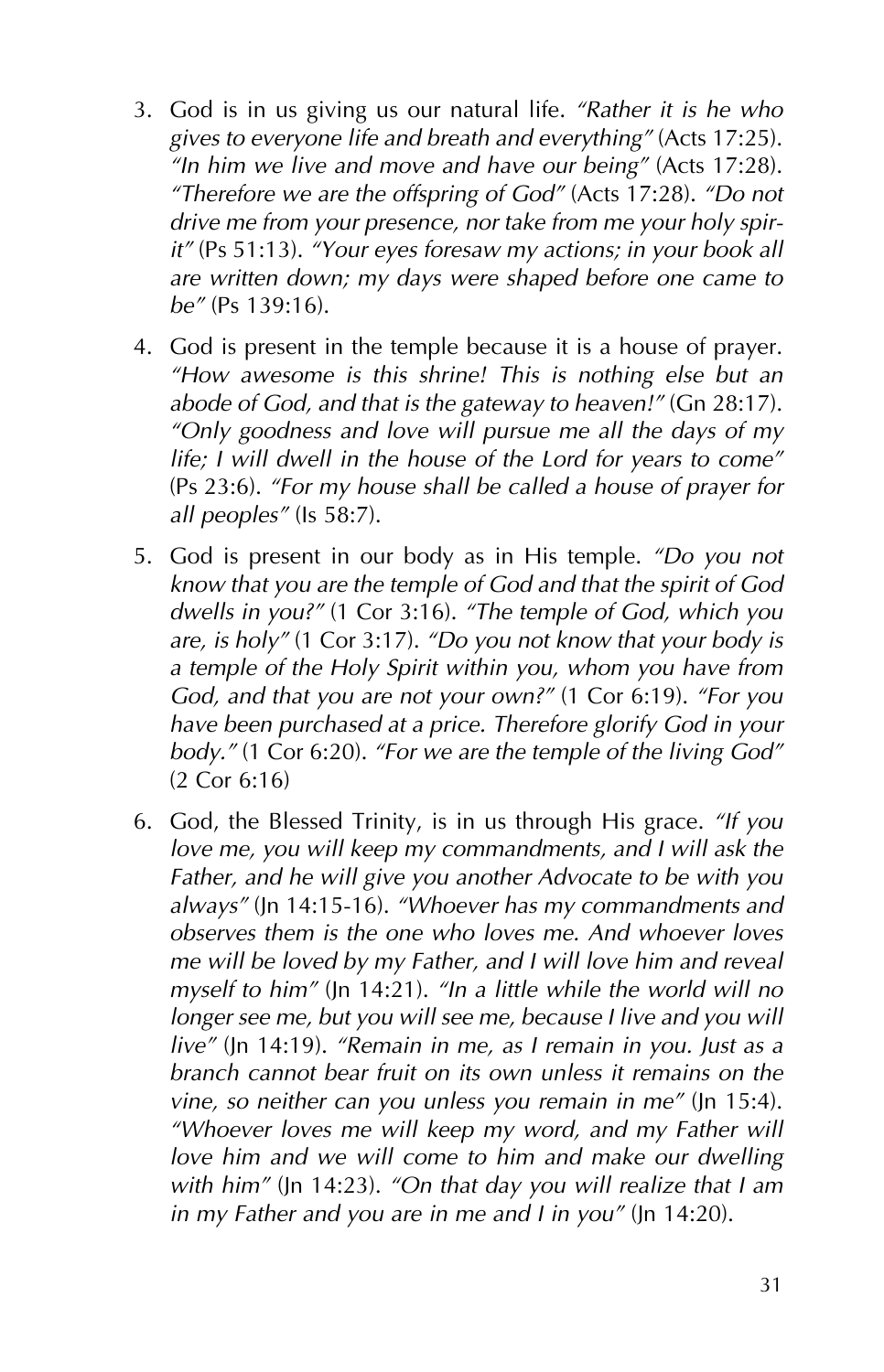- 7. Jesus Christ is present in the poor and in those in need. *"Come, you who are blessed by my Father. Inherit the kingdom prepared for you from the foundation on the world. For I was hungry and you gave me food, I was thirsty and you gave me drink, a stranger and welcomed me, naked and you clothed me, ill and you cared for me, in prison and you visited me"* (Mt 25:34-36). *"Amen, I say to you, whatever you did for one of these least brothers of mine, you did for me"* (Mt 25:40). *"And whoever receives one child such as this in my name receives me"* (Mt 18:5).
- 8. Jesus Christ is present wherever two or three are gathered in his name. *"For where two or three are gathered together in my name, there am I in the midst of them"* (Mt 18:20). *"I will set my Dwelling among you, and will not disdain you. Ever present in your midst, I will be your God, and you will be my people"* (Lv 26:11-12). *"Sing to the Lord a new song, a hymn in the assembly of the faithful… Let them praise his name in festive dance, make music with tambourine and lyre"* (Ps 149:1.3). *"I will not leave you orphans; I will come to you"* (Jn 14:18).
- 9. Jesus Christ acts with his grace in the celebration of the sacraments, as Vatican Council II teaches us: *"Christ is present in liturgical action. He is present with his virtue in the sacraments"* (SC 7).
- 10. The Risen Jesus is present in a special way in the Eucharist. *"My Father gives you the true bread from heaven. For the bread of God is that which comes down from heaven and gives life to the world"* (Jn 6:32-33). *"You set a table before me as my enemies watch; you anoint my head with oil and my cup overflows"* (Ps 23:5). *"I am the bread of life; whoever comes to me will never hunger, and whoever believes in me will never thirst"* (Jn 6:35). *"I am the living bread that came down from heaven; whoever eats this bread will live forever; and the bread that I will give is my flesh for the life of the world"* (Jn 6:51). *"Whoever eats my flesh and drinks my blood remains in me and I in him. Just as the living Father sent me and I have life because of the Father, so also the one who feeds of me will have life because of me"* (Jn 6:56-57).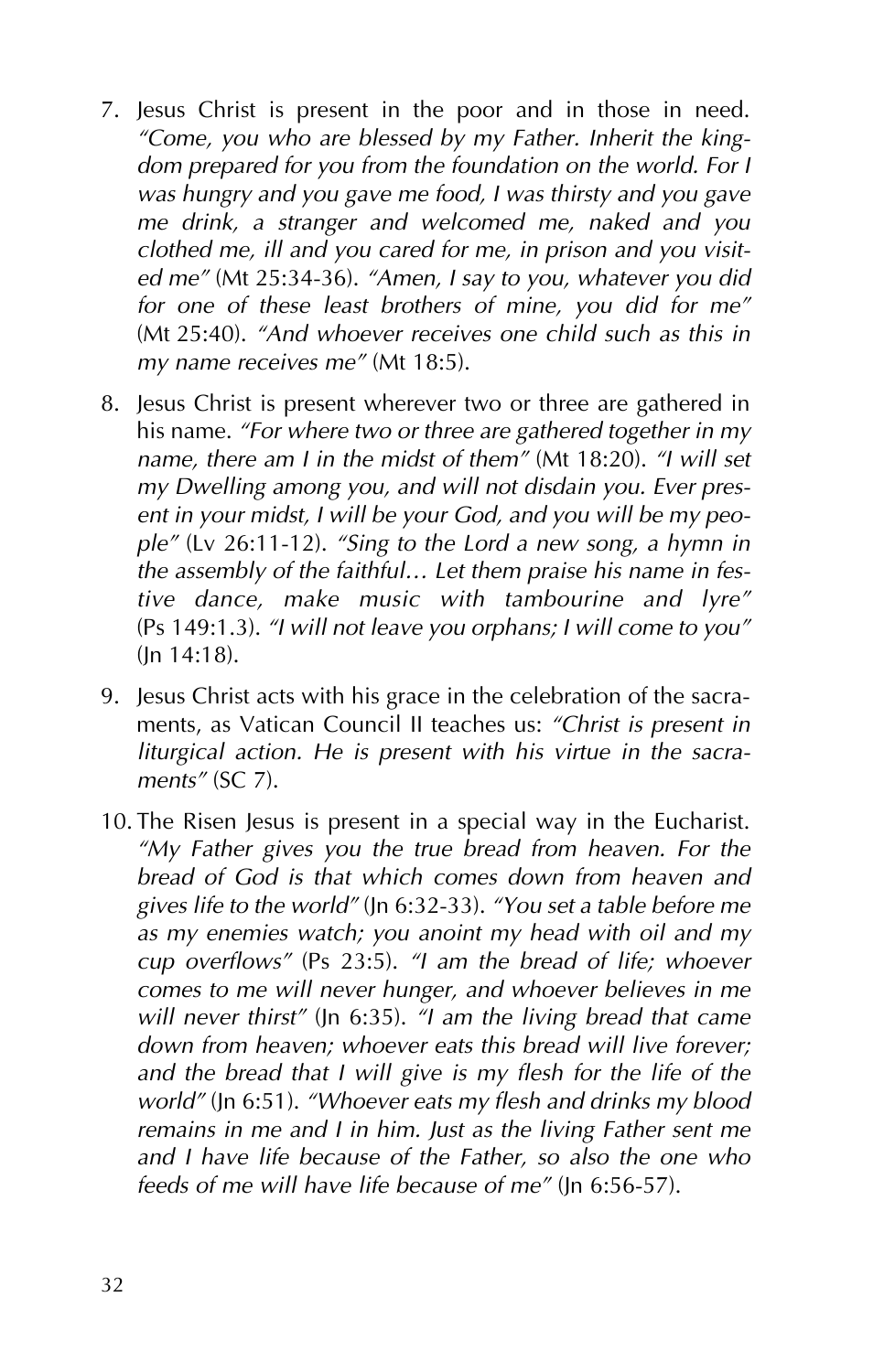- 11. Jesus is present in the ones that he sends and in his representatives. *"Whoever receives you receives me, and whoever receives me receives the one who sent me"* (Mt 10:40).
- 12. God is acting through Sacred Scripture. *"In his Word, it is He who speaks"* (SC 7).
- 13. The Holy Spirit is in the world, spreading the kingdom of God. *"For behold, the Kingdom of God is among you"* (Lk 17:21). This affirmation permits us to look upon today's history with the eyes of faith in order to detect the signs of the presence of God or of the rejection of God.

It is possible to find even other ways in which God is present so that our constant attention to Him may have many new avenues.

For St. John Baptist de La Salle the Bible is above all a book to pray in dialog with God who speaks in it. To learn to pray is to learn to answer God with words and actions. As De La Salle tells us:

"What an admirable thing it is, and of what great help to those who wish to live in piety and in the practice of virtue, to meditate often on the holy and exalted maxims contained in Holy Scripture! They are far above all that the human mind can conceive by itself. Holy Scripture enlightens the mind with that divine light (Jn 1, 9) which Saint John says enlightens everyone who comes into this world. Because, according to Saint Paul, the precepts of the Lord are in Scripture (2 Tm 3, 16), meditation on them animates us to practice them." (M 192.2).

When in the Institute, we begin to share our spirituality with our Lay Partners, they learn the method of mental prayer of St. John Baptist de La Salle, which he developed for very active apostolic persons. As we realize, this method is not a law to be fulfilled to the last detail but is rather a help, much like a method to learn a musical instrument, which is put aside once we know how to play. In his posthumous publication entitled *Explanation for the Method of Mental Prayer*<sup>4</sup> the holy Founder begins by saying:

"Interior prayer is an inner activity in which the soul applies itself to God… But the principal activity of the soul in prayer that is truly interior is to fill itself and to unite itself interiorly

<sup>4</sup> From this work we have taken the texts of the following expositions.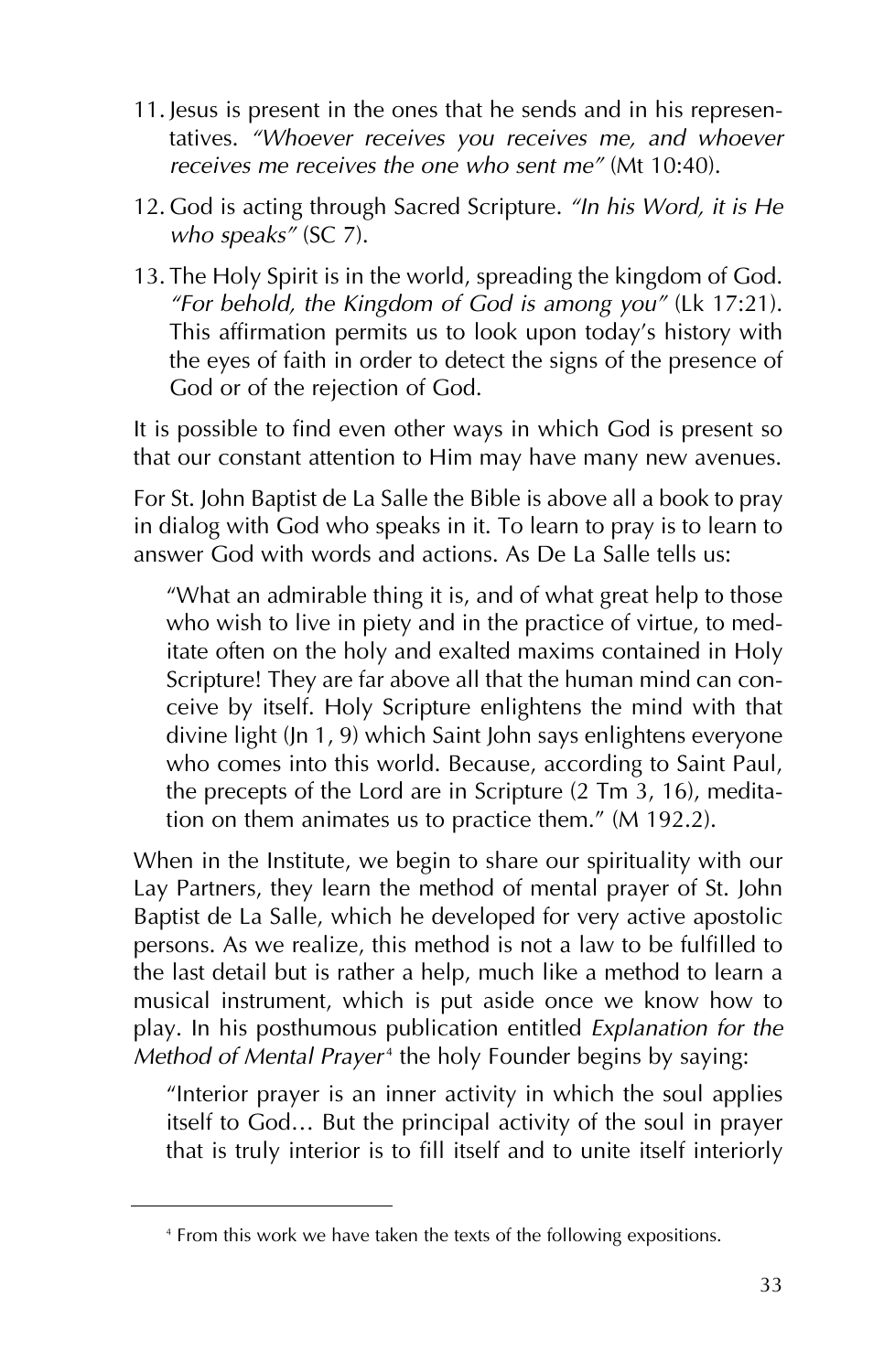with God, which, through a lively faith is for the soul a sort of apprenticeship and foretaste of what the soul should do in reality for all eternity".

There are three parts to interior prayer. The first part is *the disposition of the soul and this is properly called recollection*.

"The first thing to be done in interior prayer is to become filled interiorly with the thought of God's presence, which must always be done through a sentiment of faith, based on a passage taken from Holy Scripture".

At this point one enters into a reflection without much reasoning, preferring affect, since here we deal with the love of God. The ideal is to reach the point of being with God through simple attention. In love, words have importance but there may be intense communication in which a loving mutual presence is sufficient, a desirable goal in itself. At times, "God gives them this grace (freedom from affection for created things), which they rarely or even ever lose, and for them this is anticipation and a foretaste of the joy of heaven". Now in the presence of God the following acts or sentiments are quietly entered into:

For example,

A. Those referring to God:

FAITH, firmly believing that God is present to us.

ADORATION, recognizing, in profound respect, that God is our creator and our sovereign Lord.

THANKSGIVING, showing gratitude to God for his loving presence with us.

B. Those referring to ourselves:

HUMILITY, recognizing the gift of that attention that God freely gives to us.

REMORSE, recognizing ourselves unworthy to appear before God because of our sins and offenses.

CONTRITION, asking God to pardon us, with a firm purpose of not sinning again, trusting in His grace.

C. Those referring to Jesus Christ our Lord:

APPLICATION of the merits of our Lord and his intercession before God the Father in order to obtain our purification.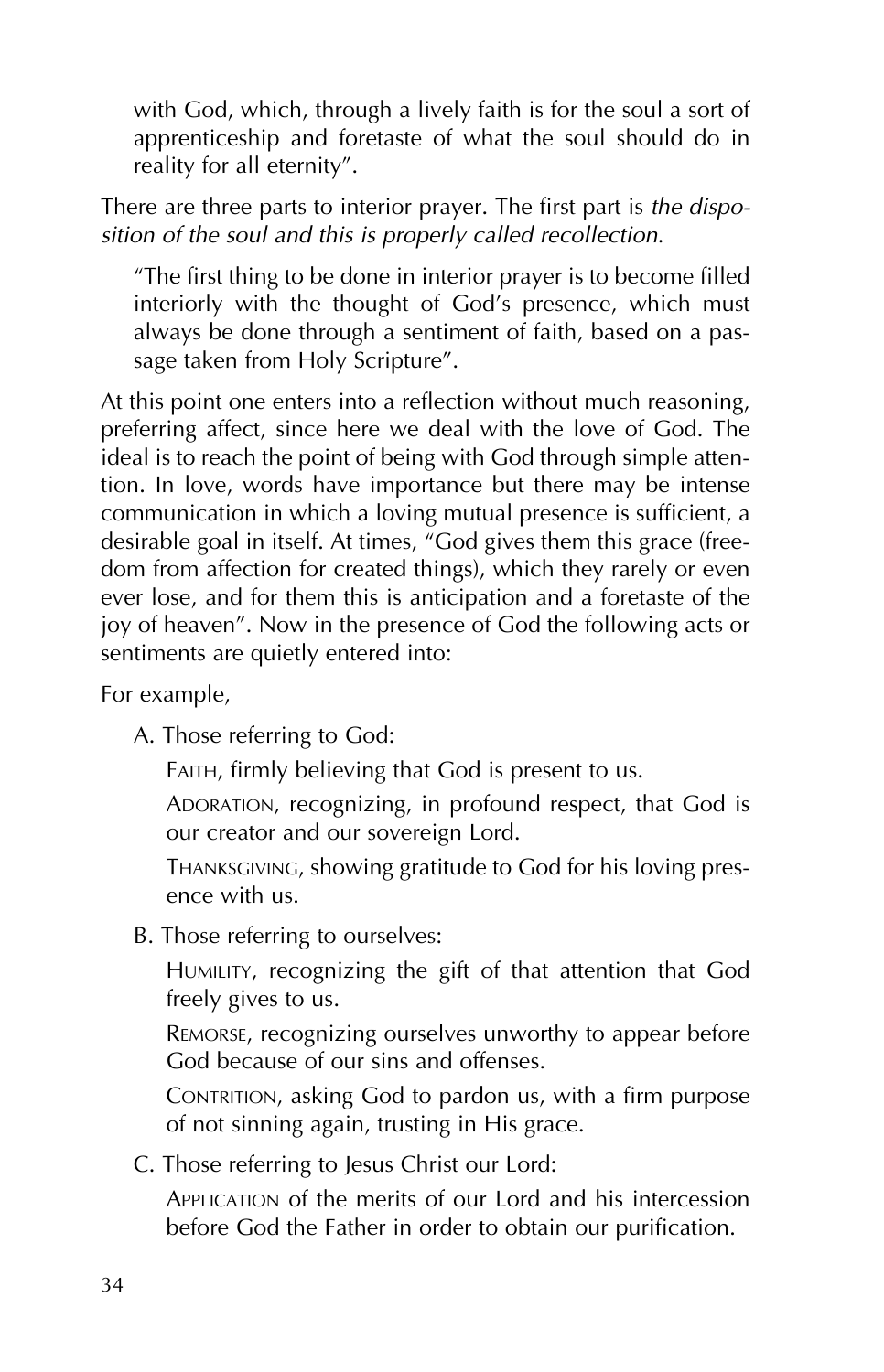UNION of ourselves to the interior dispositions of Jesus in his own prayer to the Father.

INVOCATION of the Spirit of our Lord that He may be pleased to inspire us in our prayer.

So as to leave time for what follows, these acts may be done "in a shortened way and with few words", or even, "integrating in a single act the interior sentiments of all the rest", or perhaps "making only the act of the presence of God and that of adoration…omitting the remaining acts".

The second part is the *application to the theme of prayer*. Here we may take one of the mysteries of our faith and especially of our Lord as the subject of our meditation, such as the Incarnation in the womb of Mary, the Nativity, his Baptism, the Transfiguration, the Last Supper, the Passion, Death, Resurrection, Ascension or the Sending of the Holy Spirit. Or we may meditate on some mystery of God's action on the Most Blessed Virgin, such as her Immaculate Conception, her Visitation to Elizabeth, some scene of her presence in the public life of Jesus, her Assumption. We may meditate on some of the virtues of Jesus Christ, of Mary or of some saint; or we can apply ourselves to the meditation on some teaching or simple maxim of the Lord in the Gospel, or center ourselves on some biblical, liturgical, or ecclesiastical text, or on some saint.

It may also be advantageous to use shorter reflections, continued for a long time and with great reverence, on a passage of the Holy Scripture or on what the Church has to say about the matter we consider. "This serves to maintain our attention fixed on the passage and on the mystery in an interior manner based on faith". Likewise the words may be omitted when we make new acts or express new sentiments such as the following:

A. Those that refer to Our Lord:

FAITH, firmly believing that God acted for our welfare through this mystery, virtue or maxim on which we meditate, or "converse with the Most Blessed Virgin" on that matter.

ADORATION, by rendering homage to God with great respect because of the saving work that he does.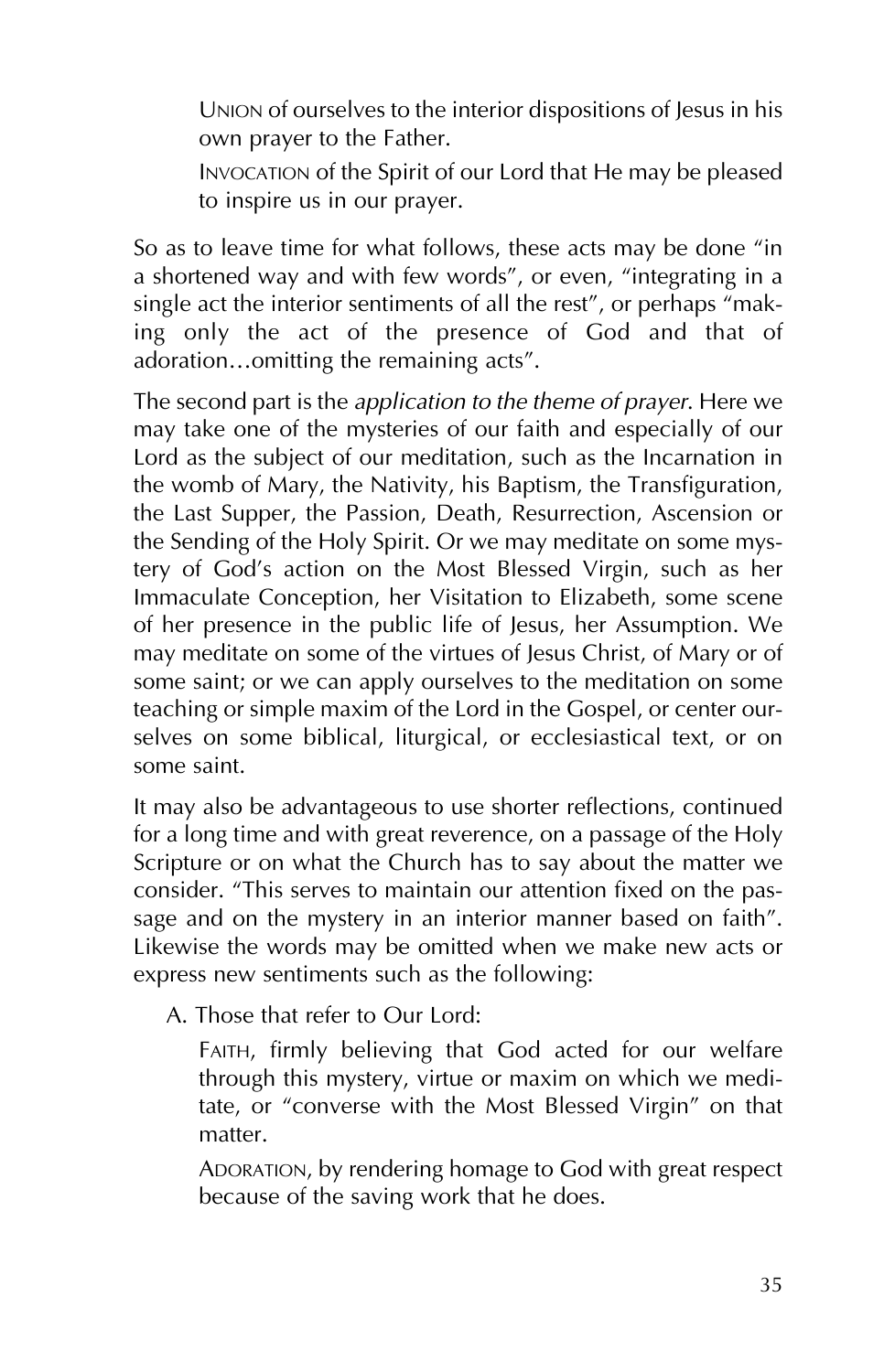THANKSGIVING, expressing gratitude to God for His goodness in this mystery, virtue or maxim.

B. Those that refer to ourselves:

REMORSE, recalling the times and the ways in which we have been far from the spirit of the mystery, virtue or maxim on which we meditate.

CONTRITION, asking pardon for those faults or sins, promising amendment with the help of God.

APPLICATION, striving to acquire the good that this mystery, virtue or maxim offers, searching for the proper conduct inspired by that spirit, forming resolutions which must be at the same time, present, particular and efficacious.

C. Those that refer to God and to the saints:

UNION with the attitudes and dispositions of Jesus in this mystery, virtue or maxim in order to acquire his spirit and put it into practice.

PETITION to God the Father with filial trust in the grace of His Spirit to participate in that mystery, virtue or maxim.

INVOCATION to the saints of our devotion that they may intercede and make up for the defects of our prayer.

It is not necessary "to make the effort to do all the acts of the second part in the same prayer, but only two or three, or possibly only one….taking care, nonetheless, to formulate the resolutions or renew those previously made".

The third part is the *conclusion of the prayer*. Briefly, three acts are made:

THE ACT OF REVIEW, of what we have done in prayer and "of the sentiments God gave us during this time that seem to be the most practical and useful, and the benefits we can draw from them".

THE ACT OF THANKSGIVING, for the favors we have received from God in the prayer.

THE ACT OF OFFERING, of our being and our resolutions for the day to God, invoking Mary and the saints.

"When one feels gently and interiorly attracted by something that had not been proposed, such as to love God; to manifest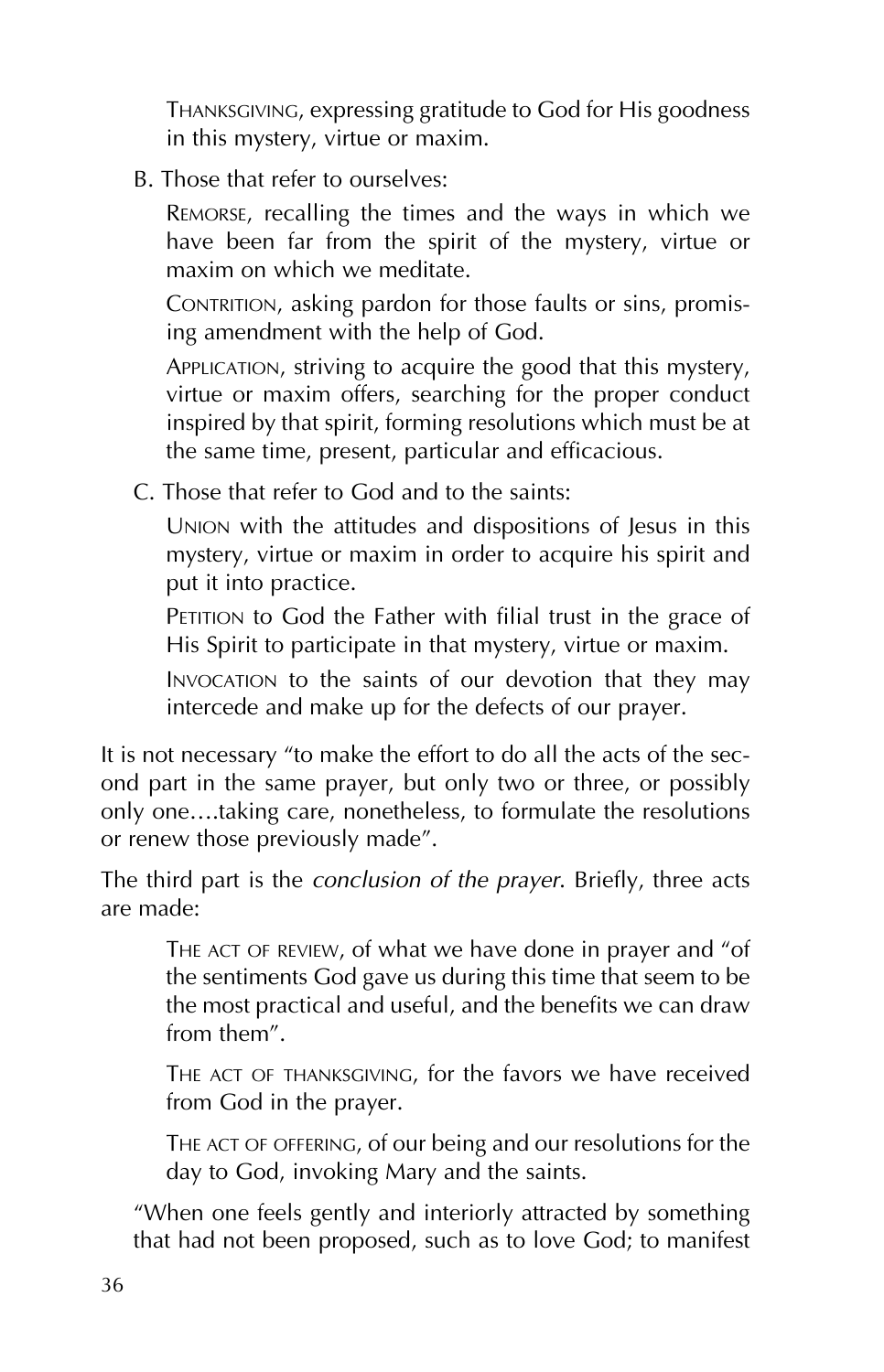to Him one's trust or submission; to ask insistently and confidently for something, for oneself or for another; or to reflect on some Word of God, that attraction must be followed in the measure that may please God to maintain us in it. One becomes aware of this when finishing the prayer with a renewed desire to fulfill one's duty through love of God or to please Him".

As we see, the method of interior prayer of St. John Baptist de La Salle is very detailed, which is a great help to know how to proceed in mental prayer. At the same time, it is very flexible. Even when it gives much importance to Sacred Scripture, it is not strictly bound by it and permits us to call upon other resources of the universal and Christian spiritual tradition.

#### 10. Formation for Biblical Animation.

Since the mid-twentieth century, the Catholic universities and the diocesan institutes of religious studies have been offering professional courses in order to prepare the teachers of religious education in the schools. With ever greater frequency the Brothers and lay professors of Catholic religion have been taking part. With this formation, the Lasallian biblical apostolate described here is perfectly feasible.

A survey undertaken by the present author in 2004 of the Brothers Visitors of the Lasallian Latin American Region shows that in general the Brothers of Latin America and the Caribbean have been professionally trained in religious studies or in theology in their initial formation.. They have the biblical formation that additionally qualifies them to form Ministers of the Word. With all the more reason, then, can they initiate the parents and the teaching, administrative and auxiliary personnel of each educational establishment in the vital reading and interpretation of the Bible if they have the purpose to multiply the communities of faith at all levels of the school and maximize its evangelizing character.

It is increasingly frequent that in the dioceses, in connection with the catechetical institute, courses be given to form grass roots agents for biblical animation. At the same time, on every continent there are institutes to form biblical scholars, that is, persons capable of translating, interpreting and explaining biblical texts.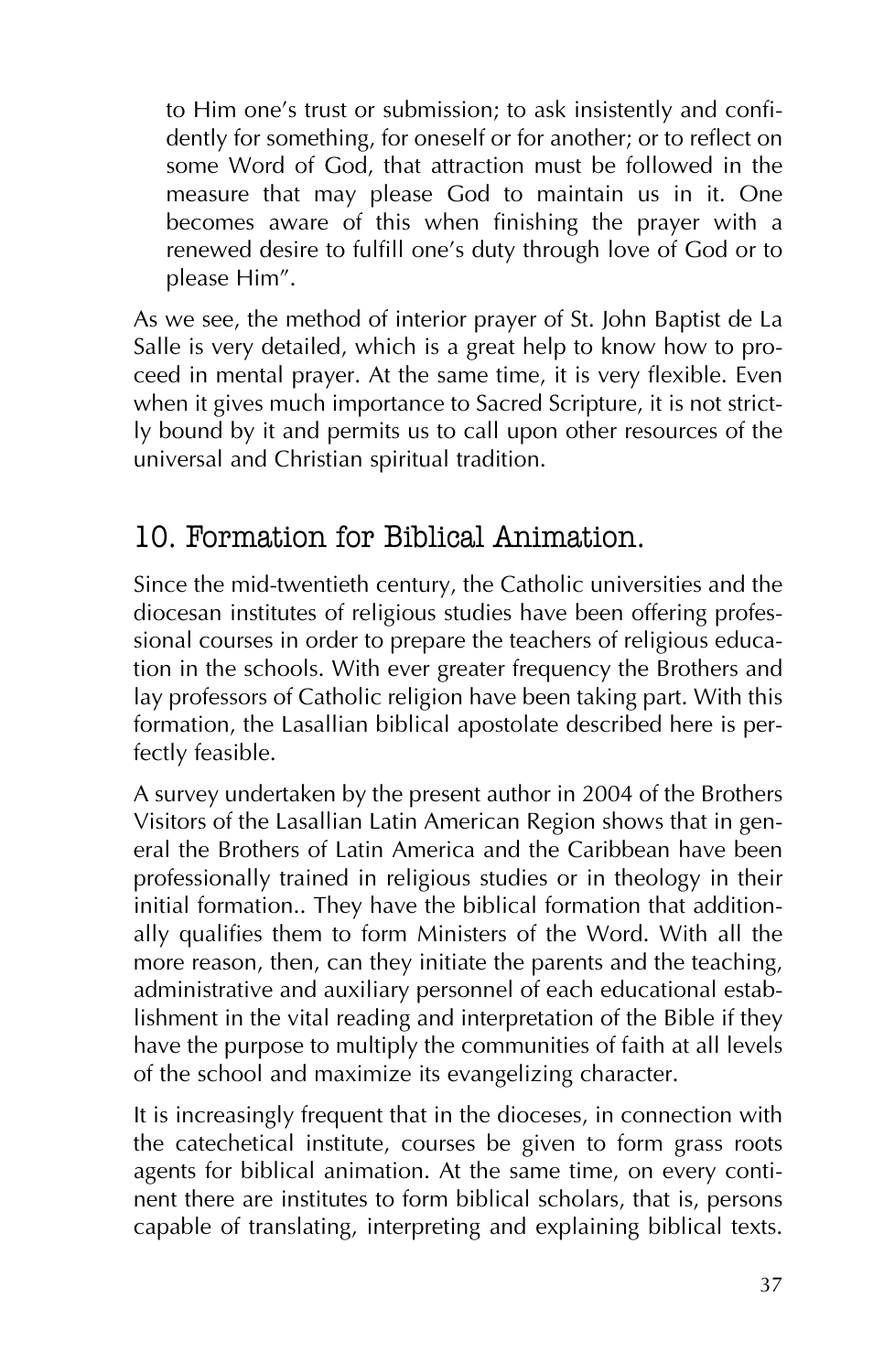However, their specialization does not make them able to give biblical animation nor to organize it.

The Superior Institute for Catechetical Pastoral Ministry of Chile, "Catecheticum"5 , co-founded in 1992 by the Brothers of the Christian Schools, the Marist Brothers, the Salesians, the Daughters of Mary Help of Christians, the "Hogar Catequístico" Foundation, the Episcopal Conference of Chile, aggregated in 2001 to the Pontifical Salesian University of Rome, has established the first licentiate in Educational Sciences with Mention of Biblical Pastoral Ministry. The students are required to have a Bachelor's degree in Theology or the degree of Professor of Catholic Religion. In two years, with a pastoral-theological program, a formation on exegesis, social sciences and methodological courses, with three semester-long practicums of increasing responsibility and a post-graduate thesis, they are enabled to form animators for the biblical pastoral ministry, to organize and to direct biblical pastoral ministry at the level of religious provinces, dioceses and Episcopal conferences.

#### 11. Biblical Animation of the Church in Today's World.

The  $6<sup>th</sup>$  Assembly of the Catholic Biblical Federation (CBF) took place in Beirut, Lebanon, from the  $3<sup>rd</sup>$  to the  $12<sup>th</sup>$  of September, 2002, opening with a papal address<sup>s</sup>. The Federation was founded in 1969 in the Apostolic See by the Secretariat for the Unity of Christians in order to put into practice Chapter VI of the Constitution *Dei Verbum*. The present author represented the Superior Institute of Catechetical Pastoral Ministry of Chile, "Catecheticum" and the Generalate of the Brothers of the Christian Schools, two institutions which are associate members of the CBF. According to the outgoing President of the Executive Committee, Most Rev. Cornelius Esua, bishop of Kumbo in Cameroon, from the time of the 5<sup>th</sup> Assembly, CBF had increased by 28 new members and now had reached 306 among full members (Episcopal conferences) and associated members (institutions

<sup>5</sup> *www.catecheticum.cl*

<sup>6</sup> The "Osservatore Romano" in Spanish, September 13, 2002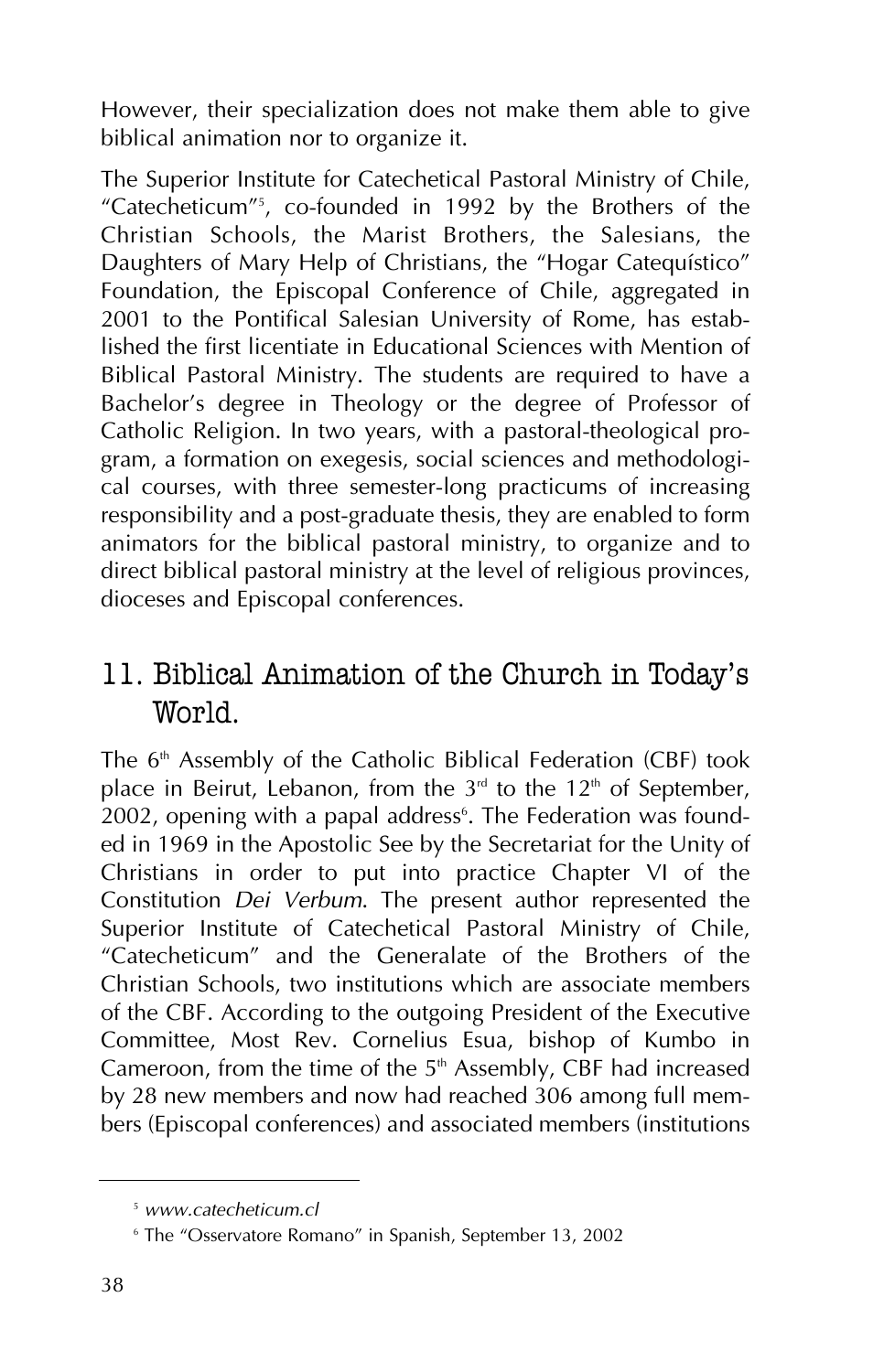active in the biblical animation of pastoral ministry). The new President of the CBF, named by the Apostolic See, Most Rev. Vincenzo Paglia, Bishop of Terni-Narni-Amelia in Italy, treated each participant to his commentary on the Gospel according to St. Luke, written as an aid to *lectio divina*.

The Chilean theologian, Pablo Richard, lectured on: *Pluralist Experiences of the First Christian Communities according to the Acts of the Apostles*; Professor Theodor Khoury, a Lebanese now working in Germany, on: *Abraham, a Blessing for All Nations, according to the Jewish, Christian and Islamic Traditions*; Sister Doctor Anne Nasimiyu-Wasike, from Kenya, on: *Scenarios of Pluralism, a Sociological Analysis*; Bishop Michael L. Fitzgerald, from the Secretariat for the Unity of Christians, on *Religious Pluralism, a Theological Reflection*. Contributors from the various continents analyzed the projections for the biblical animation of pastoral ministry according to the post-synodal pontifical apostolic exhortations.

The CBF promotes the reading of the Bible "in context" to avoid as much as possible a literalist interpretation, the so-called fundamentalist reading, as well as one that is purely spiritual without external impact. It encourages the *lectio divina* in its several forms, including the commitment to action for the biblical animation of retreats and days of recollection, even though other forms of biblical based prayer exist such as that of St. John Baptist de La Salle or of St. Ignatius. There was *lectio divina* each day by language groups on the texts of the Acts of the Apostles. The thrust was on going beyond the purely academic aspect of biblical formation to center it more on Christian life and ecclesial action.

Coordinators of the continents or zones described the situation of the biblical apostolate in their regions, which was bolstered by a permanent exhibition of materials from the different countries and by numerous communications to volunteer groups.

Interesting and impressive experiences were culled from the reports given in writing or in plenary sessions: the flagrant violation of religious liberty in Iran, Indonesia, Malaysia and Pakistan, where the communication of the Christian faith is considered a crime and where they seek to destroy the Church. It was observed that in some seminaries and religious houses there is a deficient formation for the spiritual and pastoral use of the Bible, reducing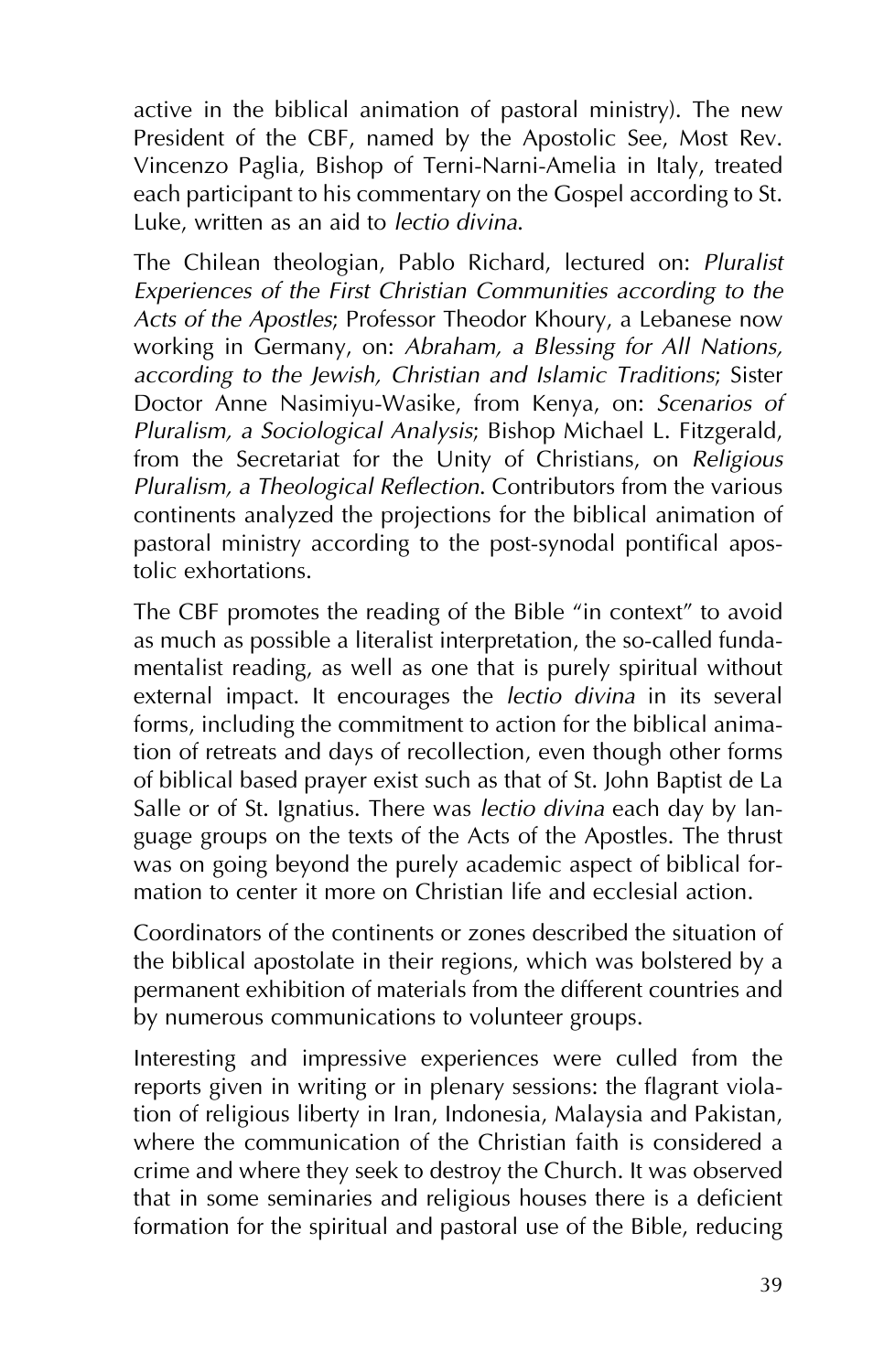it to an instrument for theological argument and, as a result, impoverishing homilies and making if difficult for the faithful "to familiarize themselves safely and profitably with the sacred Scriptures, and become steeped in their spirit" (DV 25b). If it is the task of catechesis to initiate "all the faithful" in the "diligent reading of the Scripture so that they acquire the *'surpassing knowledge of Jesus Christ'* (Phil 3:8)", it is doubly urgent to give special support to the biblical and spiritual formation of the catechists. In several places, at the time of the Week, Month or Year of the Bible, campaigns have been organized around trivialities rather than emphasizing the big issues dealing with the experience of God in the life of the People and of individuals.

Before the violent resurgence of nationalisms in the Balkans beginning in 1994, the president of the Slovenian Biblical Institute, Rudi Koncilja, propagated a method which promoted "the Word of God as a Force for Positive Thinking". In the subregion of Central Europe the director of the Czech Catholic Biblical Institute since 1997, Petr Chalupa, has verified the unifying power of the Word of God in the encounters of representatives of political and social factions generally at odds with one another. The same Institute has utilized an approach to Sacred Scripture as a marriage preparation for future spouses that can last for a lifetime. The Austrian Biblical Institute maintains an open telephone line to inform the public on the dangers of the sects where people can seek some refuge in their insecurity. The German speaking countries and regions (of France, Belgium, Switzerland, Poland, etc.) proclaimed 2003 as the Year of the Bible, with the purpose of making the prayerful reading of the Bible an important part of the life of families by means of biblical circles.

In Eastern Europe the present day needs are manuals of introduction in order to learn to read the sacred text. The recent document of the Pontifical Biblical Commission, *The Hebrew People and Their Sacred Writings in the Christian Bible* has been gratefully received at a time in which anti-Semitic feelings and attitudes have resurged.

In the sub-region of Rome, in addition to academic institutions, there are congregations which, besides translating and spreading the Bible in their missionary efforts, have stressed the place of the Bible in education, such as the School Sisters of Notre Dame and the Brothers of the Christian Schools who have also formed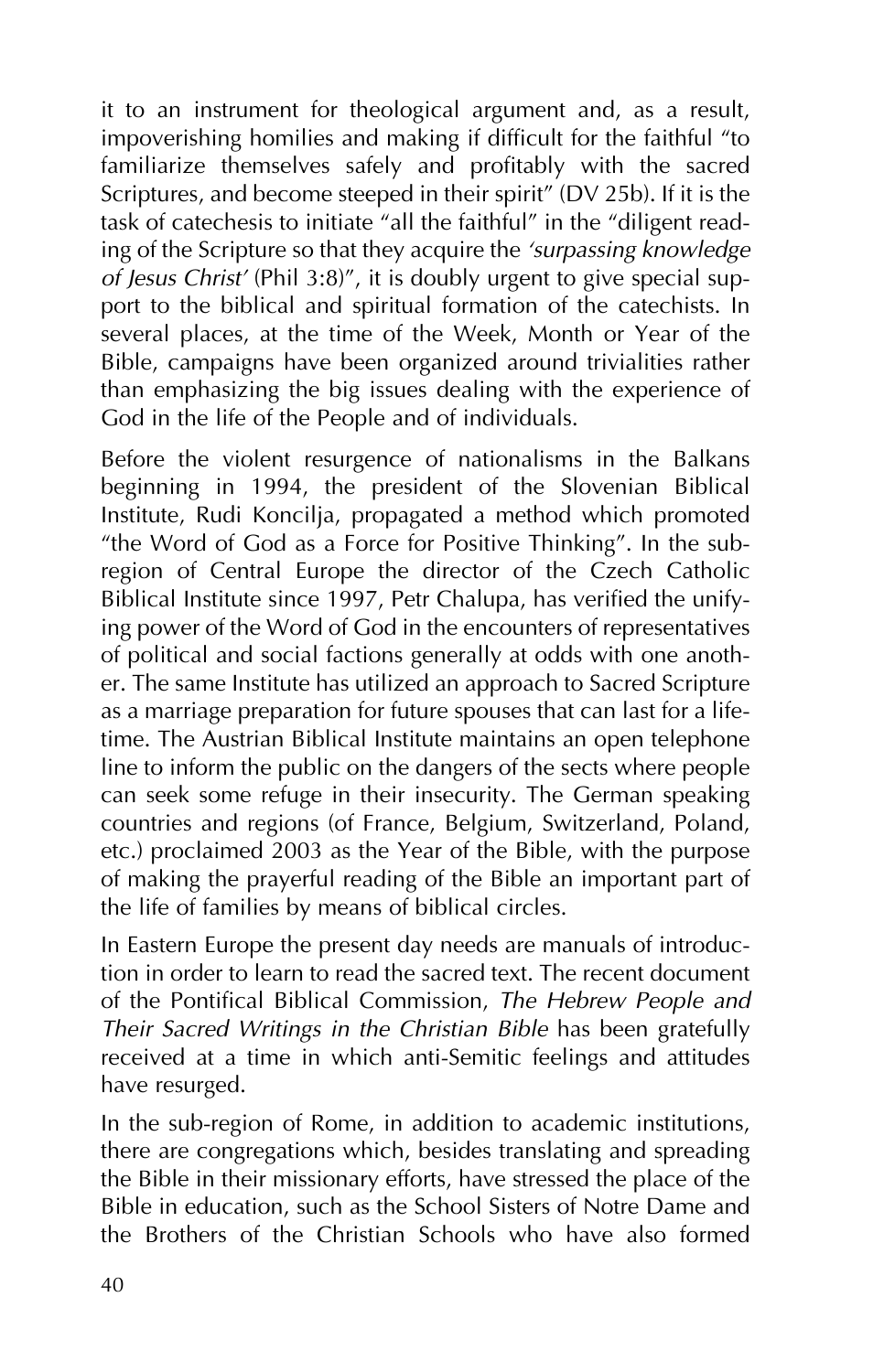Ministers of the Word. The various members have formed task forces on the Bible and Mission, the Bible and Formation, the Bible and the Means of Communication, which schedule their own annual encounters.

In Africa, the activities are concentrated on the translation and diffusion of the biblical text and in the preparation of exegetes. The  $6<sup>th</sup>$  Assembly approved a preferential option for Africa, where it is indispensable to have Bibles for a biblical pastoral ministry.

In Oceania, Catholic web pages have been multiplying exponentially with reflections, prayers inspired by biblical texts, greeting cards with biblical thoughts and discussion and sharing groups which make use of the Bible to shed light on social, justice and ethical problems that affect every country. In the Diocese of Enga, the Year of the Bible was celebrated in processions from one parish to another with the Bible in a crystal case, similar to the Ark of the Covenant, representing the presence of God, which moved many persons to comment on the Bible in the family with some aids. Monitors have been prepared in biblical retreats with the support of national and diocesan courses for animators of biblical pastoral ministry. In Australia they have created the Family and Bible Camp.

In Northeast Asia, youth camps have been organized for biblical and liturgical formation. The Studium Biblicum Franciscanum offers biblical formation and the spread of the Bible through its magazines as an extension of its academic and translation work. The Commission for the Biblical Apostolate of Taiwan produces videos and audiocassettes for formation and information on the life of the Church in support of a growing network of Bible groups, promotes the spread of the Bible for prisoners and maintains the Bible on the Internet: *www.catholic.org.tw* In Macao ministers of the Word are being formed to animate communities rarely visited by priests. In Japan, the St. Sulpice Seminary produces very popular software for introduction to the Bible. In Korea the Daughters of St. Paul run a biblical course on distance learning for the faithful in general; the Sisters of St. Paul of Chartres, the Sisters of Perpetual Help and the Caritas Sisters offer courses and publications for biblical formation.

The United Chinese Catholic Biblical Association (UCCBA), linked to the Congregation for the Evangelization of Peoples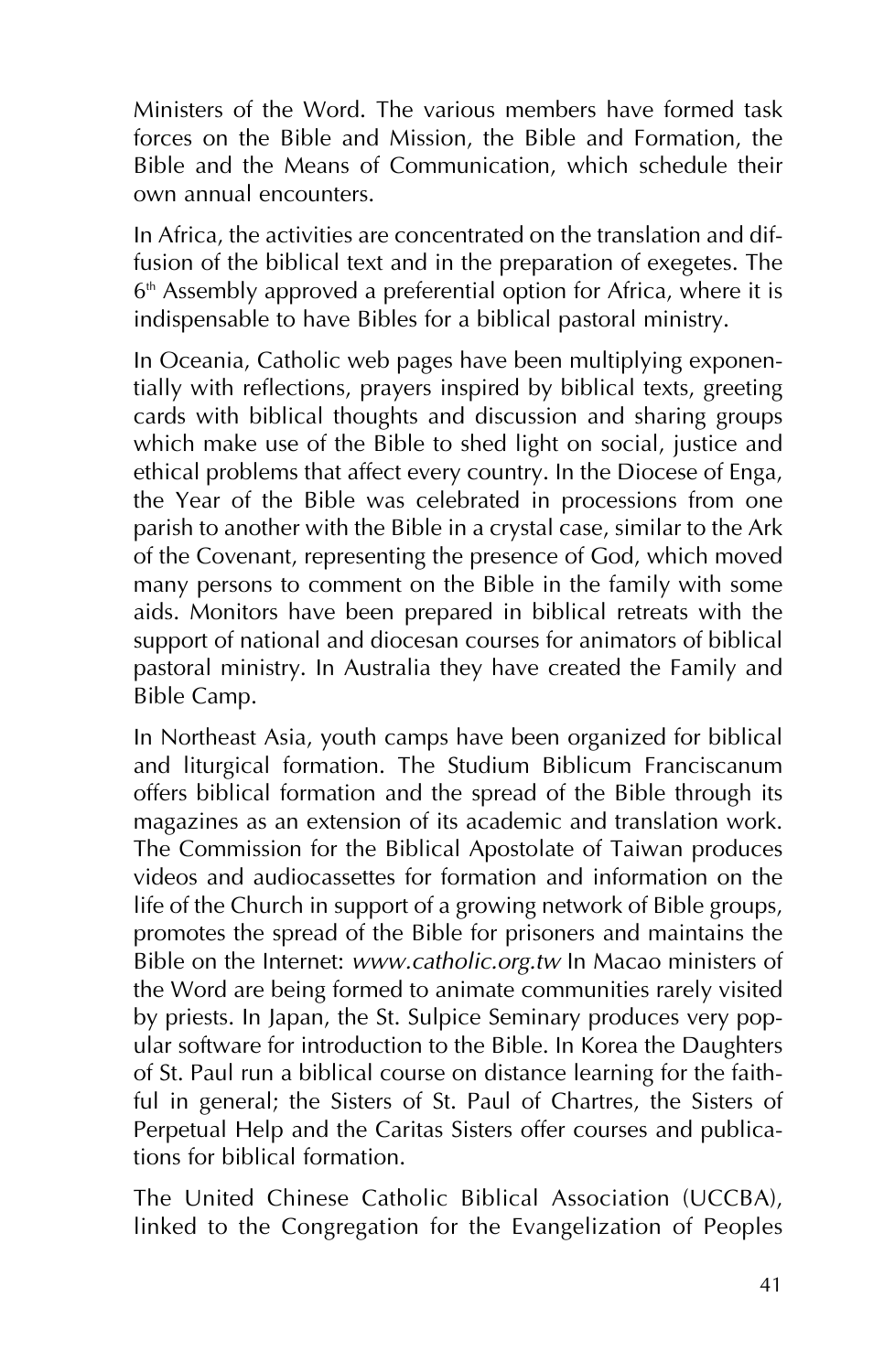through the Office for the Promotion of the Apostolate for the Chinese People, promotes the memorization and study of the Word of God in order to inculturate it and build communities of love to sanctify the world. It encourages Chinese communities everywhere to be affiliated to the UCCBA. The Association promotes interactive interpretation between the Books of Confucius and the Bible. Keys to understand the biblical text for each day are offered on the Internet. The Bible and a Guide for Reading the Bible are posted in this way. In Hong Kong annual camps for the Bible and Life are offered to new Catholics, one Sunday a month, for sharing the Gospel in retreat houses, a year-long course on the Bible and the *Catechism of the Catholic Church* as well as the Bible and Youth Encounters to learn how to use it to enlighten aspects of their life with the Word of God.

There are contests in the Week or the Month of the Bible with biblical drawings and essays to see the actuality of the Gospel. They share insights on scriptural texts, devise crossword puzzles and other biblical games and extend the Good News to handicapped persons. The Catholic Biblical Institute of Hong Kong has a diploma course in biblical studies linked to the Studium Biblicum Franciscanum (SBF) of Jerusalem and an open course with certificates for attendance. The SBF produces "I go to Mass" with commentaries on the Sunday readings for children from 8 to 14 years of age.

In Latin America and the Caribbean, in addition to the "Dei Verbum" revue published in Stuttgart in Spanish, English, French and German, the members of FEBIC-LAC receive "La Palabra Hoy", published in Santafé of Bogotá, that includes reflections, news of encounters, experiences and pullouts to animate activities. There are triennial encounters in each zone (México, Central America, the Caribbean, the "Bolivarian" Countries, Brazil and the Southern Cone), a Latin American-wide meeting every six years and, as far as possible, an annual one for each country.

The final declaration of the  $6<sup>th</sup>$  Assembly commits the members to overcome unjust discrimination and sectarian divisions, accepting the plurality of world views, of interpretations of the Bible, of theologies and ecclesial structures and it offers cooperation with the Ten-Year Plan to Overcome Violence of the World Council of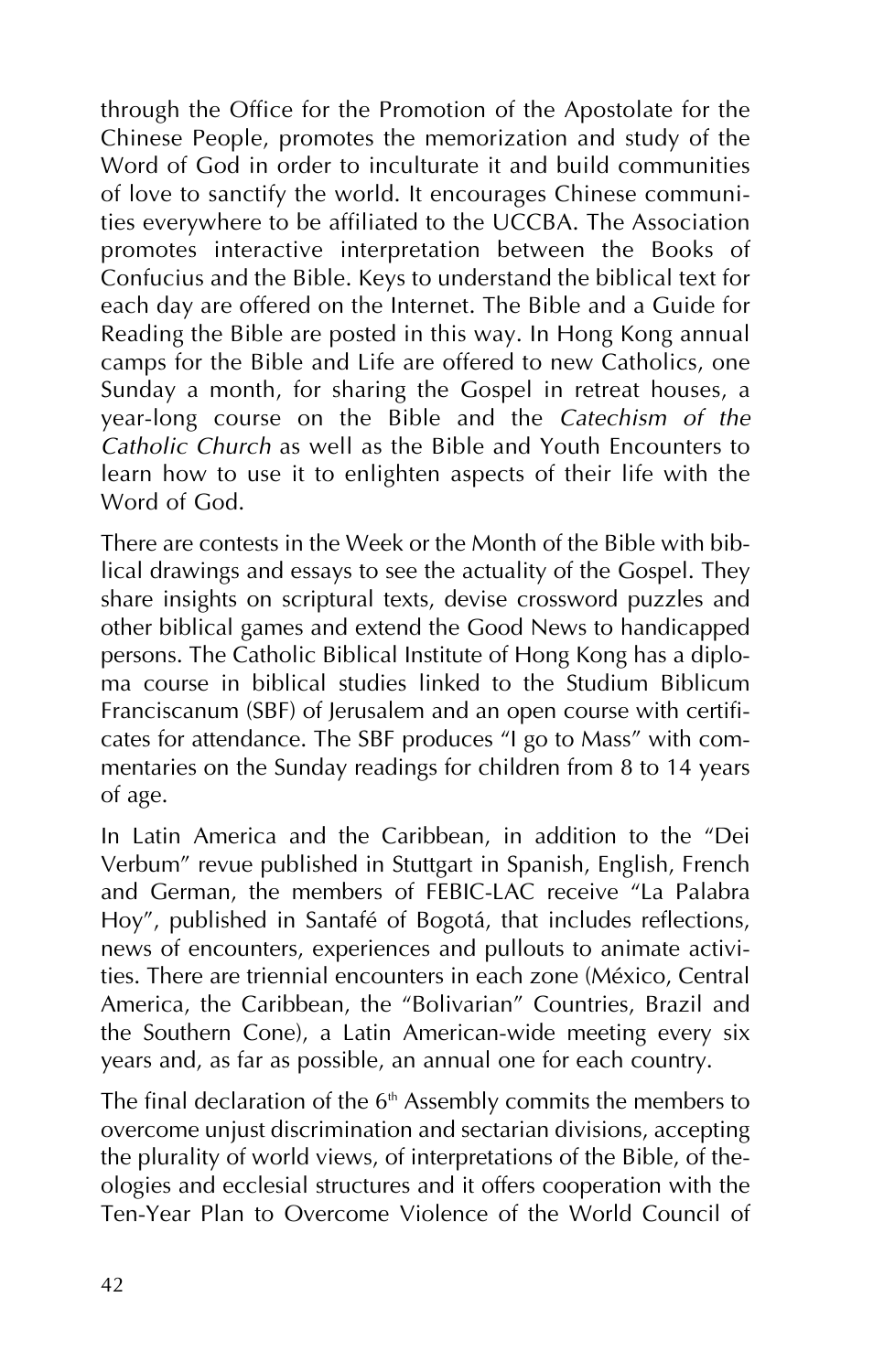Churches and every initiative for the promotion of justice and peace in the world.

\* \* \*

The Lasallian organisms active in biblical animation have the right to request incorporation into the Catholic Biblical Federation by making contact with the biblical pastoral commission of the Episcopal conference of each country, or directly with the General Secretariat of the FEBIC, Postfach 105222, 70045 Stuttgart, Germany. We hope that "La Salle Intercom" and our web pages show the participation of the Brothers and Lay Collaborators of our Institute in the animation of the biblical pastoral and educational ministries.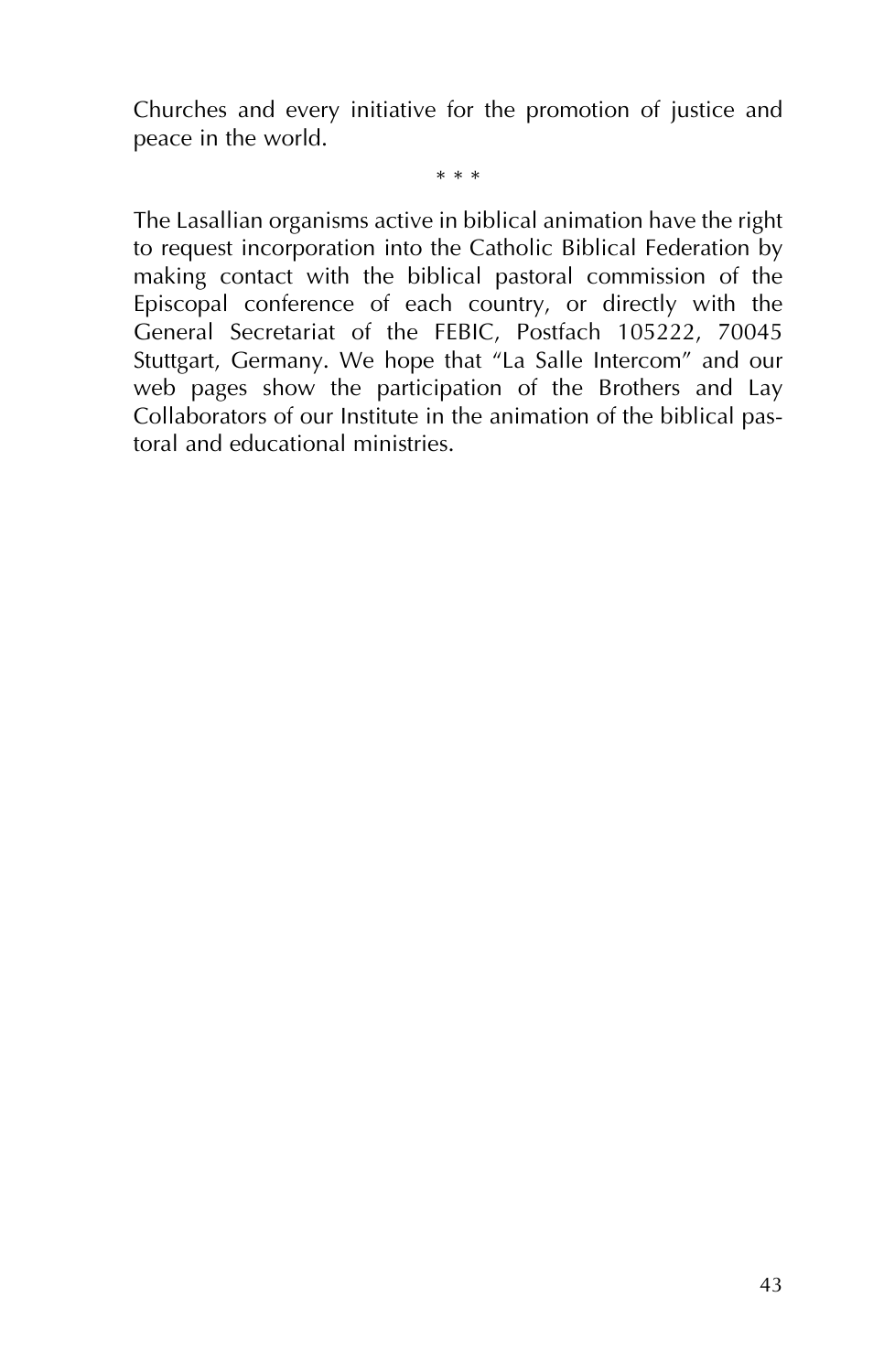#### Final Questions

#### **For reflection and sharing**

- 1. How is biblical formation to be promoted at personal and group levels? What concrete actions or steps are required to provide biblical formation of students and also staff, Brothers' community, Lasallian collaborators and students' families?
- 2. What will help to significantly foster the integration or synthesis of culture-science-faith in the educational centre? How can this synthesis be fostered in situations where there are students or teachers of other religions?
- 3. Has your understanding of Lasallian spirituality changed somewhat? Would you add a further element which is not found in the bulletin?